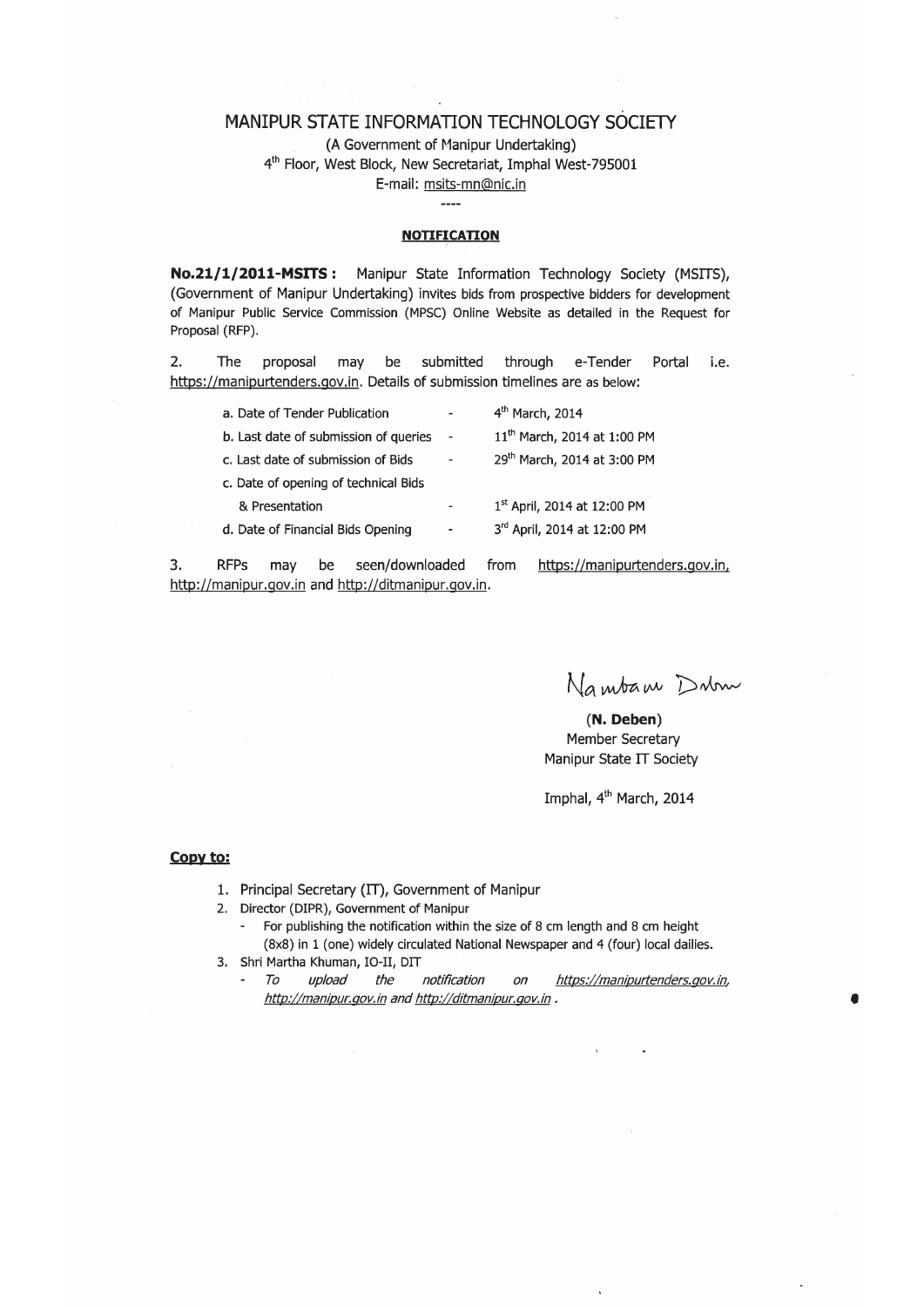# **REQUEST FOR PROPOSAL FOR MPSC ONLINE**



# **MANIPUR STATE INFORMATION TECHNOLOGY SOCIETY (MSITS)**

**GOVERNMENT OF MANIPUR IMPHAL**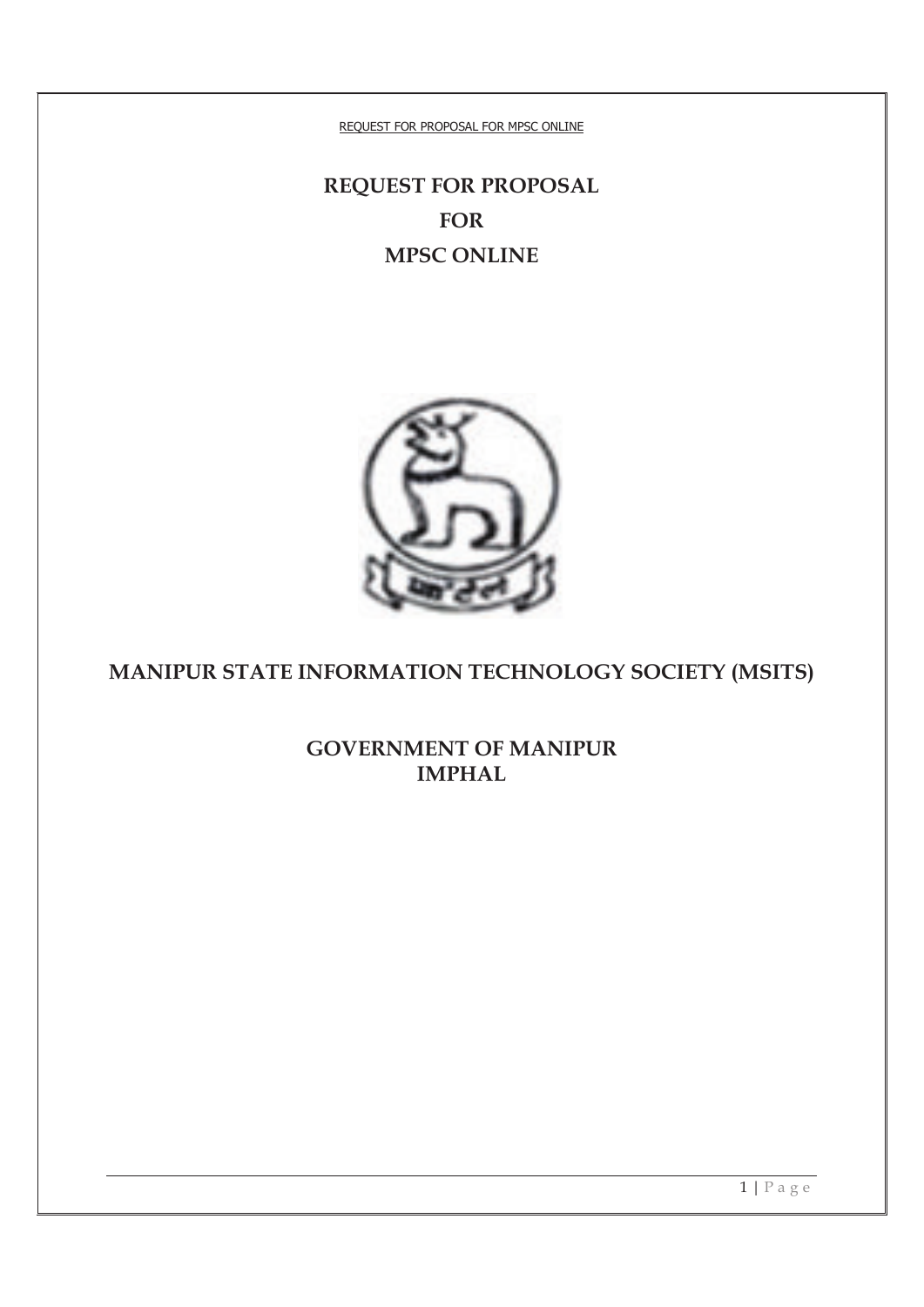#### **Table of Contents**

| 1              |     |  |
|----------------|-----|--|
| $\overline{2}$ |     |  |
|                | 2.1 |  |
| 3              |     |  |
| 4              |     |  |
| 5              |     |  |
| 6              |     |  |
| 7              |     |  |
|                | 7.1 |  |
|                | 7.2 |  |
|                | 7.3 |  |
|                | 7.4 |  |
|                | 7.5 |  |
|                | 7.6 |  |
| 8              |     |  |
|                | 8.1 |  |
|                | 8.2 |  |
|                | 8.3 |  |
| 9              |     |  |
|                | 9.1 |  |
|                | 9.2 |  |
|                | 9.3 |  |
|                | 9.4 |  |
|                | 9.5 |  |
|                | 9.6 |  |
|                | 9.7 |  |
|                | 9.8 |  |
|                | 9.9 |  |
|                |     |  |
|                |     |  |
|                |     |  |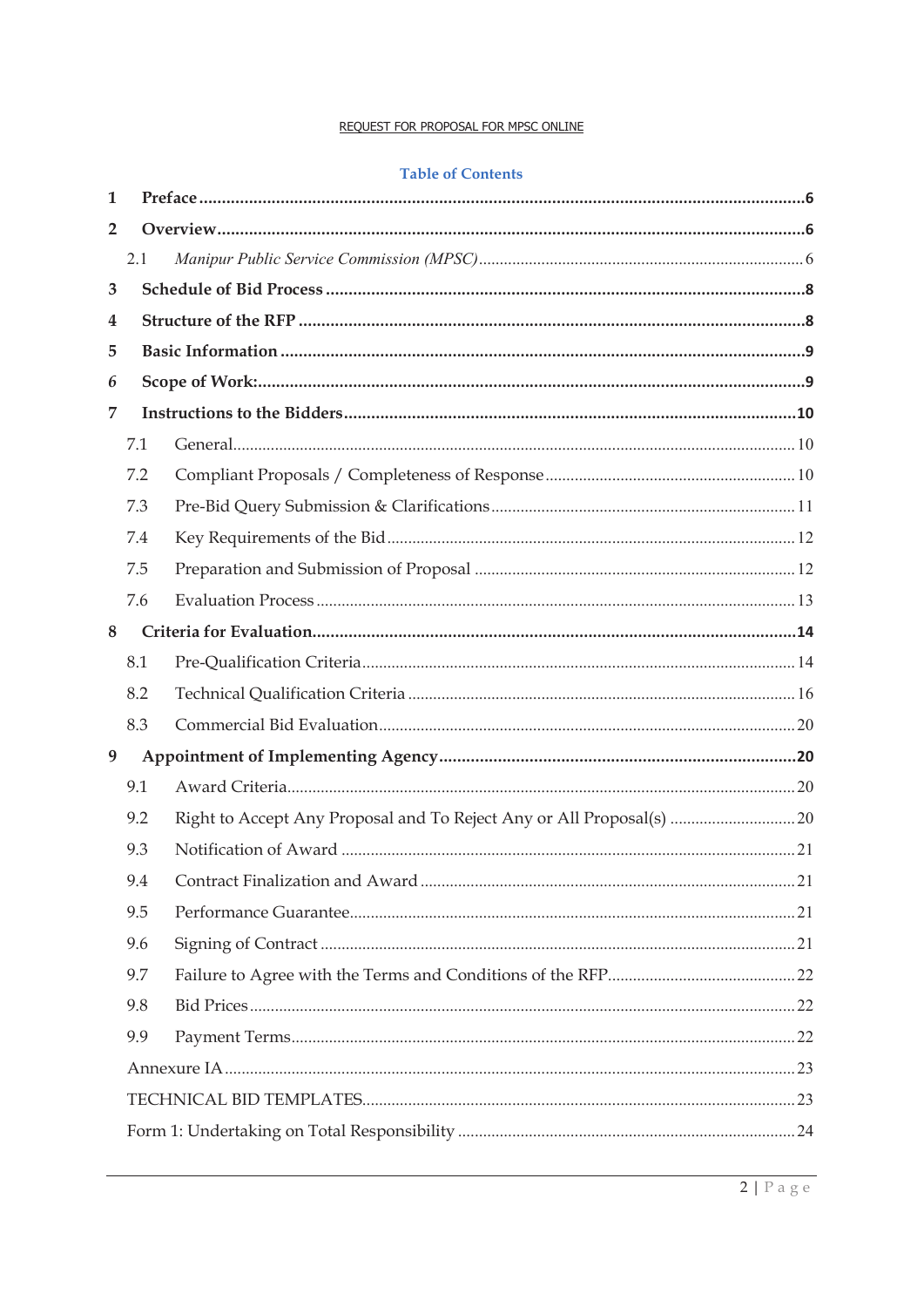| Form 3: Bank Guarantee for Earnest Money Deposit cum Performance Guarantee  26 |  |
|--------------------------------------------------------------------------------|--|
|                                                                                |  |
|                                                                                |  |
|                                                                                |  |
|                                                                                |  |
|                                                                                |  |
|                                                                                |  |
|                                                                                |  |
|                                                                                |  |
|                                                                                |  |
|                                                                                |  |
|                                                                                |  |
|                                                                                |  |
|                                                                                |  |
|                                                                                |  |
|                                                                                |  |
|                                                                                |  |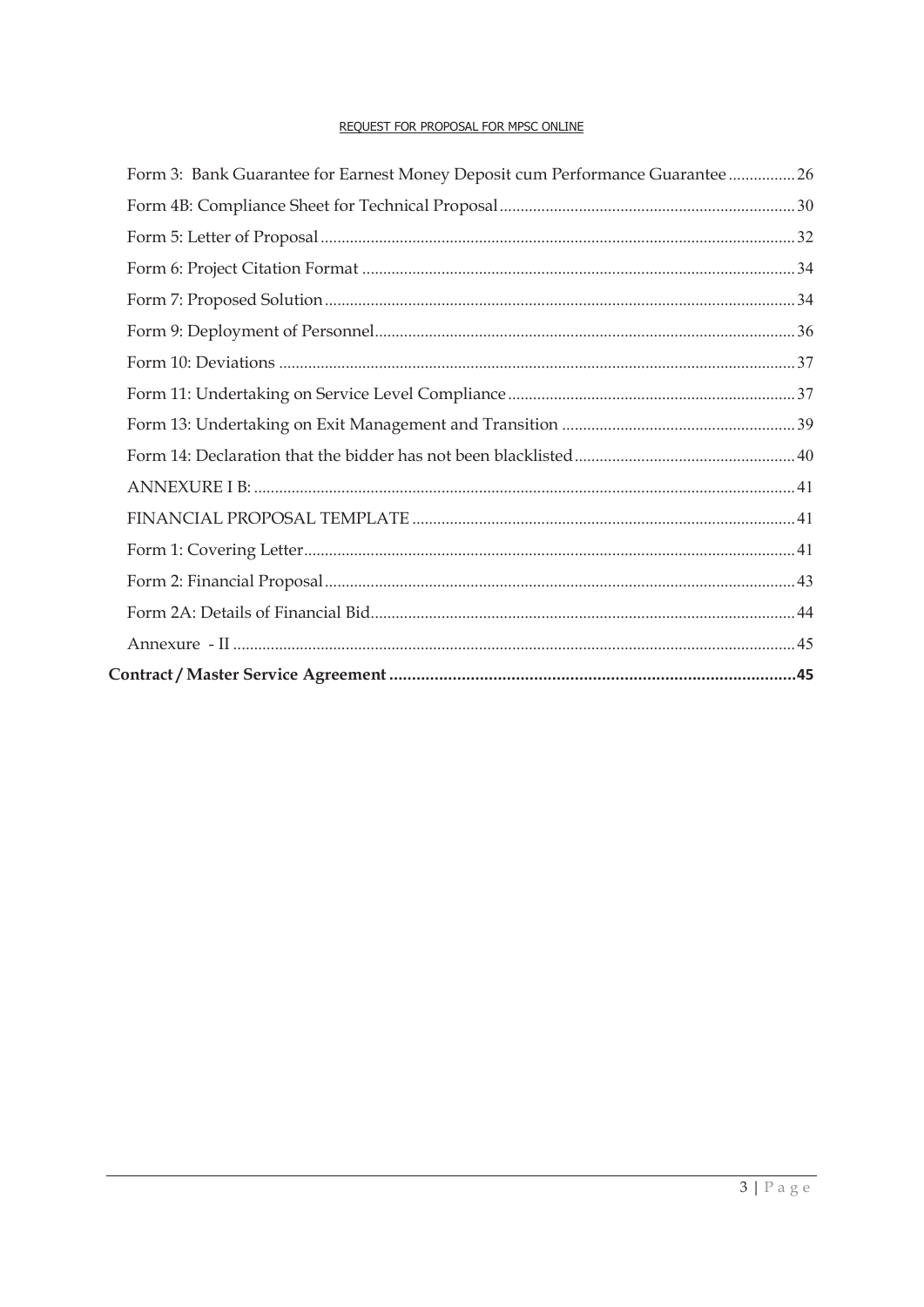# **List of Abbreviation**

| Abbreviation | <b>Description</b>                                                                                        |  |  |  |
|--------------|-----------------------------------------------------------------------------------------------------------|--|--|--|
| DeitY        | Department of Electronics and Information Technology                                                      |  |  |  |
| <b>MPSC</b>  | Manipur Public Service Commission                                                                         |  |  |  |
| GoI          | Government of India                                                                                       |  |  |  |
| <b>MCIT</b>  | Ministry of Communication and Information Technology                                                      |  |  |  |
| <b>SeMT</b>  | State e-Governance Mission Team                                                                           |  |  |  |
| <b>SLA</b>   | Service Level Agreement                                                                                   |  |  |  |
| <b>SPF</b>   | State Portal Framework                                                                                    |  |  |  |
| <b>EMD</b>   | <b>Earnest Money Deposit</b>                                                                              |  |  |  |
| <b>RFP</b>   | Request for Proposal                                                                                      |  |  |  |
| <b>MSITS</b> | State Information<br>Technology<br>(MSITS),<br>Society<br>Manipur<br>Department of Information Technology |  |  |  |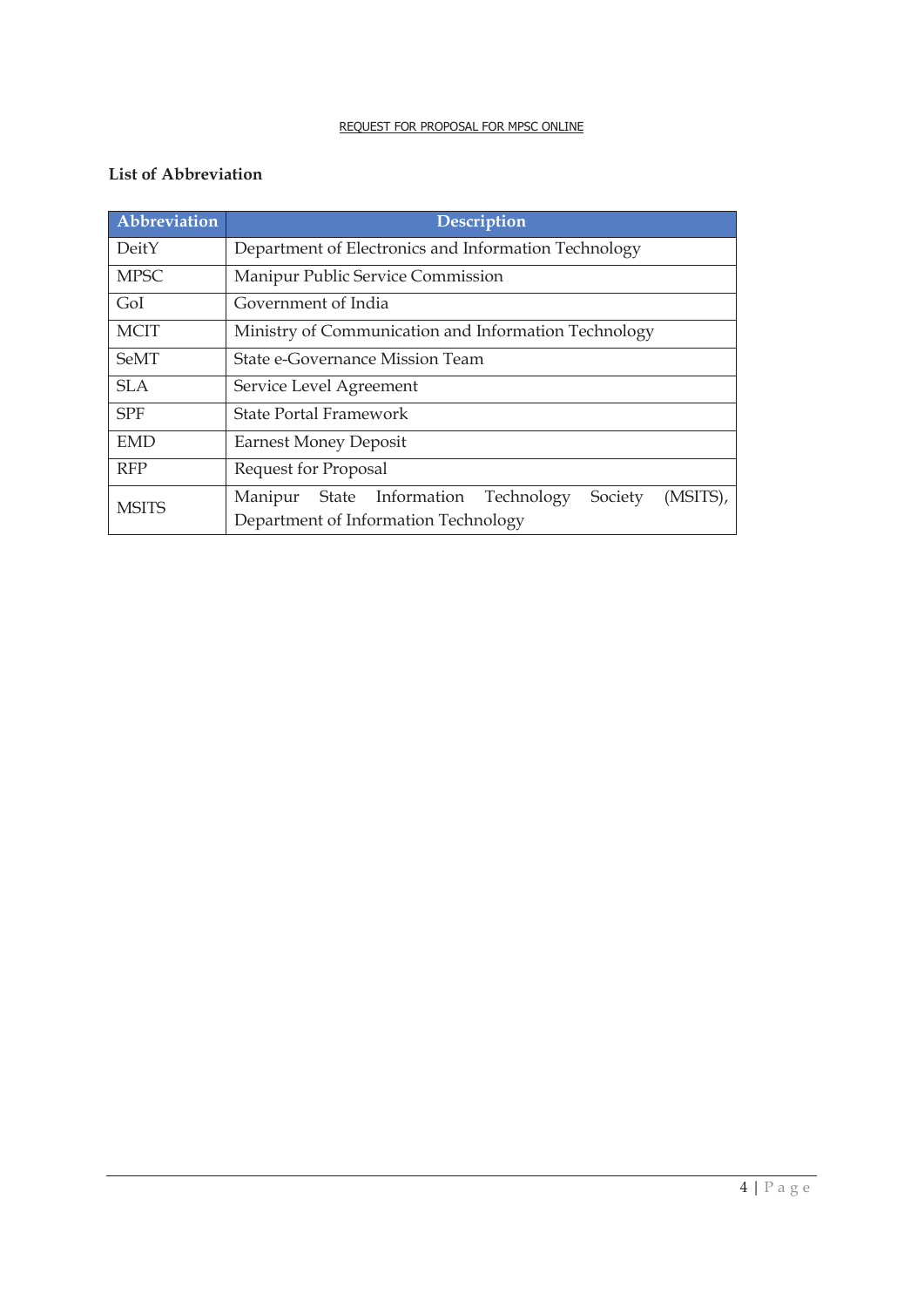# **Terms and Legends used in this document**

| <b>Symbol/Terms</b> | <b>Meaning</b>                                                 |  |  |  |
|---------------------|----------------------------------------------------------------|--|--|--|
| <b>Nodal Agency</b> | The Manipur State Information Technology Society (MSITS),      |  |  |  |
|                     | A Government of Manipur Undertaking.                           |  |  |  |
|                     |                                                                |  |  |  |
| <b>Department</b>   | The Department of Information & Technology, Government         |  |  |  |
|                     | of Manipur is the ultimate "owner" of the project. The project |  |  |  |
|                     | is carried out within the domain of the department.            |  |  |  |
| <b>Bidder</b>       | The Bidder, who is Provider for MPSC Online for the            |  |  |  |
|                     | Government of Manipur as defined in the scope of the RFP       |  |  |  |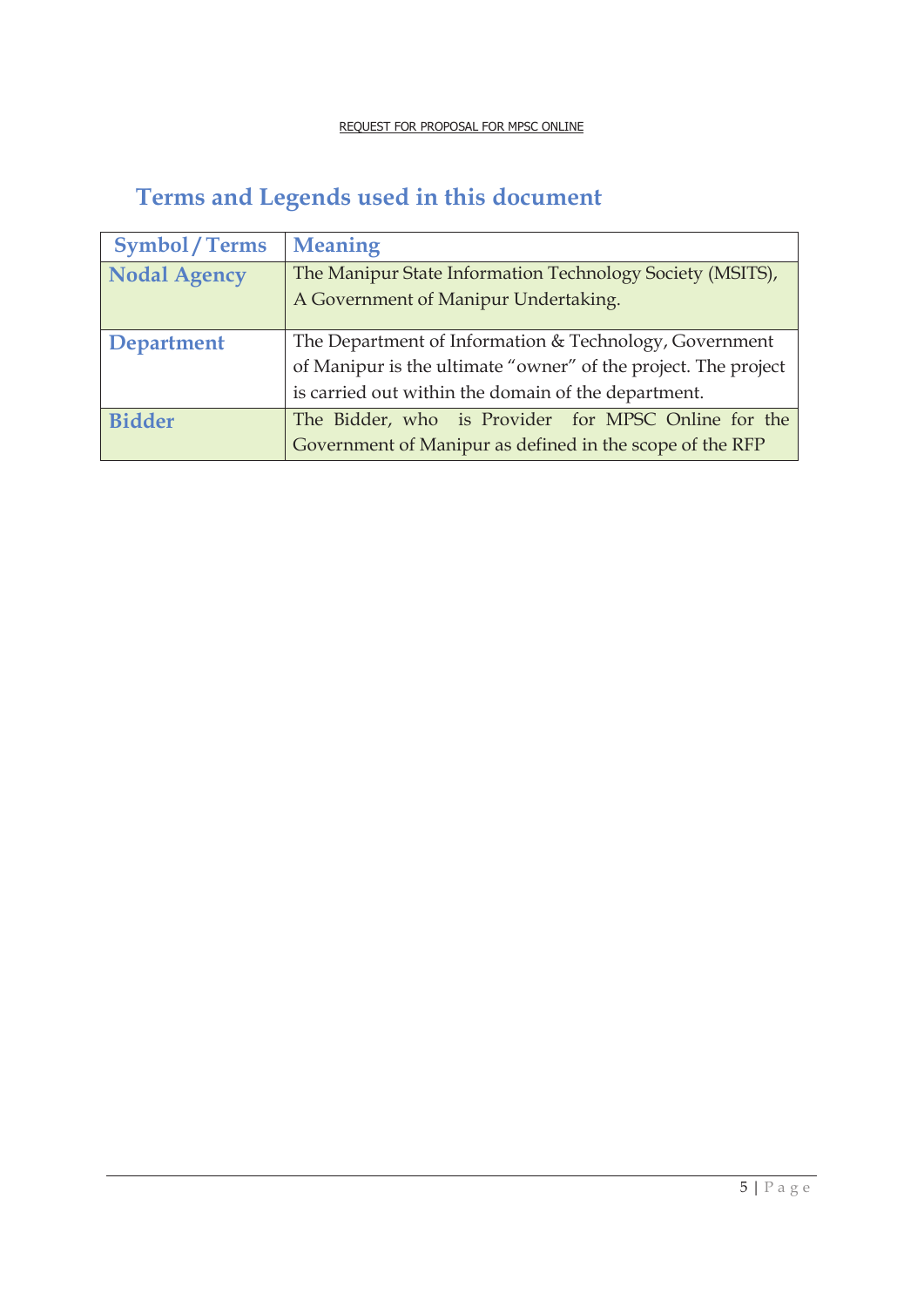#### **1 Preface**

This Request for Proposal (RFP) is being released by Manipur State Information Technology Society (MSITS) to invite online submission of applications and for building up a certified repository of documents required by applicants for linking to the e-forms for MPSC Online.

The purpose of this project is:

- i. **To provide a facility for submission of applications to MPSC in an online mode.**
- ii. **To create a certified repository of all documents required by applicants to facilitate the submission of applications to MPSC online.**
- iii. **Automated acknowledgement and response.**
- iv. **Intra and Inter departmental work-flow middle tier for document authentication.**
- v. **e-Payment for application fees.**
- vi. **Online generation & issue of Admit Card.**
- vii. **Online issue of mark sheets.**
- viii. **Online Publication of results.**

# **2 Overview**

# **2.1** *Manipur Public Service Commission (MPSC)*

The Manipur Public Service Commission has been established under Article 315 of the Constitution of India. The Commission consists of a Chairman and two Members.

The terms and conditions of service of Chairman and Members of the Commission are governed by the Manipur Public Service Commission's Regulations, 1972.

The Manipur Public Service Commission is serviced by a Secretariat headed by a Secretary with One Additional Secretary, one Joint Secretary, two Deputy Secretaries, One Registrar, one Law Reference-cum-Research Officer and one Under Secretary and other supporting staffs namely three Section Officers, Private Secretaries, five Assistant Section Officers, UDAs, LDAs etc

Article 320 of the Constitution of India lays down the functions of the State Public Service Commission. The functions of the State Public Service Commission are: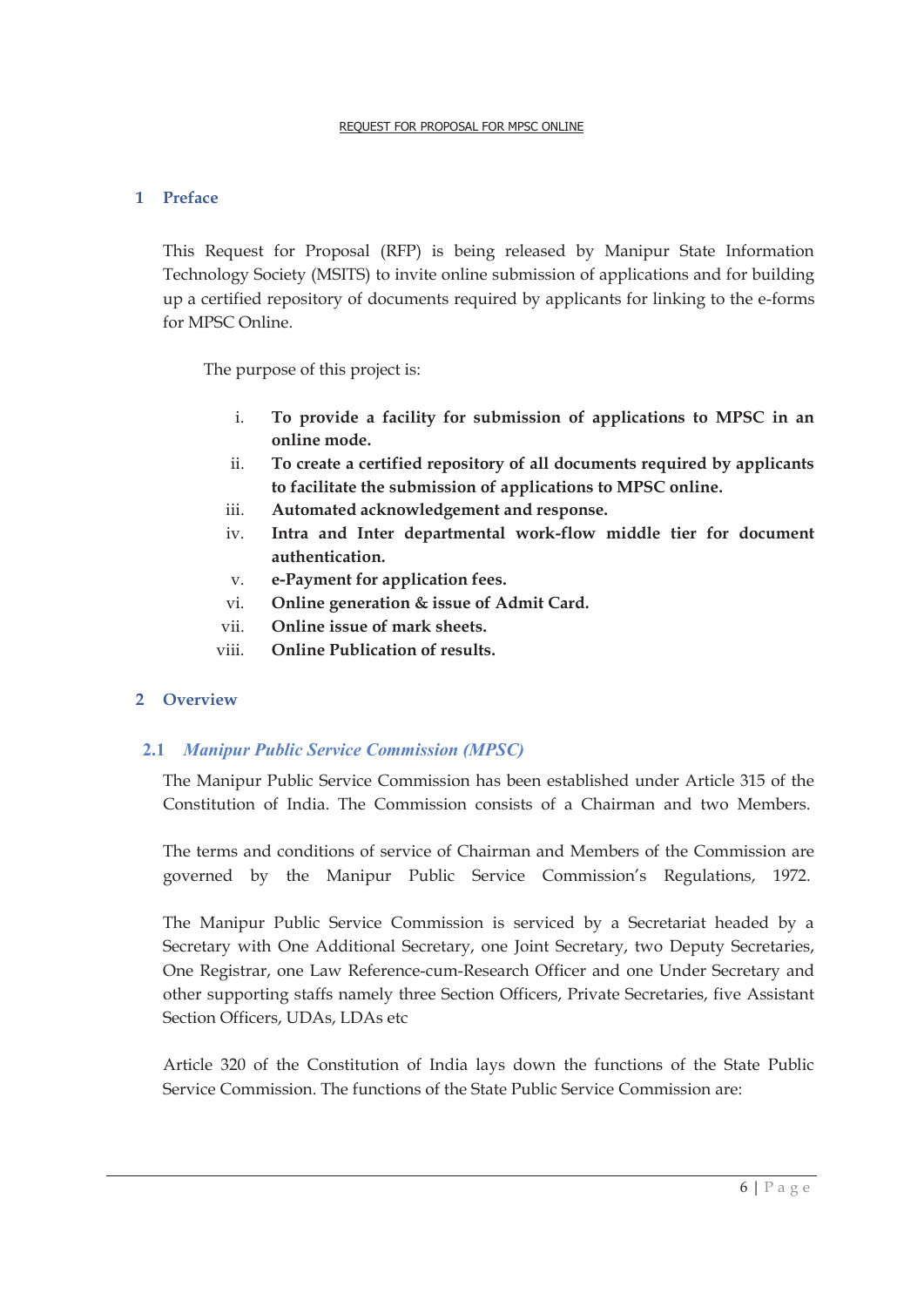- i. It is the duty of the State Public Service Commission to conduct examinations for appointment to the services of the State.
- ii. The State Public Service Commission will be consulted by the State Government on the following issues.
	- A. on all matters relating to methods of recruitment to civil services and civil posts;
	- B. on the principles to be followed while making appointments, promotions and transfers to civil services and posts;
	- C. on all disciplinary matters of a person serving the Government of a state in a civil capacity, including memorials or petitions relating to such matters;
	- D. on any claim by a person, who is serving or has served the Government in a civil capacity that any cost, incurred by him in defending legal proceedings instituted against him in respect of acts done or purporting to have been done in the execution of his duty, shall be paid out of the consolidated fund of the state;
	- E. on any claim for the award of a pension in respect of injuries sustained by a person while serving under the Government in a civil capacity and any question as to the amount of any such award.

The State Public Service Commission functions as an advisory body. It is the duty of the State Public Service Commission to advise on any matter, referred to it by the Government.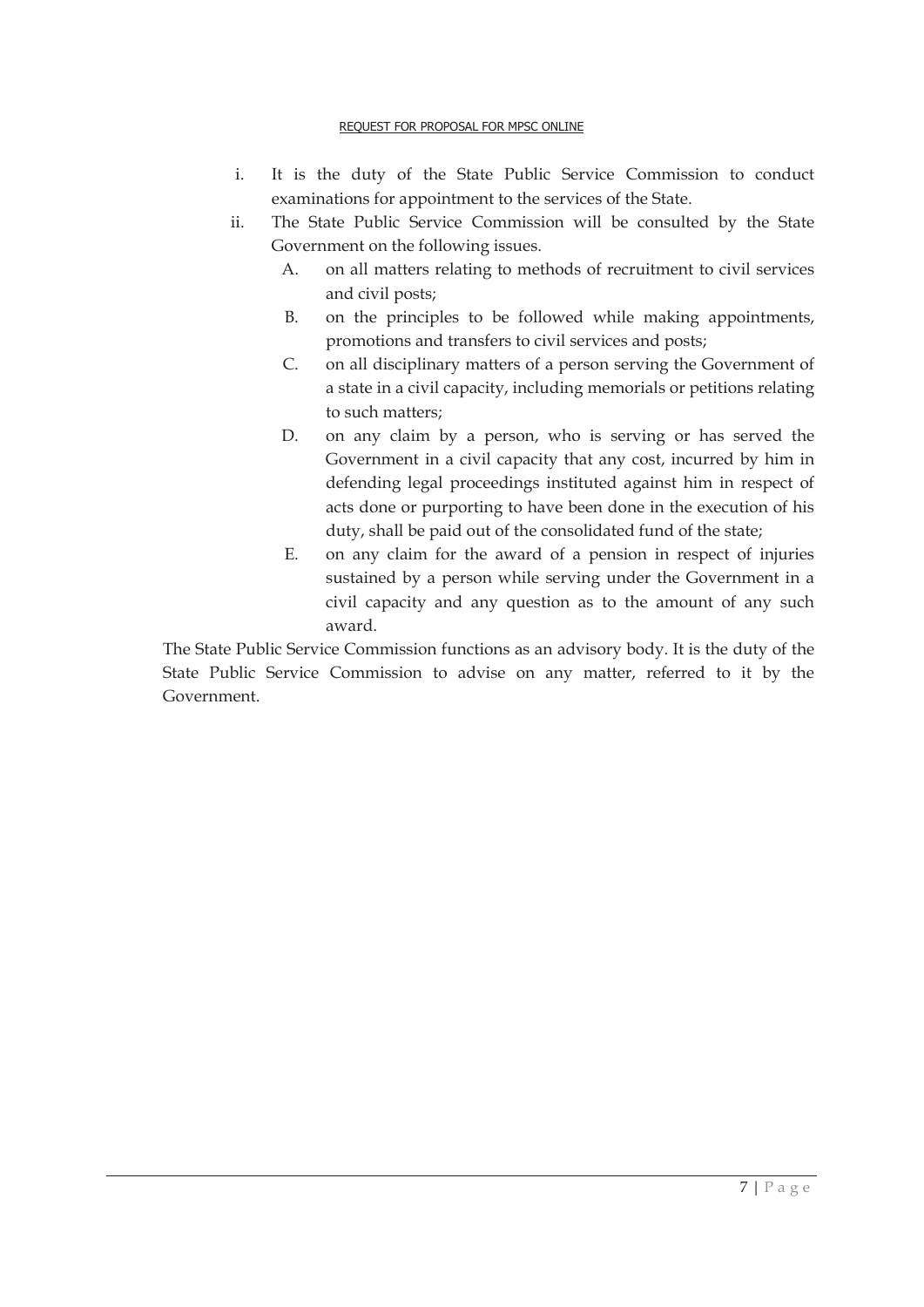#### **3 Schedule of Bid Process**

| S. No | <b>Information</b>                                                                                | <b>Details</b>                                                                                                                  |  |  |
|-------|---------------------------------------------------------------------------------------------------|---------------------------------------------------------------------------------------------------------------------------------|--|--|
| 1.    | RFP No. and Date                                                                                  | 6/32/2012-DIT, 4th March, 2014                                                                                                  |  |  |
| 2.    | <b>Tender Publication notice</b>                                                                  | 4 <sup>th</sup> March, 2014                                                                                                     |  |  |
| 3.    | Earnest Money Deposit (EMD) cum<br>Performance Guarantee valid for 18<br>months                   | 5% of the amount Quoted                                                                                                         |  |  |
| 4.    | Last date & Time for submission of                                                                | 1:00 PM, 11 <sup>th</sup> March, 2014                                                                                           |  |  |
|       | Pre-Bid Queries for Clarification                                                                 | Email:<br>To: partho.roy@semt.gov.in<br>Cc: n.deben@nic.in,                                                                     |  |  |
| 5.    | Release of response to clarifications                                                             | 3:00 PM, 13th March, 2014                                                                                                       |  |  |
| 6.    | Bid validity period                                                                               | days<br>from the last<br>date<br>100                                                                                            |  |  |
|       |                                                                                                   | (deadline)<br>for<br>submission<br>of<br>proposals.                                                                             |  |  |
| 7.    | Last date, Time(deadline) and website<br>submission of<br>Technical<br>for<br>&<br>Financial bids | 3:00 PM, 29th March, 2014<br>Website:<br>https://manipurtenders.gov.in                                                          |  |  |
| 8.    | Technical<br>Bids<br>Opening<br>of<br>and<br>Technical Presentation by the Bidders                | $1^{st}$ April, 2014 from 12:00 PM<br>onwards at the office of Principal<br>Secretary (IT), Government<br>$\sigma f$<br>Manipur |  |  |
| 9.    | Opening of Financial Proposals                                                                    | 12:00 PM on 3rd April, 2014                                                                                                     |  |  |
| 10.   | Contact person for queries                                                                        | To: partho.roy@semt.gov.in<br>Cc: n.deben@nic.in,                                                                               |  |  |
| 11.   | Website<br>which<br>proposal<br>at<br>in<br>response to RFP notice is to be<br>Uploaded:          | Website:<br>https://manipurtenders.gov.in                                                                                       |  |  |

#### **4 Structure of the RFP**

I. This Request for Proposal (RFP) document for "MPSC Online" is prepared and floated by MANIPUR STATE INFORMATION TECHNOLOGY SOCIETY (MSITS) (State Designated Agency for implementation of e-Governance in the State of Manipur).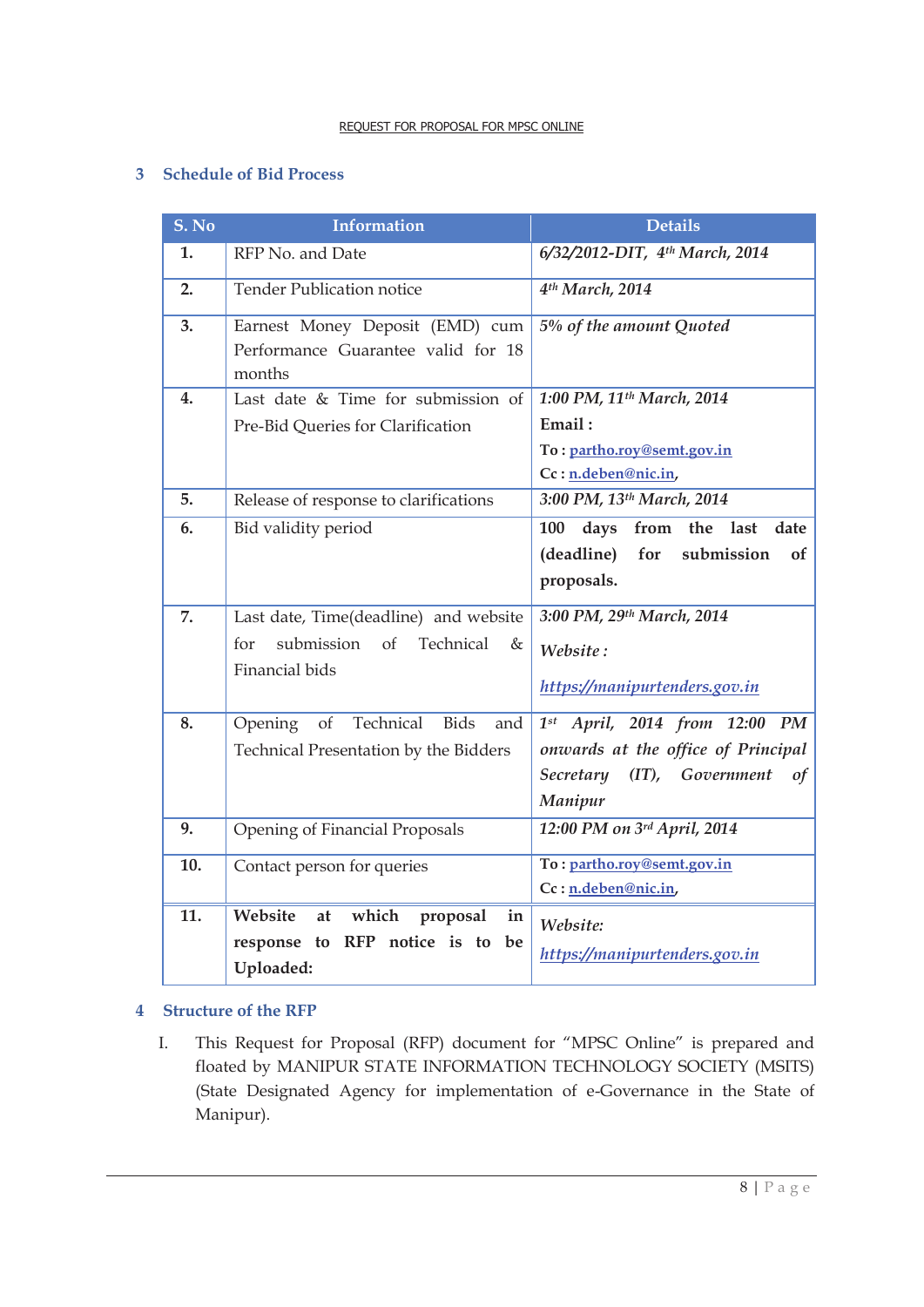- II. MANIPUR STATE INFORMATION TECHNOLOGY SOCIETY (MSITS) invites bids from eligible parties (hereafter referred as "Bidder") for "MPSC Online" as specified in the Scope of Work Section of this RFP.
	- A. Instructions on the Bid process for the purpose of responding to this RFP. This broadly covers:
		- 1. General instructions for bidding process.
		- 2. Bid evaluation process including the parameters for Technical evaluation and commercial evaluation to facilitate MANIPUR STATE INFORMATION TECHNOLOGY SOCIETY (MSITS) in determining bidder's suitability.
		- 3. Payment schedule.
		- 4. Commercial bid and other formats.
		- 5. Master Service Agreement (MSA),
		- 6. Annual Maintenance Contract (AMC).

The bidders are expected to examine all instructions, forms, terms, Project requirements and other information in the RFP documents. Failure to furnish all information required as mentioned in the RFP documents or submission of a proposal not substantially responsive to the RFP documents in every respect will be at the Bidder's risk and may result in rejection of the proposal.

#### **5 Basic Information**

- I. MANIPUR STATE INFORMATION TECHNOLOGY SOCIETY (MSITS), invites proposals ("Tenders") to this Request for Proposals ("RFP") from Agencies ("Bidders") for "MPSC Online"
- II. Any contract that may result from this e-Government tendering for "MPSC Online" as briefed in this RFP will be issued for a **term of 2 (Two) years** or within sanctioned amount from the date of signing of the contract or Go Live whichever is later ("the Term").
- III. Proposals must be uploaded on the website (https://manipurtenders.gov.in) not later than time, date and venue mentioned in the Fact Sheet.

#### *6* **Scope of Work:**

- **i. To provide a facility for submission of applications to MPSC in an online mode.**
- **ii. To create a certified repository of all documents required by applicants to facilitate the submission of applications to MPSC online.**
- **iii. Automated acknowledgement and response.**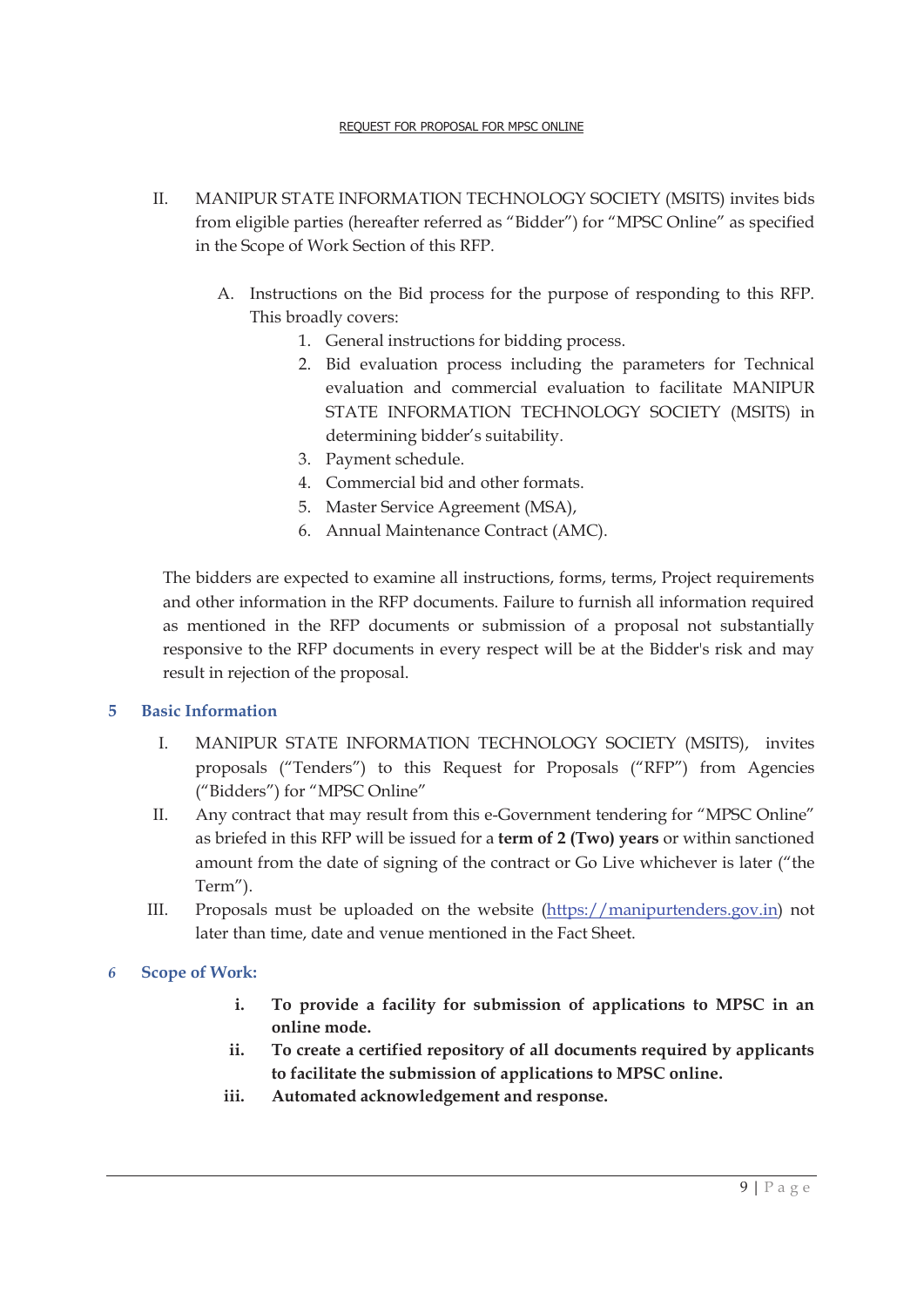- **iv. Intra and Inter departmental work-flow middle tier for document authentication.**
- **v. e-Payment for application fees.**
- **vi. Online generation & issue of Admit Card.**
- vii. **Online issue of mark sheets.**
- viii. **Online Publication of results.**

#### **7 Instructions to the Bidders**

#### **7.1 General**

- I. While every effort has been made to provide comprehensive and accurate background information and requirements and specifications, bidders must form their own conclusions about the solution needed to meet the requirements. Bidders and recipients of this RFP may wish to consult their own legal advisers in relation to this RFP. All information supplied by bidders may be treated as contractually binding on the Bidders, on successful award of the assignment by the MANIPUR STATE INFORMATION TECHNOLOGY SOCIETY (MSITS), on the basis of this RFP.
- II. No commitment of any kind, contractual or otherwise shall exist unless and until a formal written contract has been executed by or on behalf of the MANIPUR STATE INFORMATION TECHNOLOGY SOCIETY (MSITS). Any notification of preferred bidder status by the MANIPUR STATE INFORMATION TECHNOLOGY SOCIETY (MSITS), shall not give rise to any enforceable rights by the Bidder. The MANIPUR STATE INFORMATION TECHNOLOGY SOCIETY (MSITS), may cancel this RFP at any time prior to a formal written contract being executed by or on behalf of the MANIPUR STATE INFORMATION TECHNOLOGY SOCIETY (MSITS).
- III. This RFP supersedes and replaces any previous public documentation & communications, and bidders should place no reliance on such prior communications.

#### **7.2 Compliant Proposals / Completeness of Response**

- I. Bidders are advised to study all instructions, forms, terms, requirements and other information in the RFP documents carefully. Submission/Uploading at (https://manipurtenders.gov.in) of the bid shall be deemed to have been done after careful study and examination of the RFP document with full understanding of its implications.
- II. Failure to comply with the requirements of this paragraph may render the Proposal non-compliant and the proposal may be rejected. Bidders must:
	- A. Include all documentation specified in this RFP.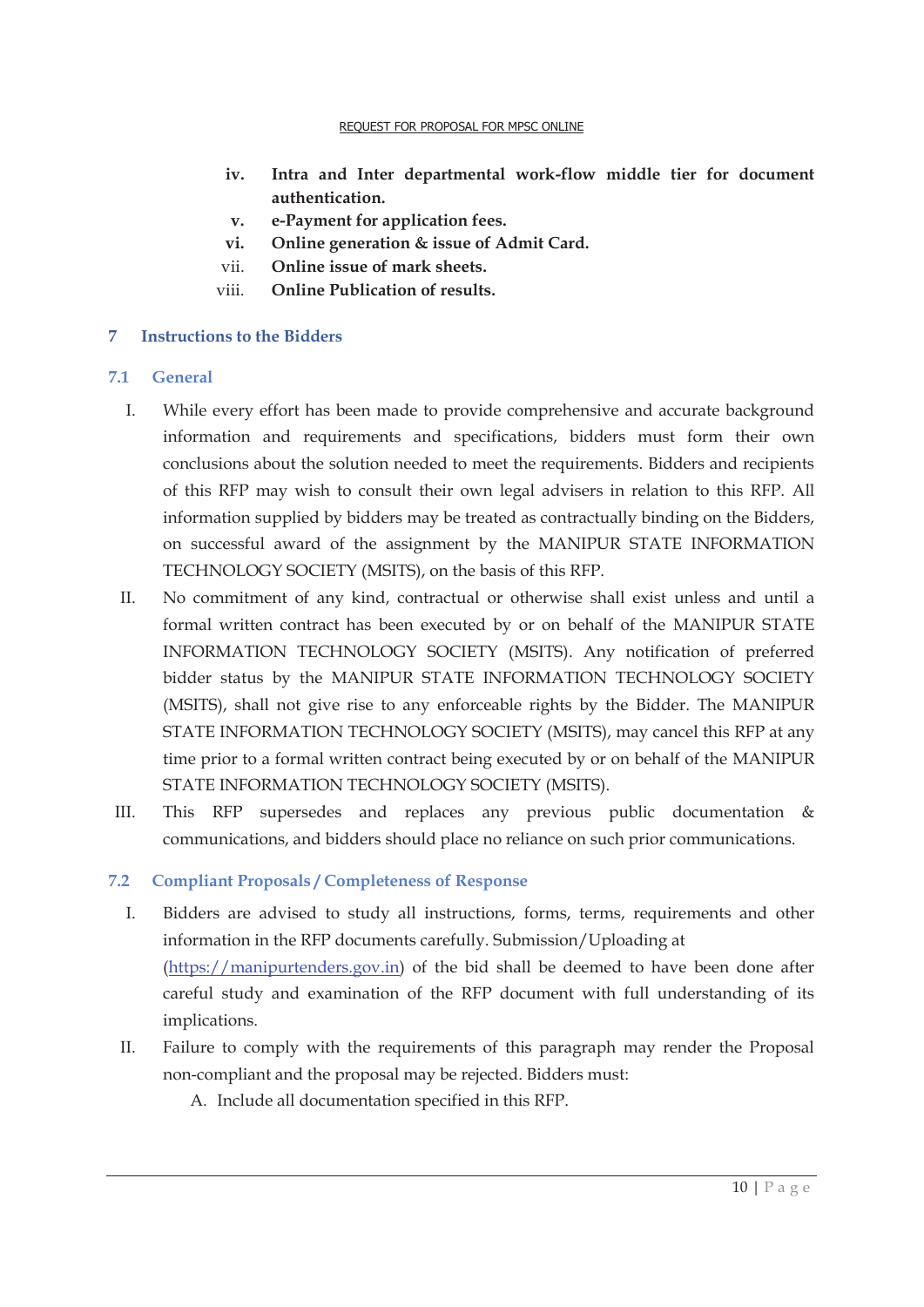- B. Follow the format of this RFP and respond to each element in the order as set out in this RFP.
- C. Comply with all requirements as set out within this RFP.

# **7.3 Pre-Bid Query Submission & Clarifications**

- **7.3.1 Pre-bid Query Submission** 
	- I. MANIPUR STATE INFORMATION TECHNOLOGY SOCIETY (MSITS), requests prospective bidders to submit/Upload their pre-bid query latest by 1:00 PM on **11th March, 2014** to the below mentioned email ids:

**To : partho.roy@semt.gov.in**

**Cc : n.deben@nic.in,**

II. The queries should necessarily be submitted in the following format:

| <b>S.</b><br>No. | <b>RFP Document Reference(s)</b><br>(Section & Page Number(s)) | <b>Content of RFP requiring</b><br>Clarification(s) | <b>Points of</b><br>clarification |
|------------------|----------------------------------------------------------------|-----------------------------------------------------|-----------------------------------|
|                  |                                                                |                                                     |                                   |
|                  |                                                                |                                                     |                                   |
|                  |                                                                |                                                     |                                   |

III. MANIPUR STATE INFORMATION TECHNOLOGY SOCIETY (MSITS), shall not be responsible for ensuring that the bidders' queries have been received. Any requests for clarifications after the indicated date and time will not be entertained by MANIPUR STATE INFORMATION TECHNOLOGY SOCIETY (MSITS).

# **7.3.2 Responses to Pre-Bid Queries and Issue of Corrigendum**

- I. The Nodal Officer notified by MANIPUR STATE INFORMATION TECHNOLOGY SOCIETY (MSITS), will endeavour to provide timely response to all queries. However, MANIPUR STATE INFORMATION TECHNOLOGY SOCIETY (MSITS), makes no representation or warranty as to the completeness or accuracy of any response; neither response nor does MANIPUR STATE INFORMATION TECHNOLOGY SOCIETY (MSITS), undertake to answer all the queries that have been posed by the bidders. The responses, if any, to the queries from all bidders will be distributed to all.
- II. At any time prior to the last date for receipt of bids, MANIPUR STATE INFORMATION TECHNOLOGY SOCIETY (MSITS), may, for any reason, whether at its own initiative or in response to a clarification requested by a prospective Bidder, modify the RFP Document by a corrigendum.
- III. The Corrigendum (if any) & clarifications to the queries from all bidders will be posted on the www.msits.gov.in, www.manipurtenders.gov.in, and www.manipur.gov.in .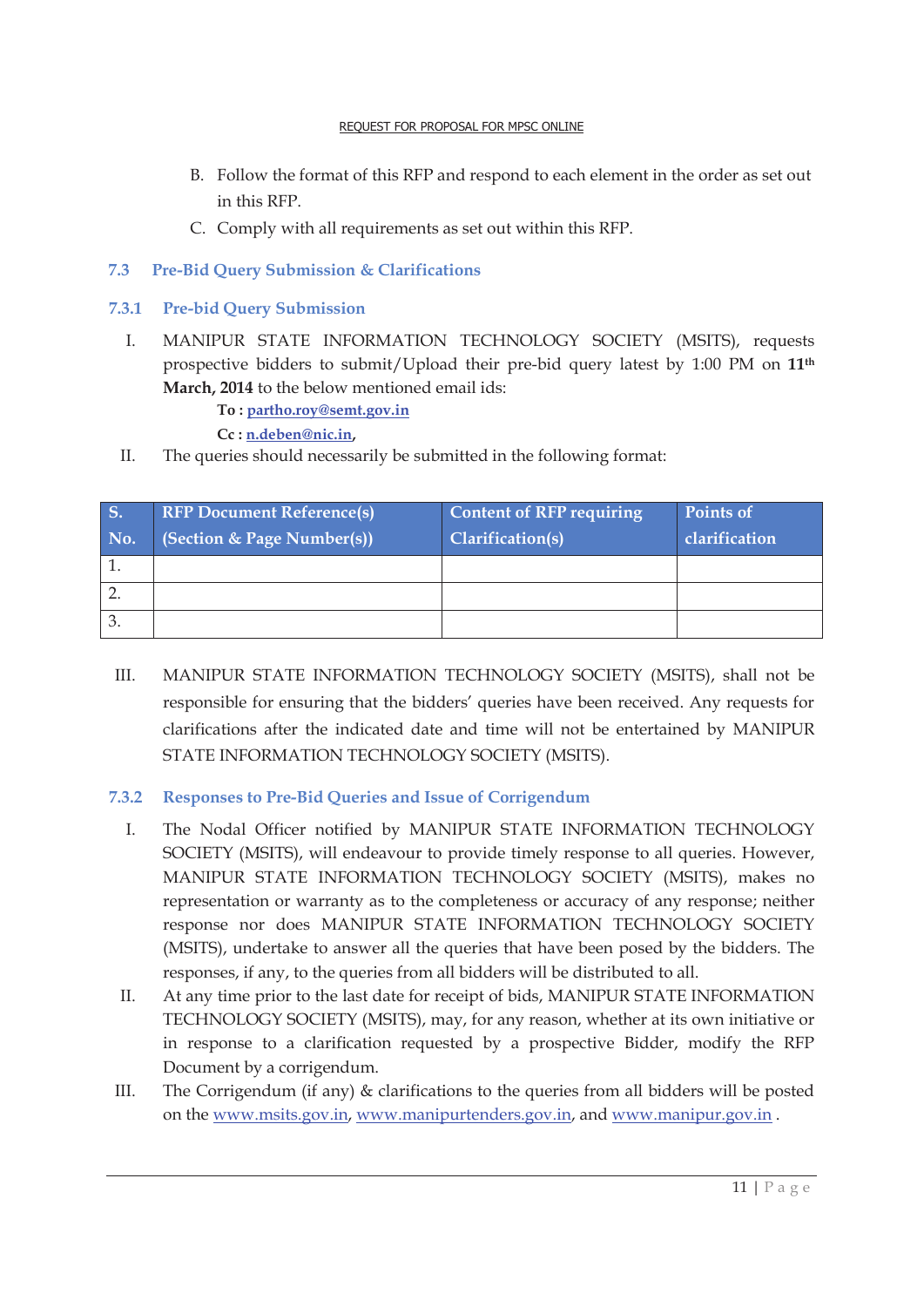- IV. Any such corrigendum shall be deemed to be incorporated into this RFP.
- V. In order to provide prospective Bidders reasonable time for taking the corrigendum into account, MANIPUR STATE INFORMATION TECHNOLOGY SOCIETY (MSITS), may, at its discretion, extend the last date for the receipt of proposals.

# **7.4 Key Requirements of the Bid**

# **7.4.1 Right to Terminate the Process**

- I. MANIPUR STATE INFORMATION TECHNOLOGY SOCIETY (MSITS) may terminate the RFP process at any time and without assigning any reason. MANIPUR STATE INFORMATION TECHNOLOGY SOCIETY (MSITS) makes no commitments, express or implied, that this process will result in a business transaction with anyone.
- II. This RFP does not constitute an offer by MANIPUR STATE INFORMATION TECHNOLOGY SOCIETY (MSITS). The bidder's participation in this process may result in MANIPUR STATE INFORMATION TECHNOLOGY SOCIETY (MSITS), selecting the bidder to engage towards execution of the contract.

#### **7.4.2 Submission of Proposals**

- a) The bidders should submit their responses at the website: https://manipurtenders.gov.in
- b) Please Note that prices should not be indicated in the Technical Proposal but should only be indicated in the Commercial Proposal.
- c) In case of any discrepancy observed by MANIPUR STATE INFORMATION TECHNOLOGY SOCIETY (MSITS), in the contents of the proposal, the proposal is likely to be rejected without any explanation whatsoever.
- d) Bidder must ensure that the information furnished by bidders is true in every aspect.

#### **7.4.3 Authentication of Bids**

The Proposal should be accompanied by a power-of-attorney in the name of the authorised signatory of the Proposal.

#### **7.5 Preparation and Submission of Proposal**

#### **7.5.1 Proposal Preparation Costs**

a) The bidder shall be responsible for all costs incurred in connection with participation in the RFP process, including, but not limited to, costs incurred in conduct of informative and other diligence activities, participation in meetings/discussions/presentations, preparation of proposal, in providing any additional information required by MANIPUR STATE INFORMATION TECHNOLOGY SOCIETY (MSITS), to facilitate the evaluation process, and in negotiating a definitive contract or all such activities related to the bid process.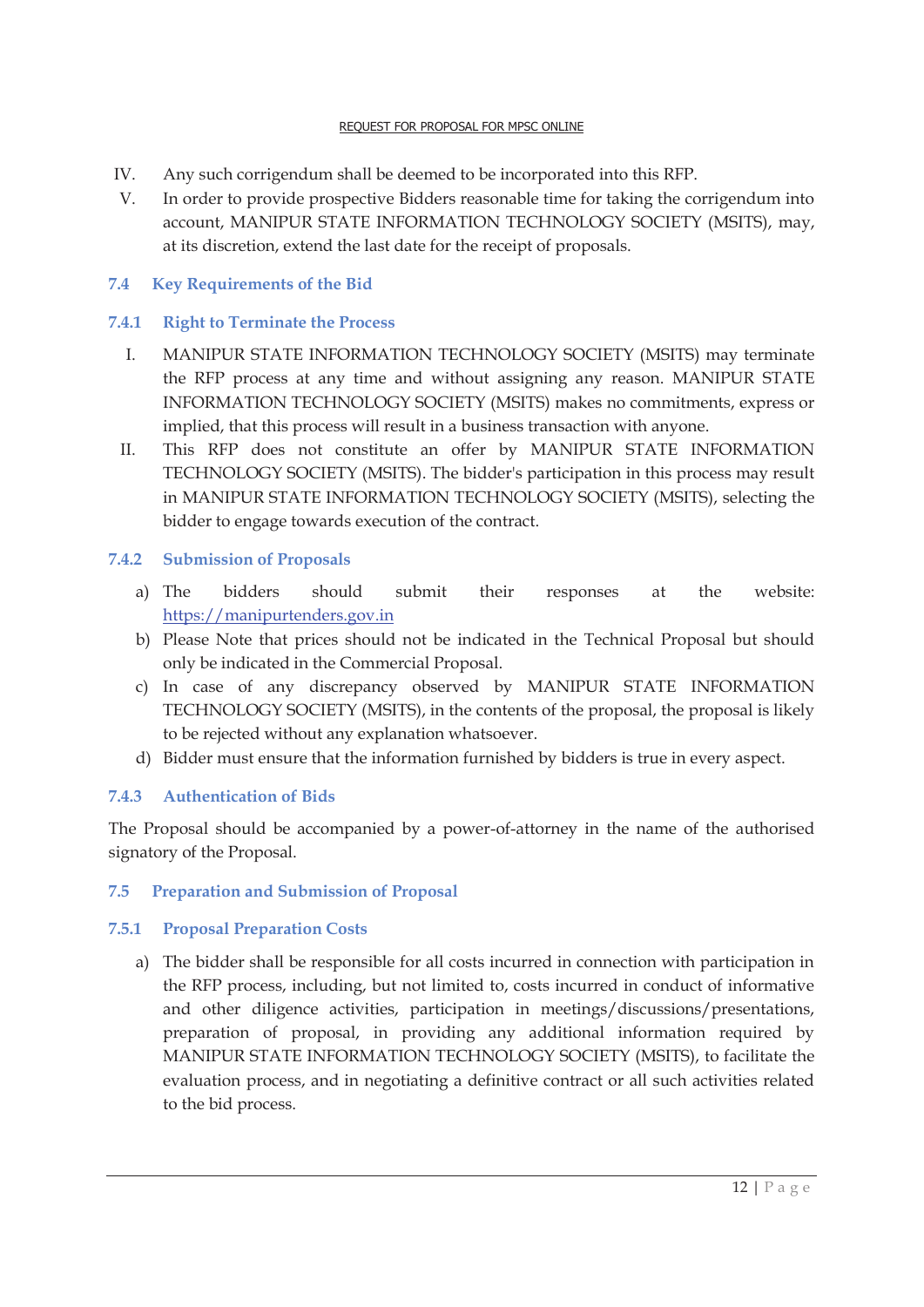b) MANIPUR STATE INFORMATION TECHNOLOGY SOCIETY (MSITS), will in no case be responsible or liable for those costs, regardless of the conduct or outcome of the bidding process.

#### **7.5.2 Language**

a) The Proposal should be filled by the Bidder in English language only.

#### **7.5.3 Deadline for Submission of Proposals**

a) Proposals, in its complete form in all respects as specified in the RFP, must be submitted online to MANIPUR STATE INFORMATION TECHNOLOGY SOCIETY (MSITS), at the website: https://manipurtenders.gov.in on or before 3:00 PM 29th March, 2014.

#### **7.5.4 Late Bids**

a) MANIPUR STATE INFORMATION TECHNOLOGY SOCIETY (MSITS), reserves the right to modify and amend any of the above-stipulated condition/criterion depending upon project priorities vis-à-vis urgent commitments.

#### **7.6 Evaluation Process**

- a) MANIPUR STATE INFORMATION TECHNOLOGY SOCIETY (MSITS) will constitute a Proposal Evaluation Committee to evaluate the responses of the bidders.
- b) The Proposal Evaluation Committee constituted by the MANIPUR STATE INFORMATION TECHNOLOGY SOCIETY (MSITS), shall evaluate the responses to the RFP as per the uploaded document.
- c) The decision of the Proposal Evaluation Committee in the evaluation of responses to the RFP shall be final. No correspondence will be entertained outside the process of negotiation/ discussion with the Committee.
- d) The Proposal Evaluation Committee may ask for meetings with the Bidders to seek clarifications on their proposals.
- e) The Proposal Evaluation Committee reserves the right to reject any or all proposals on the basis of any deviations.
- f) Each of the responses shall be evaluated as per the criteria's and requirements specified in this RFP.

#### **7.6.1 Tender Opening**

- I. The bids submitted up to **3:00 PM on 29th March, 2014** will be opened at 1**2.00 PM on 1st April, 2014** by any officer authorized by MANIPUR STATE INFORMATION TECHNOLOGY SOCIETY (MSITS), in the presence of such of those Bidders or their representatives who may be present at the time of opening.
- II. The representatives of the bidders should be advised to carry the identity card or a letter of authority from the tendering firms to identify their bonafides for attending the opening of the proposal.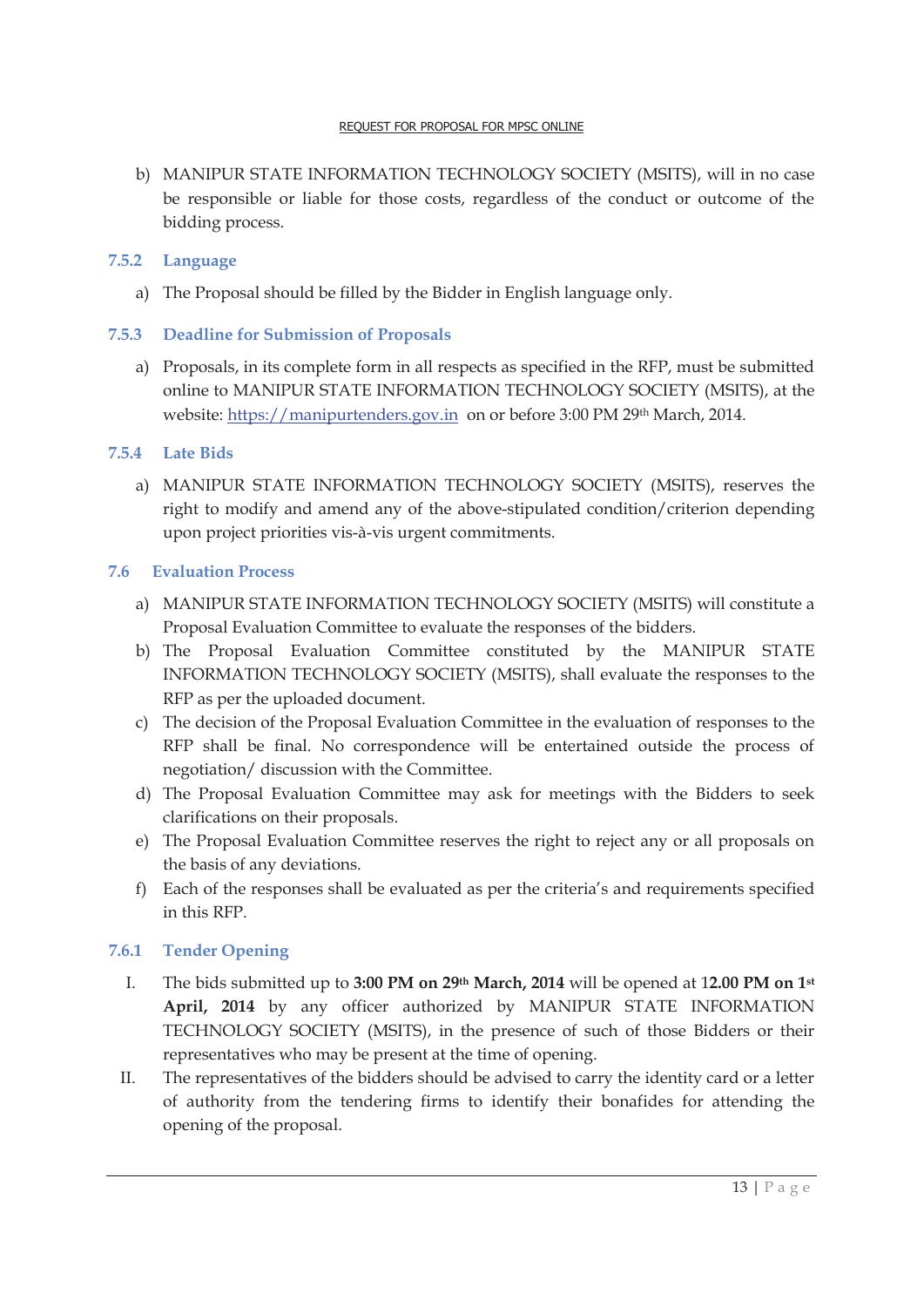#### **7.6.2 Tender Validity**

The offer submitted by the Bidders should be valid for minimum period of 100 days from the date of submission of Tender.

#### **7.6.3 Tender Evaluation**

- I. Initial Bid scrutiny will be held and incomplete details as given below will be treated as non-responsive, if Proposals :
	- A. Are not submitted in as specified in the RFP document.
	- B. Received without the Letter of Authorization (Power of Attorney).
	- C. Are found with suppression of details.
	- D. With incomplete information, subjective, conditional offers and partial offers submitted.
	- E. Have non-compliance of any of the clauses stipulated in the RFP.
	- F. With lesser validity period.
- II. MANIPUR STATE INFORMATION TECHNOLOGY SOCIETY (MSITS) will prepare a list of responsive bidders, who comply with all the Terms and Conditions of the Tender. All eligible bids will be considered for further evaluation by a Committee according to the Evaluation process defined in this RFP document. The decision of the Committee will be final in this regard.

#### **8 Criteria for Evaluation**

- I. The overall objective of this evaluation process is to select the capable and qualified firm in the business domain for taking up the works of implementing the "MPSC Online"
- II. First the Pre-Qualification Proposal will be evaluated and only those bidders who qualify the requirements will be eligible for next set of evaluations. Technical Proposal and Commercial Proposal of Bidders who do not meet the Pre-Qualification criteria will not be considered for further rounds.
- III. The bidders who achieve at least 70 marks in the technical evaluation will only be eligible for the evaluation on the Financial/Commercial proposal.
- IV. Proposals of Companies would be evaluated as per Technical Evaluation Criteria at Para 8.2.

#### **8.1 Pre-Qualification Criteria**

| Sr.<br>No | <b>Qualification Criteria</b>                                                                                        | Documents/Information to be provided<br>in the submitted proposal |  |
|-----------|----------------------------------------------------------------------------------------------------------------------|-------------------------------------------------------------------|--|
|           | Legal Entity<br>Company should be registered under<br>Companies Act, 1956.<br>Incorporated as State Registered Firm/ | Incorporation Certificates/Registration<br>Certificate etc.       |  |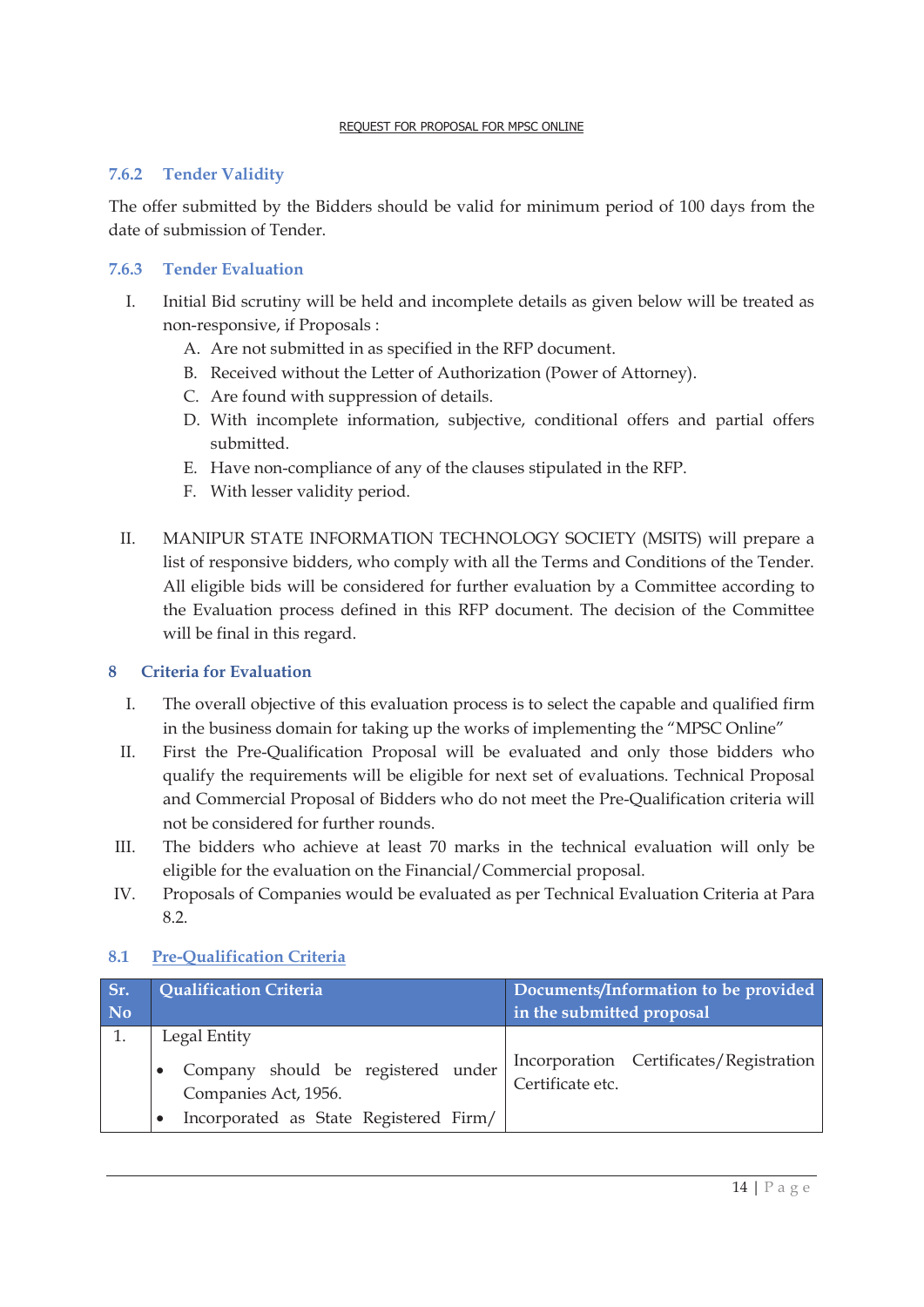| Sr.<br><b>No</b> | <b>Qualification Criteria</b>                                                                                                                                                                    | Documents/Information to be provided<br>in the submitted proposal                                                                                                                                          |
|------------------|--------------------------------------------------------------------------------------------------------------------------------------------------------------------------------------------------|------------------------------------------------------------------------------------------------------------------------------------------------------------------------------------------------------------|
|                  | Co-operative<br>Societies/or<br>Partnership<br>Firm or any other.<br>Should have been operating for the last<br>$\bullet$<br>three years (FY 10-11, FY 11-12 and FY 12-<br>13).                  |                                                                                                                                                                                                            |
| 2.               | The Firm / Company should be in the<br>business and shall have experience in similar<br>lines for at least 3 years as of 31 <sup>st</sup> December<br>2013 (preferably in the state of Manipur). | Details<br>1:<br>Form<br>2<br>Annexure<br>$\sigma$ f<br>Responding Firm, Memorandum<br>$\&$<br>Articles of Association etc. should be<br>attached and Work orders confirming<br>year and Area of activity. |
| 3.               | Average Annual Sales Turnover of Rs. 25.00<br>lakhs or more during the last 3 (three)<br>financial years (FY 10-11, FY 11-12 and FY 12-<br>13) as per the last published balance sheets.         | Extracts from the audited Balance sheet<br>and Profit & Loss<br><b>OR</b><br>Certificate from the statutory auditor.                                                                                       |
| 4.               | Experience in executing at least one similar<br>project of value Rs. 50. Lakhs or more.                                                                                                          | Completed Annexure 1: Form 6: Details<br>Experience of responding firm/<br>οf<br>Project Citation for 3 projects supported<br>with Work order and Proof of Project<br>completion certificates from client  |
| 5.               | The responding firm shall not be under a<br>declaration of ineligibility for corrupt or<br>fraudulent practices.                                                                                 | A self-certified letter by the designated<br>official of the responding firm or<br>Annexure 1 Form 1: Notice of Intent to<br>Submit Proposal in Response to RFP<br>Notice.                                 |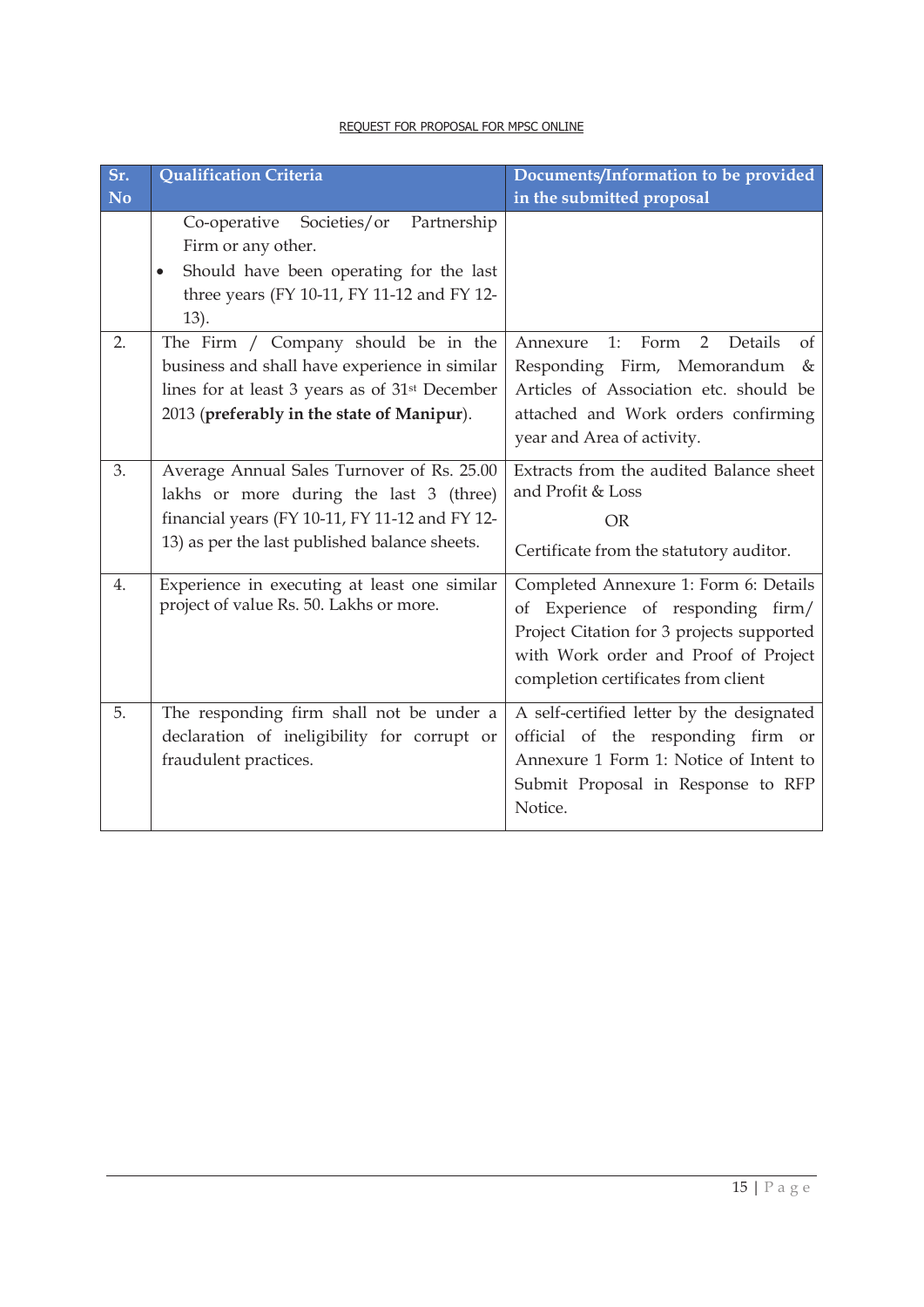# **8.2 Technical Qualification Criteria**

- I. Technical proposal of the bidders will be opened and evaluated who meets all the prequalification criteria.
- II. The evaluation committee will evaluate the Technical Proposals on the basis of the technical evaluation criterion as provided below:

| S. No          | Criteria                                                                                                             | Max Criteria/ Sub Criteria<br><b>Marks</b> |
|----------------|----------------------------------------------------------------------------------------------------------------------|--------------------------------------------|
| 1              | Past Experience of the responding firm.                                                                              | 30                                         |
| $\overline{2}$ | Support plan for the Project by the<br>responding firm.                                                              | 10                                         |
| 3              | Approach and proposed methodology as per<br>proposal submitted and further supported by<br>a PowerPoint Presentation | 40                                         |
| 4              | Adequacy and Quality of Resources<br>proposed for Deployment.                                                        | 20                                         |
|                | <b>Total Points</b>                                                                                                  | 100                                        |

| S1<br>No.      | Criteria/Sub<br>Criteria                                                       | <b>Description</b>                                                                     | <b>Point System</b>                                                                                                      | <b>Max</b><br>Criteria<br>Sub<br>Criteria<br><b>Points</b> | Form to be<br>used                                  |
|----------------|--------------------------------------------------------------------------------|----------------------------------------------------------------------------------------|--------------------------------------------------------------------------------------------------------------------------|------------------------------------------------------------|-----------------------------------------------------|
| $\overline{1}$ | Past Experience of the responding firm                                         |                                                                                        |                                                                                                                          | 30                                                         |                                                     |
| a.             | Experience in<br>similar domain of<br>website<br>development or<br>enhancement | Whether the<br>Firm has<br>delivered<br>hardware<br>products in at<br>least ONE of the | Value of hardware only:<br>$>$ Rs. 15 Lakhs = 30<br>points;<br>>Rs. 10 Lakhs but less<br>than Rs. 15 Lakhs=20<br>points; | 10                                                         | Form 4,<br>supported by<br>documentary<br>evidence. |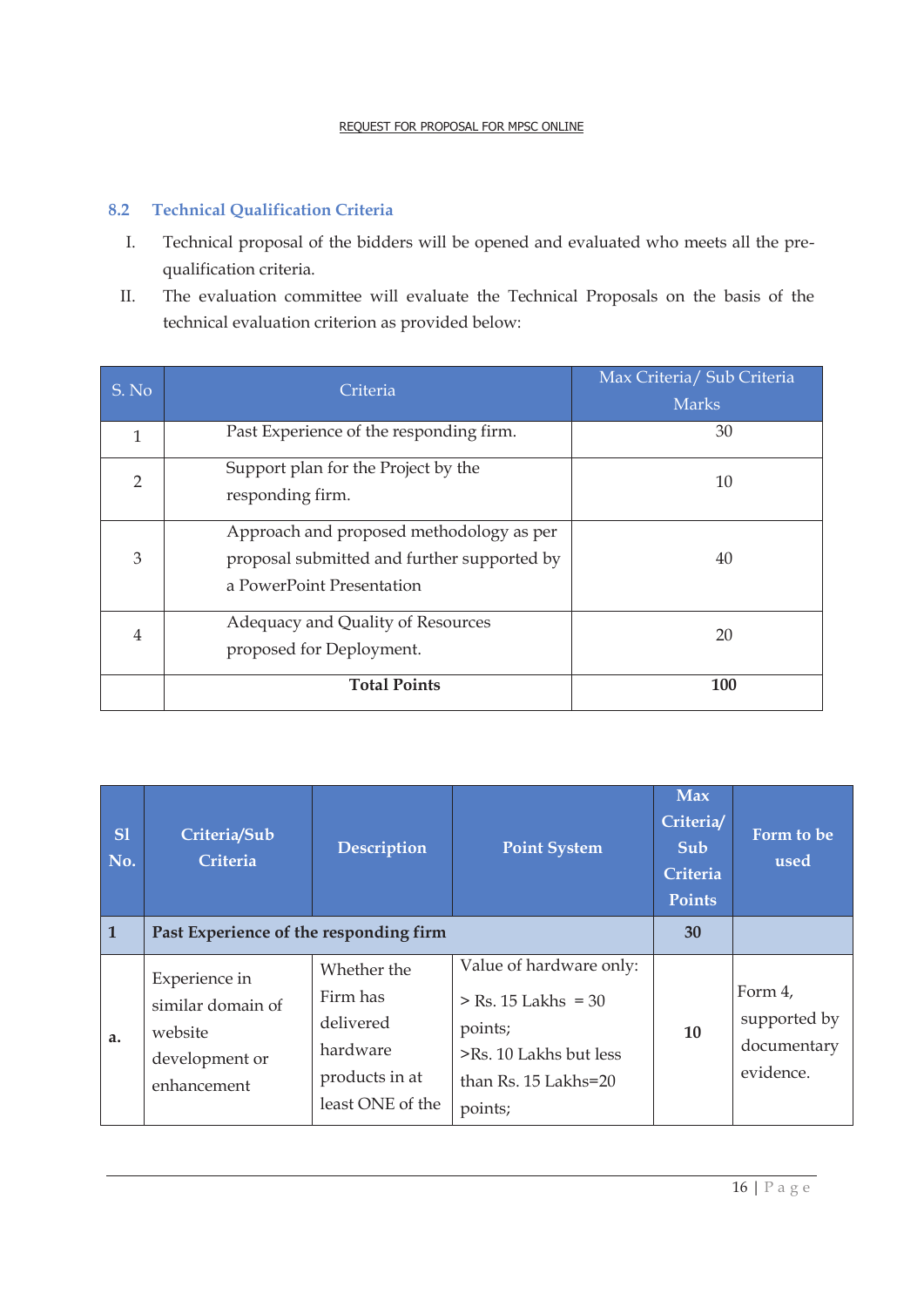| S1<br>No.      | Criteria/Sub<br>Criteria                                                                                                      | <b>Description</b>                                                                                                                                                                                                 | <b>Point System</b>                                                                                                                                                                                            | <b>Max</b><br>Criteria/<br>Sub<br>Criteria<br>Points | Form to be<br>used                                  |
|----------------|-------------------------------------------------------------------------------------------------------------------------------|--------------------------------------------------------------------------------------------------------------------------------------------------------------------------------------------------------------------|----------------------------------------------------------------------------------------------------------------------------------------------------------------------------------------------------------------|------------------------------------------------------|-----------------------------------------------------|
|                |                                                                                                                               | work orders of<br>similar size in<br>the last 3 years.                                                                                                                                                             | >Rs. 10 Lakhs but less<br>than Rs. 5.0 Lakhs=10<br>points;                                                                                                                                                     |                                                      |                                                     |
| $b$ .          | Maintenance<br>Services and<br>Helpdesk in the<br><b>State</b>                                                                | Providing<br>Maintenance<br>Services /<br>Helpdesk<br>services in the<br>field of IT<br>services with a<br>minimum order<br>size of Rs. 50<br>Lakhs in the<br>State.                                               | In case of any one<br>project done for the<br>following locations :<br>a) covers >9 Districts -<br>10 points<br>b) covers > 7 Districts - 6<br>points<br>c) covers $>$ 5 Districts $-2$<br>points<br>$Else-0.$ | 10                                                   | Form 4,<br>supported by<br>documentary<br>evidence. |
| $\mathbf{c}$ . | Projects undertaken<br>in India involving at<br>least 6 locations<br>with a value of<br>more than INR 2<br>crores per project | $> = 6$ Projects -<br>10 points;<br>4 projects - 6<br>point<br>2 Project - 2<br>points;<br>else 0<br>However if any<br>one of the<br>projects<br>undertaken has<br>a value more<br>than Rs. 50 lakhs<br>-10 points |                                                                                                                                                                                                                | 10                                                   |                                                     |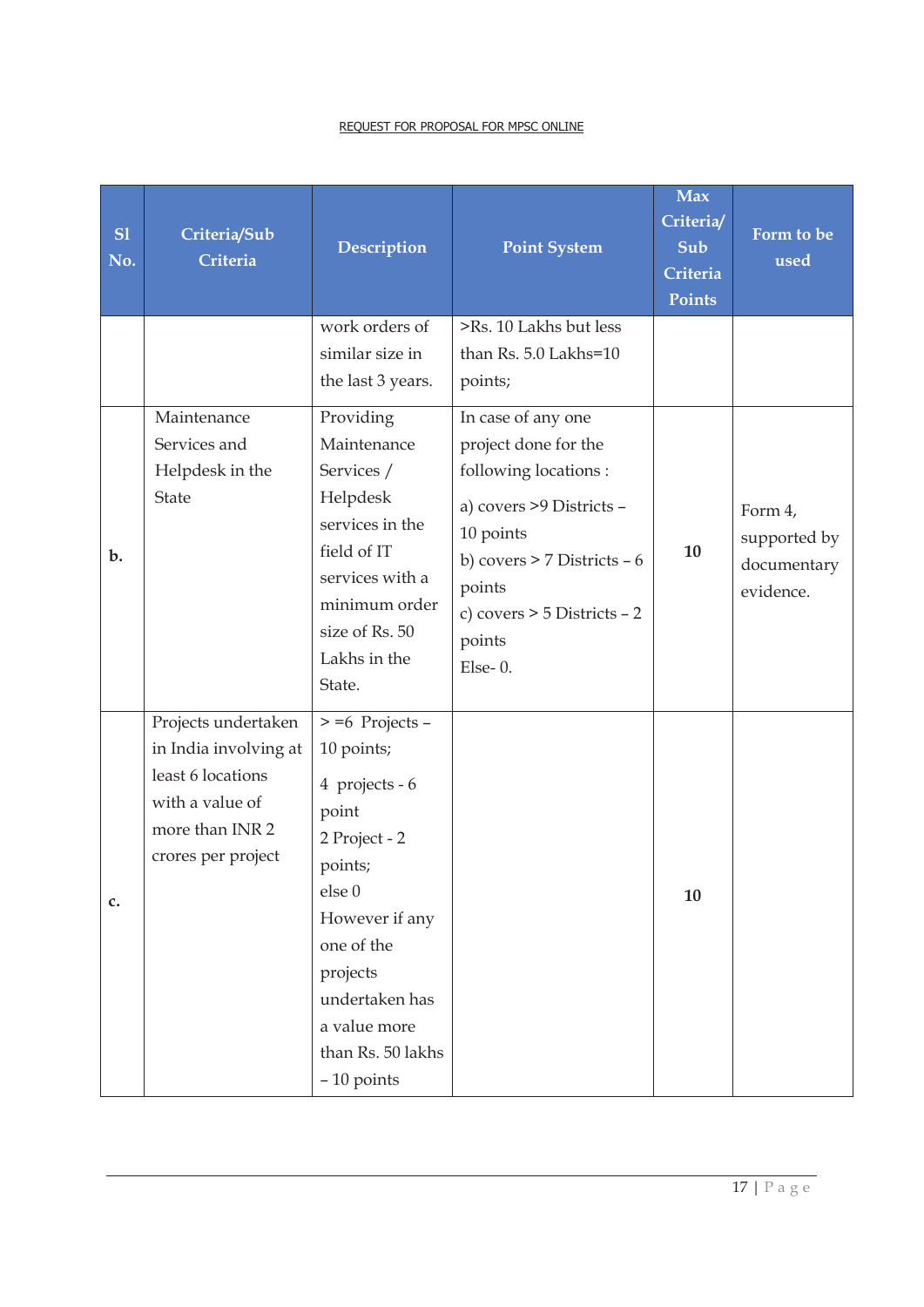| SI<br>No.               | Criteria/Sub<br>Criteria                                                                                                | Description                                                                                                       | <b>Point System</b><br>Note :1. For all the above, the Completion Certificate of the projects completed in the last 3 years                                                                  | <b>Max</b><br>Criteria/<br>Sub<br>Criteria<br><b>Points</b> | Form to be<br>used |
|-------------------------|-------------------------------------------------------------------------------------------------------------------------|-------------------------------------------------------------------------------------------------------------------|----------------------------------------------------------------------------------------------------------------------------------------------------------------------------------------------|-------------------------------------------------------------|--------------------|
|                         | (as on 31 <sup>st</sup> March, 2013) need to be provided (issued to the responding firm by the respective<br>customers) |                                                                                                                   |                                                                                                                                                                                              |                                                             |                    |
|                         |                                                                                                                         |                                                                                                                   | 2. The value of the projects considered in the above criterion would be based on the Purchase<br>Order or the LOI issued to the responding firm. In absence of the supporting documents, the |                                                             |                    |
|                         |                                                                                                                         |                                                                                                                   | projects would not be considered for evaluation.                                                                                                                                             |                                                             |                    |
| $\overline{2}$          | Support plan for the Project by the responding firm.                                                                    |                                                                                                                   |                                                                                                                                                                                              | 10                                                          |                    |
| $\mathbf{A}$            | Proposed website<br>enhancement plan                                                                                    | Proposed<br>Training and<br>plan description<br>to be looked<br>into.<br>Proposed                                 | The Evaluation will be<br>based on:<br>- Detailed plan<br>submitted<br>- Milestone set with<br>dead line<br>- Methodology                                                                    | 5                                                           |                    |
| B                       | Formation/Location<br>of Helpdesk &<br>other manpower<br>support                                                        | methodology of<br>formation of the<br>manpower<br>support team.<br>Operating and<br>Maintaining<br>Infrastructure | The Evaluation will be<br>based on<br>- Proposed Staff details.<br>- Areas/domains<br>covered.                                                                                               | 5                                                           |                    |
| $\overline{\mathbf{3}}$ | Proposed Approach & Methodology                                                                                         |                                                                                                                   |                                                                                                                                                                                              | 40                                                          |                    |
| a.                      | Project<br>Management                                                                                                   | The overall<br>approach to be<br>looked into.                                                                     | The overall project<br>management approach<br>adopted by the<br>responding firm to<br>implement the project.                                                                                 | 10                                                          |                    |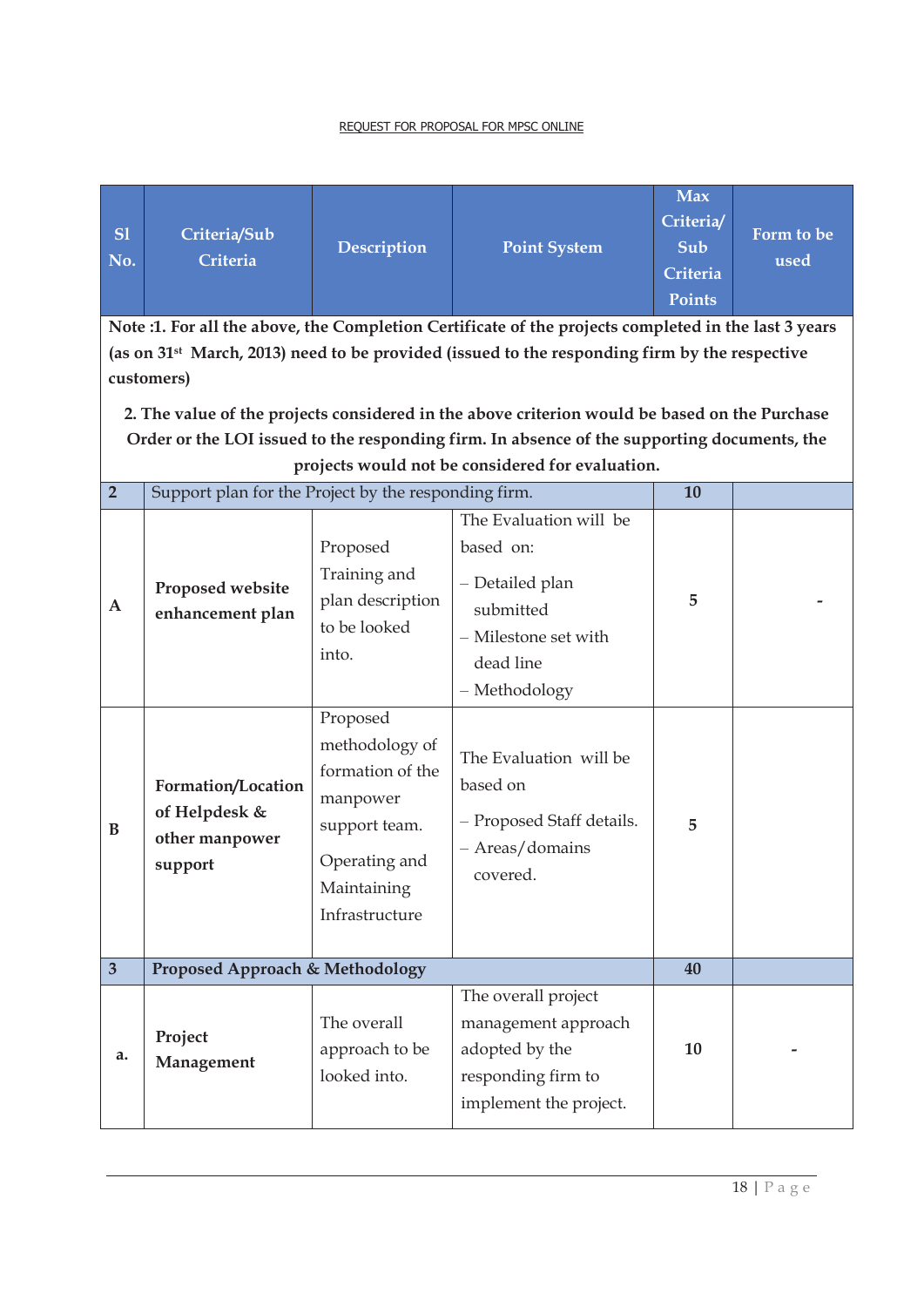| SI<br>No.               | Criteria/Sub<br>Criteria                                                                                                                                                         | Description                                                                                                                                                                                                             | <b>Point System</b>                                                                                                                                                                                                                                                                                                          | <b>Max</b><br>Criteria/<br>Sub<br>Criteria<br><b>Points</b> | Form to be<br>used |
|-------------------------|----------------------------------------------------------------------------------------------------------------------------------------------------------------------------------|-------------------------------------------------------------------------------------------------------------------------------------------------------------------------------------------------------------------------|------------------------------------------------------------------------------------------------------------------------------------------------------------------------------------------------------------------------------------------------------------------------------------------------------------------------------|-------------------------------------------------------------|--------------------|
| b.                      | <b>Detailed Work</b><br>Plan & Milestone<br>set                                                                                                                                  | The description<br>and quality of<br>the work plan to<br>be looked into.                                                                                                                                                | Evaluation will be based<br>on the detailed Project<br>Plan including day wise,<br>week wise activities<br>with Work Breakdown<br>Structures, Project<br>estimates, milestones<br>etc.                                                                                                                                       | 10                                                          | Form 7             |
| $\mathbf{c}$ .          | <b>PowerPoint</b><br>Presentation                                                                                                                                                | on the items at<br>Sl. a & b above                                                                                                                                                                                      | Evaluation will be based<br>on the quality of project<br>management and details<br>of work plan and<br>milestone to be detailed<br>through a PowerPoint<br>Presentation                                                                                                                                                      | 20                                                          |                    |
| $\overline{\mathbf{4}}$ | <b>Resource Deployment</b>                                                                                                                                                       |                                                                                                                                                                                                                         |                                                                                                                                                                                                                                                                                                                              | 20                                                          |                    |
| a                       | Quality of CV for<br>the full time<br><b>Project Manager</b><br>and Sr. Technical<br>Lead, Designers &<br><b>Testers proposed</b><br>for the said<br>requirement in this<br>RFP. | Quality of the<br>application<br>support<br>personnel to be<br>looked at.<br>Maximum of 4<br>CVs, who would<br>be working full<br>time on project<br>(Mandatory -<br>CV for the full<br>time Project<br>Manager and Sr. | Qualification/relevant<br>certification of the<br>people involved.<br>>All CV's with relevant<br>experience in similar<br>domain for Project<br>Managers = 5 Points<br>>All CV's with relevant<br>experience in similar<br>domain for Sr. Technical<br>Leads = $5$ Points<br>All CV's with relevant<br>experience in similar | 20                                                          | Forms 8 & 9        |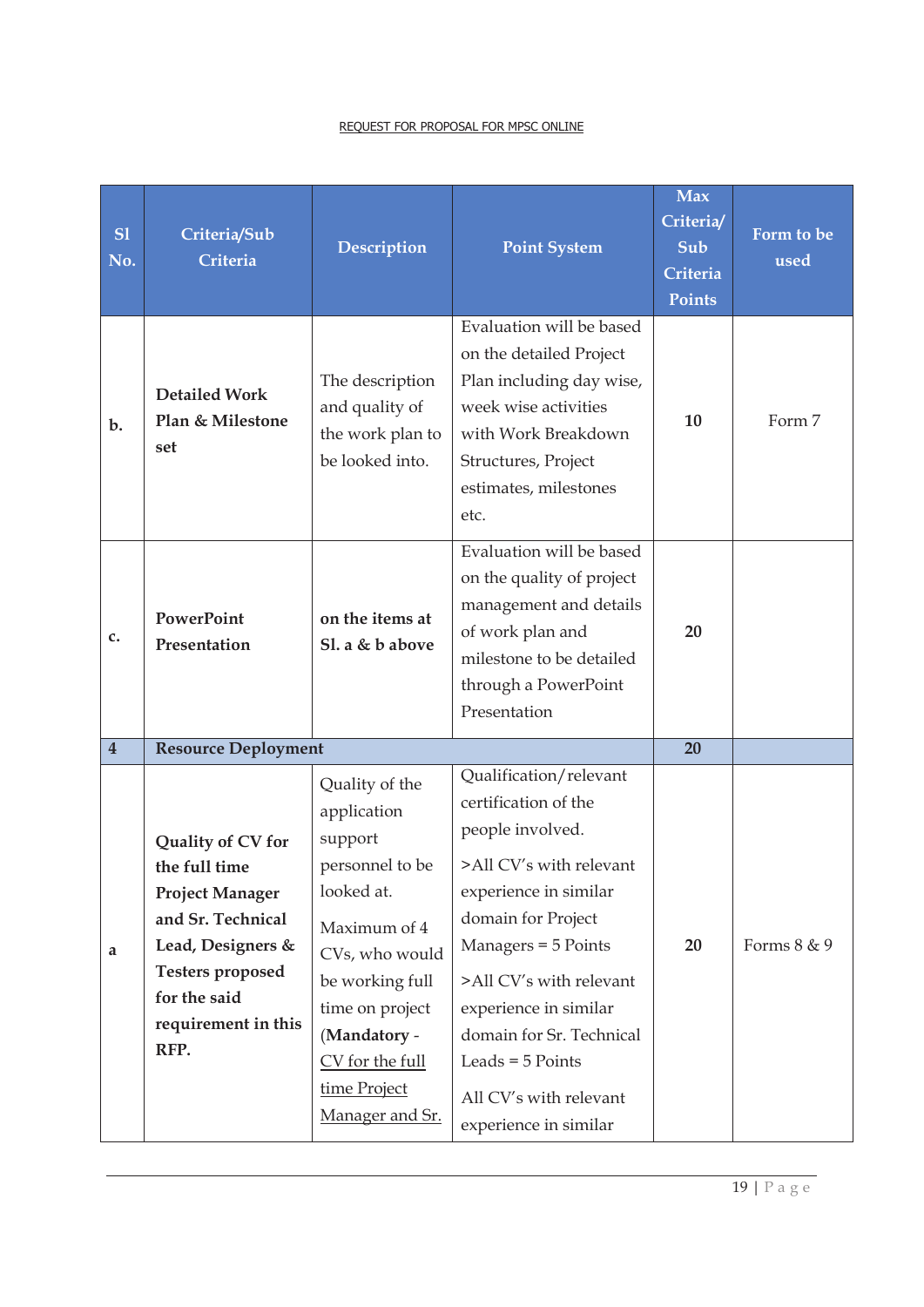| <b>S1</b><br>No. | Criteria/Sub<br>Criteria | Description            | <b>Point System</b>                                                                                                         | <b>Max</b><br>Criteria/<br>Sub<br>Criteria<br><b>Points</b> | Form to be<br>used |
|------------------|--------------------------|------------------------|-----------------------------------------------------------------------------------------------------------------------------|-------------------------------------------------------------|--------------------|
|                  |                          | <b>Technical Lead)</b> | domain for Designers =<br>5 Points<br>All CV's with relevant<br>experience in similar<br>domain for Testers $= 5$<br>Points |                                                             |                    |
|                  | <b>Total Points</b>      |                        | 100                                                                                                                         |                                                             |                    |

#### **8.3 Commercial Bid Evaluation**

- I. The Financial Bids of technically qualified bidders (i.e. bidders who score more than 70 marks in the Technical Evaluation) will be opened on the prescribed date in the presence of bidder representatives.
- II. The bid price will include all taxes and levies and shall be in Indian Rupees and mentioned separately.
- III. Any conditional bid would be rejected.
- IV. In the event that there are 2 or more bidders having the same value in the financial bid, the bidder securing the highest technical score will be adjudicated as the "Best responsive bid" for award of the Project.

#### **9 Appointment of Implementing Agency**

#### **9.1 Award Criteria**

MANIPUR STATE INFORMATION TECHNOLOGY SOCIETY (MSITS) will award the Contract to the successful bidder whose financial proposal is the lowest and would consider it as substantially responsive as per the process outlined above.

# **9.2 Right to Accept Any Proposal and To Reject Any or All Proposal(s)**

MANIPUR STATE INFORMATION TECHNOLOGY SOCIETY (MSITS), reserves the right to accept or reject any proposal, and to annul the tendering process / Public procurement process and reject all proposals at any time prior to award of contract, without thereby incurring any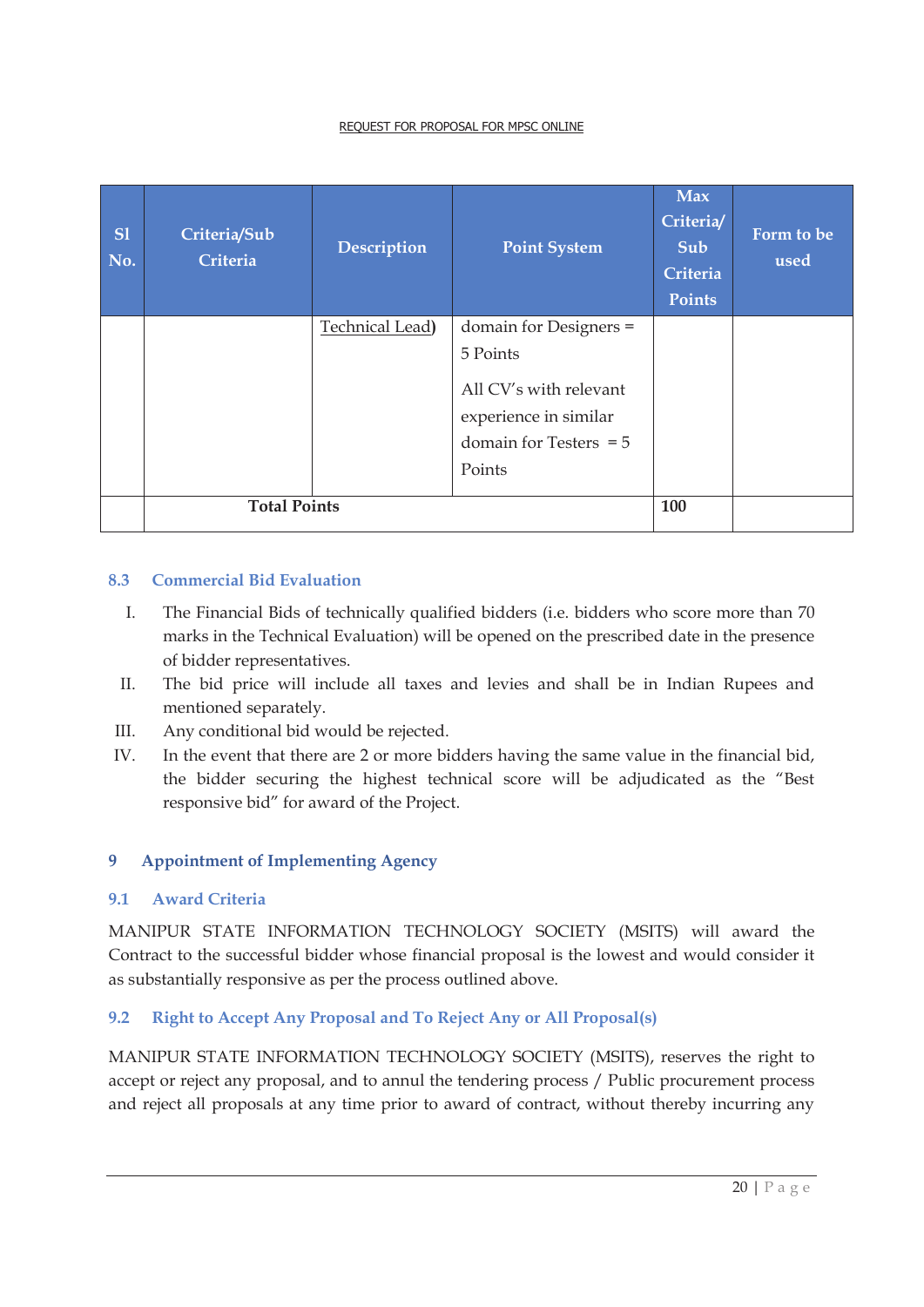liability to the affected bidder or bidders or any obligation to inform the affected bidder or bidders

# **9.3 Notification of Award**

- I. Prior to the expiration of the validity period, MANIPUR STATE INFORMATION TECHNOLOGY SOCIETY (MSITS), will notify the successful bidder in writing or by fax or email, that its proposal has been accepted. In case the tendering process / public procurement process has not been completed within the stipulated period, MANIPUR STATE INFORMATION TECHNOLOGY SOCIETY (MSITS), , may like to request the bidders to extend the validity period of the bid.
- II. On notification of award, MSITS and the selected Agency will sign a Contract Agreement as per Annexure - II.

# **9.4 Contract Finalization and Award**

I. The MANIPUR STATE INFORMATION TECHNOLOGY SOCIETY (MSITS), shall reserve the right to negotiate with the bidder(s) whose proposal has been most responsive. On this basis the contract agreement would be finalized for award & signing.

#### **9.5 Performance Guarantee**

I. The EMD cum Performance Guarantee should be valid for a period of 18 months and to be extended as per the period of extension granted by MSITS, if any. The selected bidder shall be responsible for extending the validity date and claim period of the Performance Guarantee as and when it is due on account of non-completion of the project and Warranty period. MANIPUR STATE INFORMATION TECHNOLOGY SOCIETY (MSITS), shall invoke the performance guarantee in case the selected Vendor fails to discharge their contractual obligations during the period or MANIPUR STATE INFORMATION TECHNOLOGY SOCIETY (MSITS) incurs any loss due to Vendor's negligence in carrying out the project implementation as per the agreed terms & conditions.

#### **9.6 Signing of Contract**

I. After the MANIPUR STATE INFORMATION TECHNOLOGY SOCIETY (MSITS) notifies the successful bidder that its proposal has been accepted, MANIPUR STATE INFORMATION TECHNOLOGY SOCIETY (MSITS), shall enter into a contract, incorporating all clauses, pre-bid clarifications and the proposal of the bidder between MANIPUR STATE INFORMATION TECHNOLOGY SOCIETY (MSITS) and the successful bidder. The Draft Master Service Agreement is provided as Annexure – II of this RFP.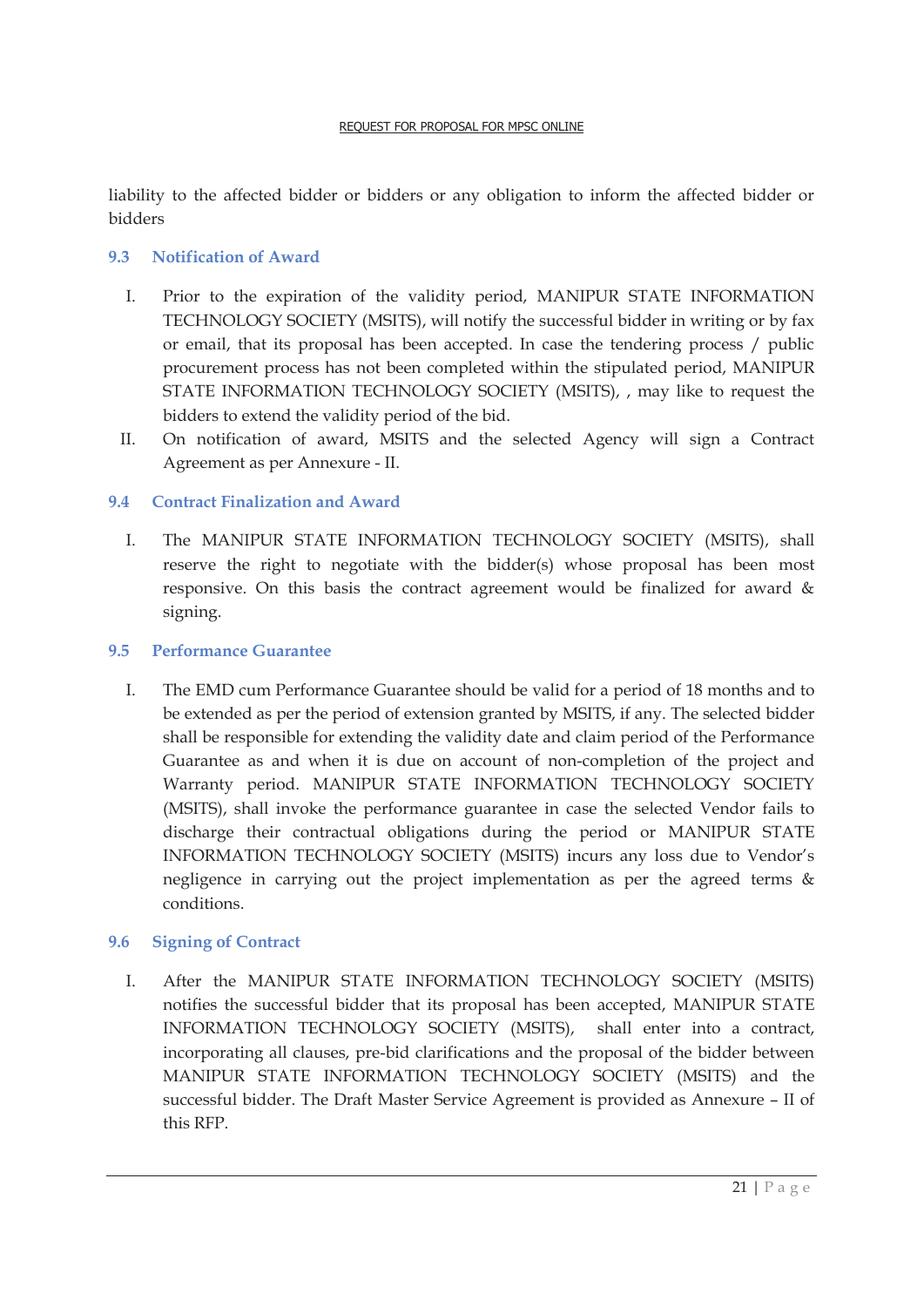# **9.7 Failure to Agree with the Terms and Conditions of the RFP**

- I. Failure of the successful bidder to agree with the Draft Master Service Agreement and Terms & Conditions of the RFP shall constitute sufficient grounds for the annulment of the award, in which event MANIPUR STATE INFORMATION TECHNOLOGY SOCIETY (MSITS), may award the contract to the next best value bidder or call for new proposals from the interested bidders.
- II. In such a case, MANIPUR STATE INFORMATION TECHNOLOGY SOCIETY (MSITS), shall invoke the Performance Bank Guarantee of the most responsive bidder.

#### **9.8 Bid Prices**

The commercial bid should clearly indicate the price to be charged without any qualifications whatsoever and should include all taxes, duties, levies, works contract tax and other charges as may be applicable in relation to the activities proposed to be carried out.

All applicable taxes and duties as applicable to Government of Manipur shall be levied

#### **9.9 Payment Terms**

The taxes and levies will be deducted as applicable to the Government of Manipur.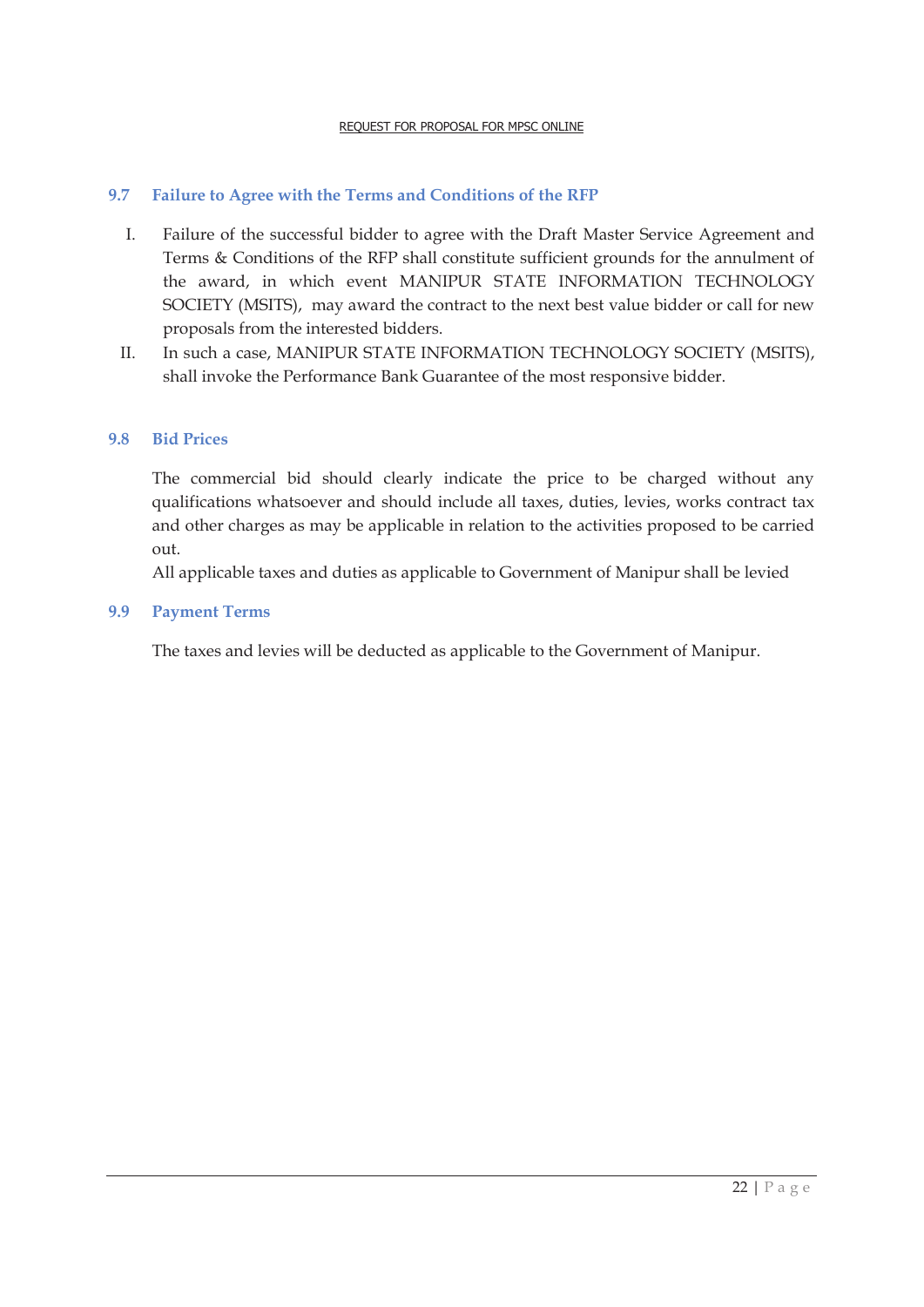#### **Annexure IA**

#### **TECHNICAL BID TEMPLATES**

The bidders are expected to respond to the RFP using the forms given in this section and all documents supporting Evaluation Criteria.

Proposal shall comprise of following forms: **Forms to be used in Technical Proposal**  Form 1: Undertaking on Total Responsibility. Form 2: Particulars of the Bidder. Form 3: Bank Guarantee for Earnest Money Deposit cum Performance Guarantee Form 4: A & B Compliance Sheet for Pre-Qualification &Technical Proposal. Form 5: Letter of Proposal Form 6: Project Citation Format. Form 7: Proposed Solution. Form 8: Team Composition. Form 9: Deployment of Personnel Form 10: Deviations. Form 11: Undertaking on Service Level Compliance. Form 12: Undertaking on Deliverables. Form 13: Undertaking on Exit Management and Transition. Form 14: Declaration that the bidder has not been blacklisted.

#### **FINANCIAL PROPOSAL TEMPLATE**

Form 1: Covering Letter Form 2: Financial Proposal Form 2A: Details of Financial Bid

**ANNEXURE - II** 

**ANNEXURE IB:** 

#### **MASTER SERVICE AGREEMENT**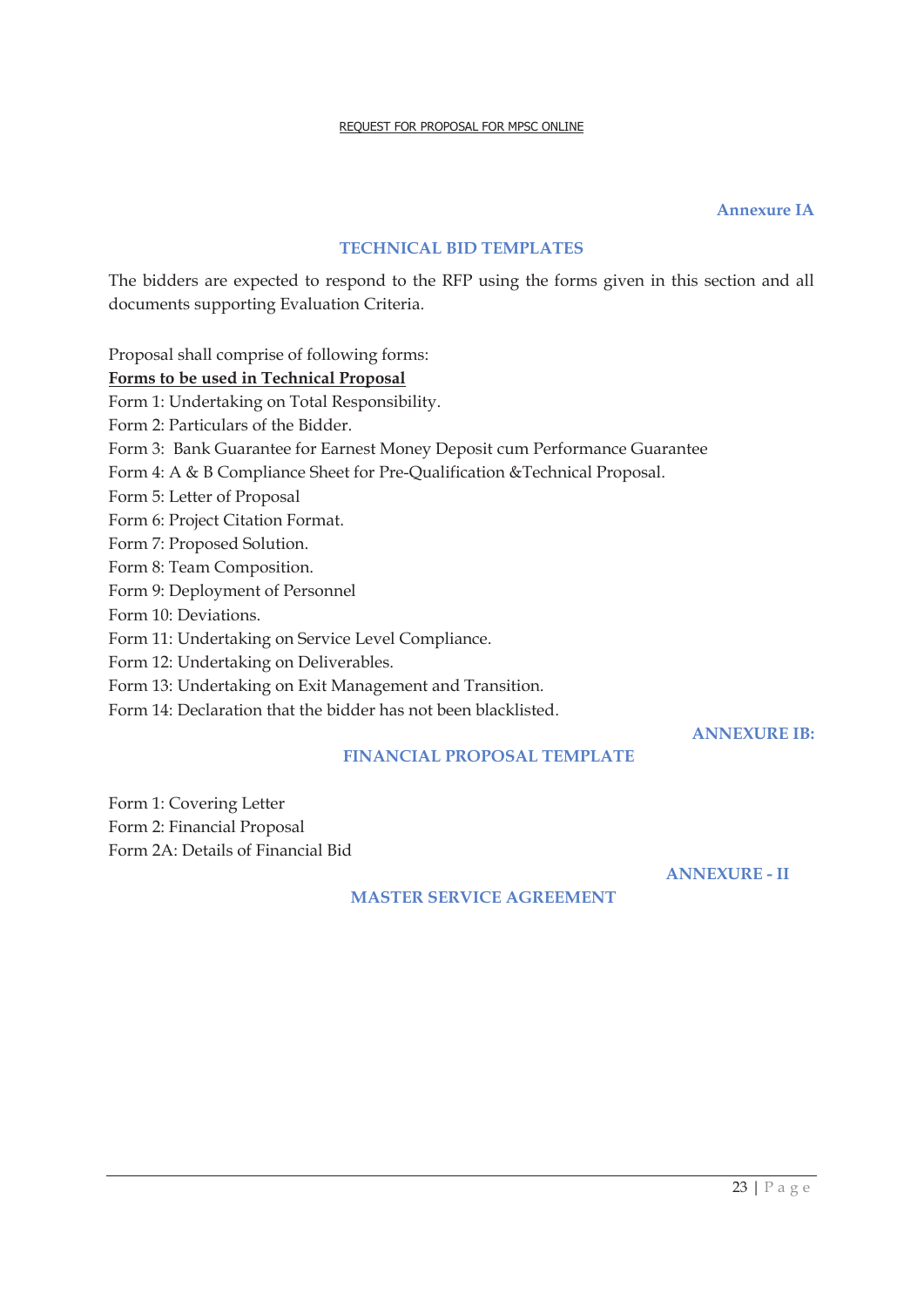#### **Form 1: Undertaking on Total Responsibility**

No. Date: To:

Dear Sir,

# **Sub: Self certificate regarding Total Responsibility.**

This is to certify that we undertake total responsibility for the successful operation of MPSC Online for Government of Manipur, as per the requirements of the RFP.

Thanking you, Yours faithfully

(Signature of the Authorized signatory of the Bidding Organisation)

Name : Designation : Date : Time : Seal : Business Address: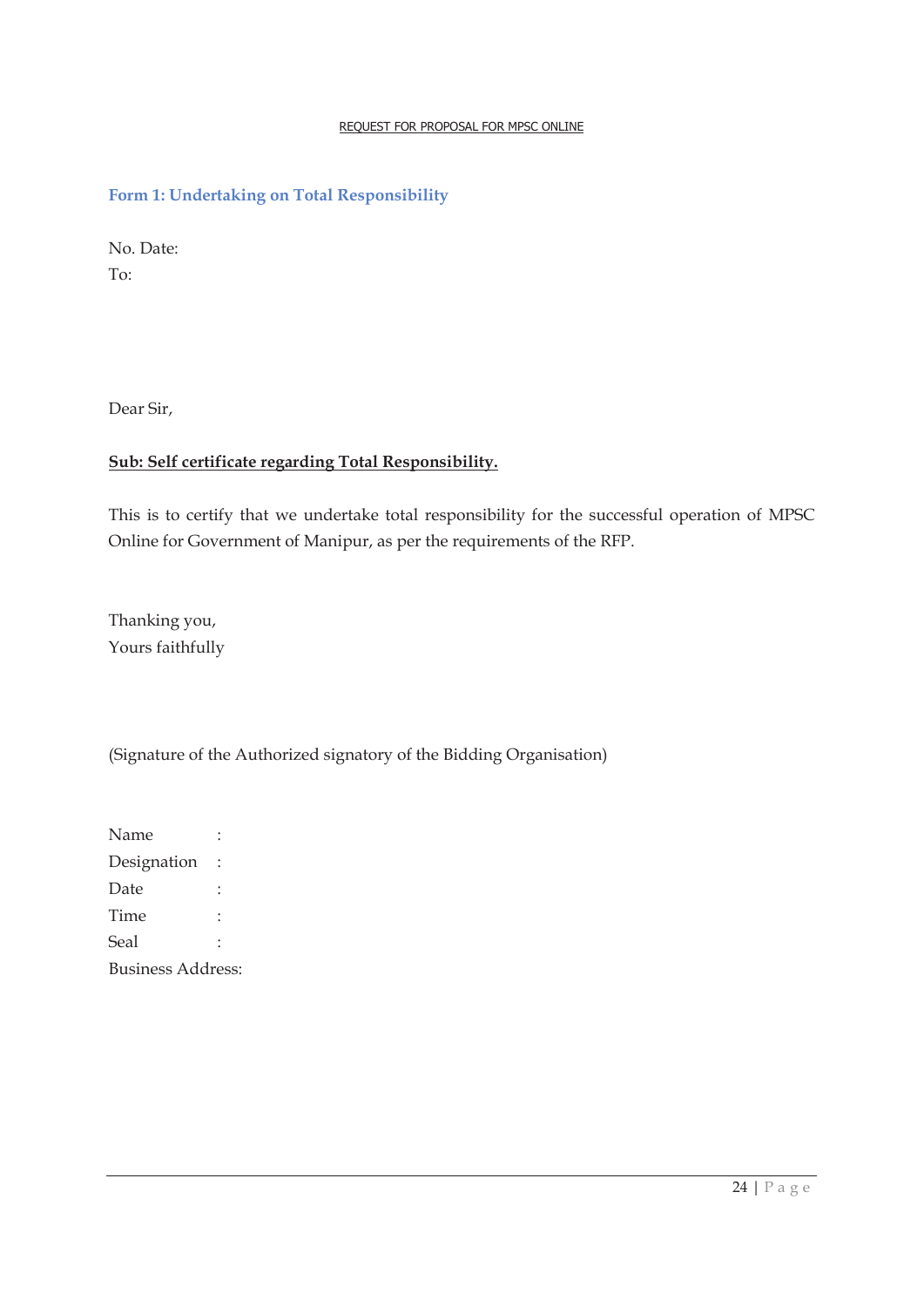# **Form 2: Particulars of the Bidder**

| <b>SI</b>    | <b>Information Sought</b>        | <b>Details to be Furnished</b> |
|--------------|----------------------------------|--------------------------------|
| No.          |                                  |                                |
| $\mathbf{A}$ | Name and address of the          |                                |
|              | bidding Company.                 |                                |
| B            | Incorporation status of the firm |                                |
|              | (public limited / private        |                                |
|              | limited, etc.).                  |                                |
| $\mathsf{C}$ | Year of Establishment.           |                                |
| D            | Date of registration.            |                                |
| E            | ROC/Registration Reference       |                                |
|              | No.                              |                                |
| F            | Details of registration.         |                                |
|              |                                  |                                |
| G            | Details of registration with     |                                |
|              | appropriate authorities for      |                                |
|              | service tax.                     |                                |
| H            | Name, Address, email, Phone      |                                |
|              | nos. and Mobile Number of        |                                |
|              | Contact Person.                  |                                |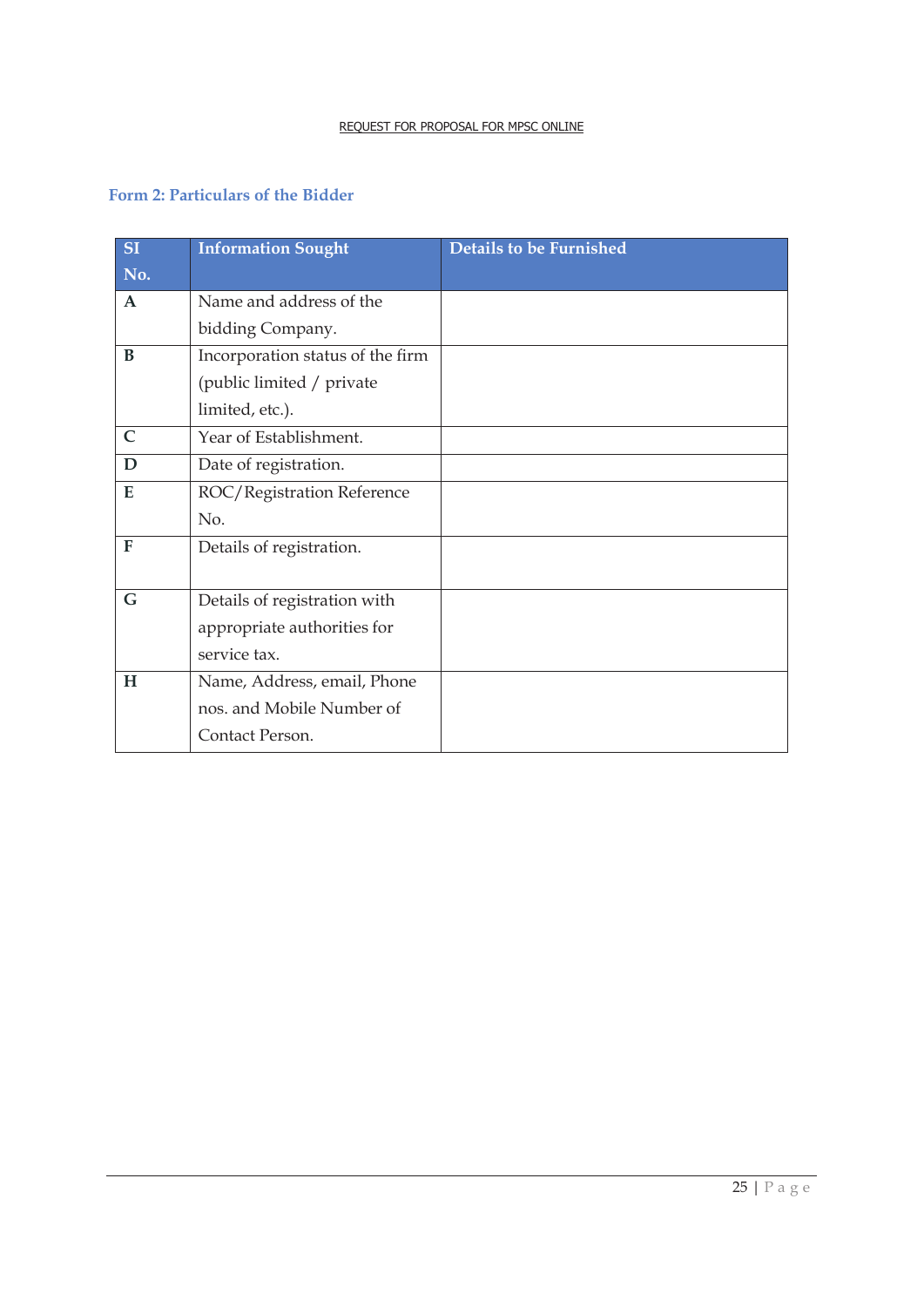#### **Form 3: Bank Guarantee for Earnest Money Deposit cum Performance Guarantee**

To,

<Name> <Designation> <Address> <Phone Nos.> <Fax Nos.> <Email id>

Whereas <Name of the bidder> (hereinafter called 'the Bidder') has submitted the bid for Submission of RFP #<6/32/2012-DIT> dated 4<sup>th</sup> March, 2014 for REQUEST FOR PROPOSAL FOR "MPSC ONLINE" (hereinafter called "the Bid") to MANIPUR STATE INFORMATION TECHNOLOGY SOCIETY (MSITS).

Know all Men by these presents that we <> having our office at <Address> (hereinafter called "the Bank") are bound unto the MANIPUR STATE INFORMATION TECHNOLOGY SOCIETY (MSITS), (hereinafter called "the Bidder") in the sum of Rs. <Amount in figures> (Rupees<Amount in words> only) for which payment well and truly to be made to the said Purchaser, the Bank binds itself, its successors and assigns by these presents.

The conditions of this obligation are:

- 1. If the Bidder having its bid withdrawn during the period of bid validity.
- 2. If the Bidder, having been notified of the acceptance of its bid by the Purchaser during the period of validity of bid

(a) Withdraws his participation from the bid during the period of validity of bid document; or

(b) Fails or refuses to participate in the subsequent Tender process after having been short listed;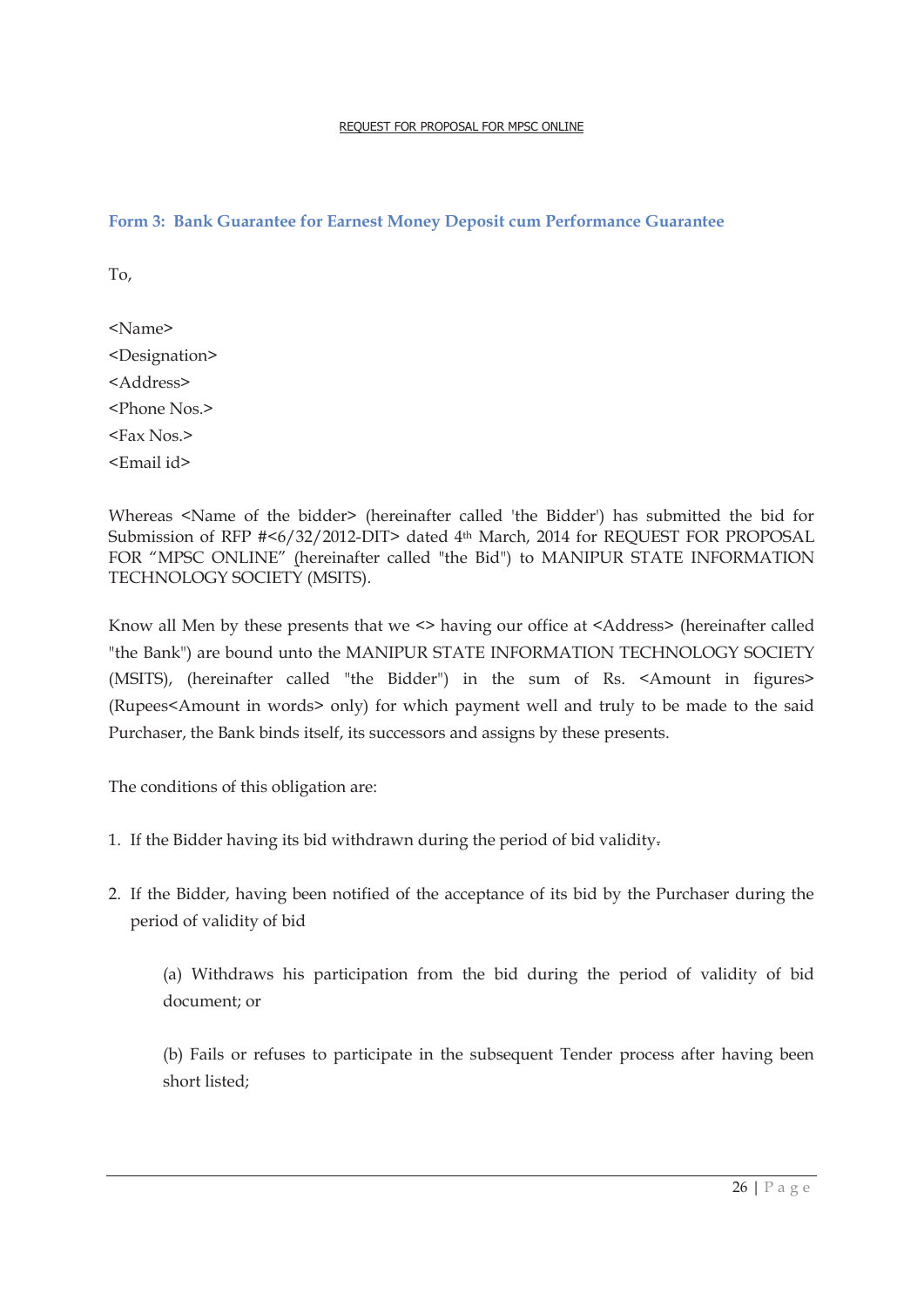This guarantee will remain in force up to 3 months including extra time over and above mandated in the RFP from the last date of submission and any demand in respect thereof should reach the Bank not later than the above date.

#### **NOTHWITHSTANDING ANYTHING CONTAINED HEREIN:**

- I. Our liability under this Bank Guarantee shall not exceed Rs. <Amount in figures> (Rupees <Amount in words> only).
- II. This Bank Guarantee shall be valid up to*<insert date>*).
- III. It is condition of our liability for payment of the guaranteed amount or any part thereof arising under this Bank Guarantee that we receive a valid written claim or demand for payment under this Bank Guarantee on or before *<insert date>*) failing which our liability under the guarantee will automatically cease.

(Authorized Signatory of the Bank)

Seal:

Date: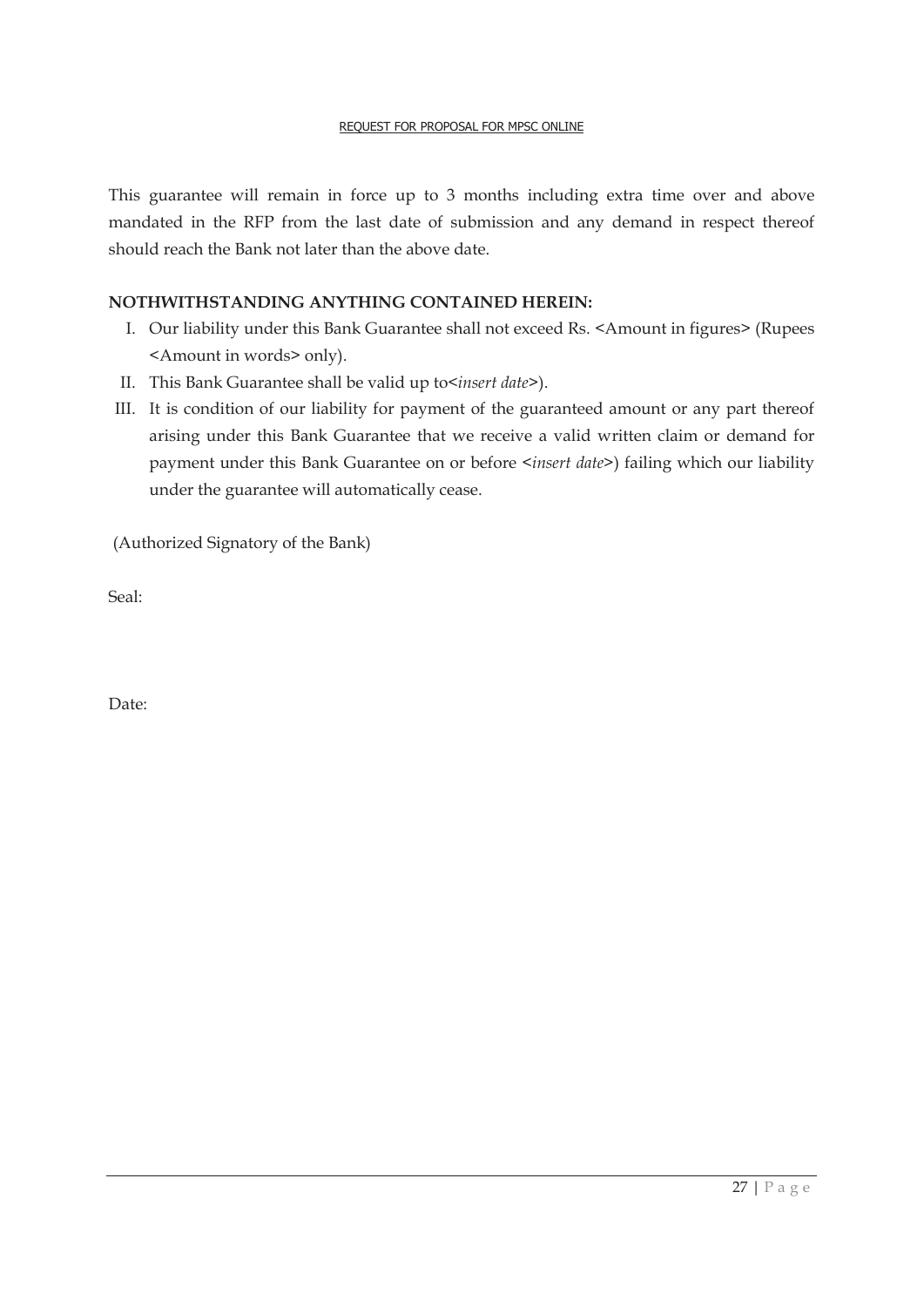# **Form 4A: Compliance Sheet for Pre-Qualification Proposal**

| Sr.            | <b>Qualification Criteria</b>      | Documents/Information     | Compliance | $\&$<br><b>Reference</b> |
|----------------|------------------------------------|---------------------------|------------|--------------------------|
| N <sub>o</sub> |                                    | to be provided in the     |            | <b>Page Number</b>       |
|                |                                    | submitted proposal        |            |                          |
| 1.             | The responding firm                | (a) DD for Rs. Ten        | Yes/No     |                          |
|                | / agency                           | Thousand Only.            |            |                          |
|                | (a) Should have made               | (b) The original bank     |            |                          |
|                | payment of Rs.<br>a                | guarantee<br>must<br>be   |            |                          |
|                | 10,000 (Rupees Ten                 | furnished in the format   |            |                          |
|                | Thousand only) for                 | prescribed in Annexure    |            |                          |
|                | the RFP document.                  | 1: Form 3.                |            |                          |
|                | Should<br>(b)<br>have              |                           |            |                          |
|                | submitted an EMD of                |                           |            |                          |
|                | 50,000<br>(Fifty<br>Rs.            |                           |            |                          |
|                | Thousand) only.                    |                           |            |                          |
| 2.             | Legal Entity                       | Certificate<br>of         | Yes/No     |                          |
|                | Company                            | Incorporation.            |            |                          |
|                | should<br>be                       |                           |            |                          |
|                | registered                         | Registration Certificate. |            |                          |
|                | under                              |                           |            |                          |
|                | Companies                          |                           |            |                          |
|                | Act, 1956.                         |                           |            |                          |
|                | Registered                         |                           |            |                          |
|                | with<br>the                        |                           |            |                          |
|                | Service<br>Tax                     |                           |            |                          |
|                | Authorities.                       |                           |            |                          |
|                | Should<br>have                     |                           |            |                          |
|                | been                               |                           |            |                          |
|                | operating for                      |                           |            |                          |
|                | the last three                     |                           |            |                          |
|                | years (FY 10-                      |                           |            |                          |
|                | 11, 11-12, FY                      |                           |            |                          |
|                | $12-13$ ).                         |                           |            |                          |
|                |                                    |                           |            |                          |
| 3.             | The Firm / Company                 | Annexure<br>1: Form $2$   | Yes/No     |                          |
|                | should be in similar               | Details of Responding     |            |                          |
|                | website development                | Firm &                    |            |                          |
|                | domain for at least 3              | Memorandum<br>&           |            |                          |
|                | years as of 31 <sup>st</sup> March | Articles of Association   |            |                          |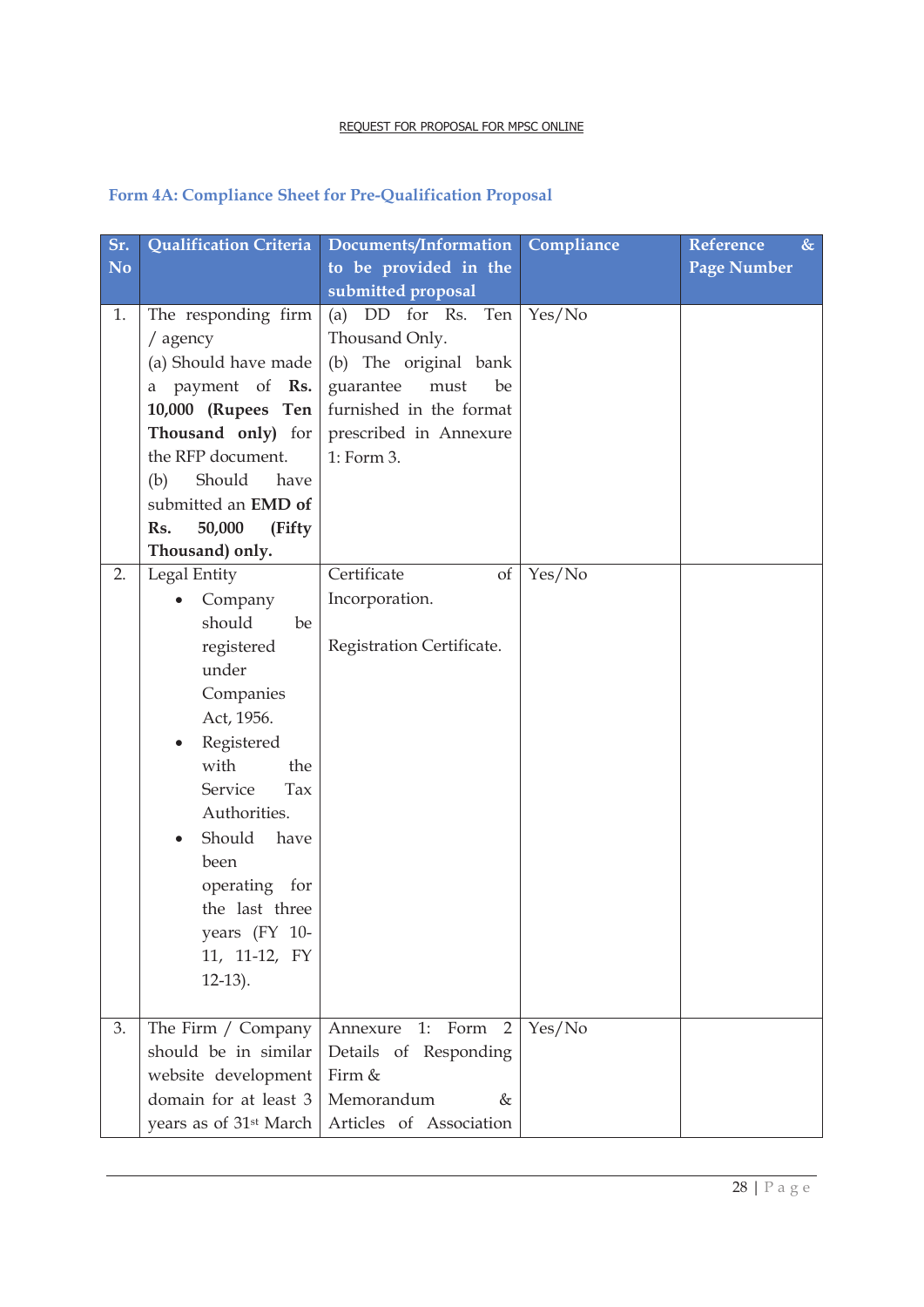| Sr.       | Qualification Criteria                          | Documents/Information                           | Compliance | <b>Reference</b><br>$\&$ |
|-----------|-------------------------------------------------|-------------------------------------------------|------------|--------------------------|
| <b>No</b> |                                                 | to be provided in the                           |            | <b>Page Number</b>       |
|           |                                                 | submitted proposal                              |            |                          |
|           | 2013.                                           | should be attached and                          |            |                          |
|           |                                                 | Work orders confirming                          |            |                          |
|           |                                                 | and<br>Area<br>of<br>year                       |            |                          |
|           |                                                 | activity.                                       |            |                          |
| 4.        | The responding firm                             | A self-certified letter by   Yes/No             |            |                          |
|           | shall not be under a                            | the designated official of                      |            |                          |
|           | declaration<br>of                               | responding firm.<br>the                         |            |                          |
|           | ineligibility<br>for                            | Notice<br>of<br>Intent<br>to                    |            |                          |
|           | corrupt or fraudulent                           | Submit<br>Proposal<br>in                        |            |                          |
|           | practices.                                      | Response to RFP Notice.                         |            |                          |
| 5.        | The Net Worth of the                            | Chartered<br>Accountant                         | Yes/No     |                          |
|           | responding firm must                            | Certificate<br>for<br><b>Net</b>                |            |                          |
|           | be positive as per the                          | worth.                                          |            |                          |
|           | last audited Balance                            |                                                 |            |                          |
|           | Sheet.                                          |                                                 |            |                          |
| 6.        | <b>Average Annual Sales</b>                     | Extracts<br>from<br>the                         | Yes/No     |                          |
|           | Turnover generated                              | audited Balance<br>sheet                        |            |                          |
|           | during the last three                           | and Profit & Loss; OR                           |            |                          |
|           | (3) financial years (FY<br>10-11, 11-12, and FY | Certificate<br>from<br>the                      |            |                          |
|           | $12-13$ ) as per the last                       | statutory auditor.                              |            |                          |
|           | published<br>balance                            |                                                 |            |                          |
|           | sheets.                                         |                                                 |            |                          |
| 7.        | Company experience                              | Completed Annexure 1:                           | Yes/No     |                          |
|           | in implementation of                            | Form 6:<br>Details<br><sub>of</sub>             |            |                          |
|           | integrated<br>turnkey                           | Experience<br>of                                |            |                          |
|           | projects<br>around<br>Supply of Hardware        | responding<br>$\lim/$<br>Project Citation for 3 |            |                          |
|           | components<br>as<br>a                           | projects supported with                         |            |                          |
|           | Supplier in India.                              | Work order and Proof of                         |            |                          |
|           |                                                 | Project<br>completion                           |            |                          |
|           | (Specifically<br>each                           | certificates from client.                       |            |                          |
|           | project should have                             |                                                 |            |                          |
|           | support<br>&                                    |                                                 |            |                          |
|           | maintenance<br>of<br>components<br>of           |                                                 |            |                          |
|           | Hardware. Refer to                              |                                                 |            |                          |
|           | the Important Note                              |                                                 |            |                          |
|           | below<br>for<br>more                            |                                                 |            |                          |
|           | details.                                        |                                                 |            |                          |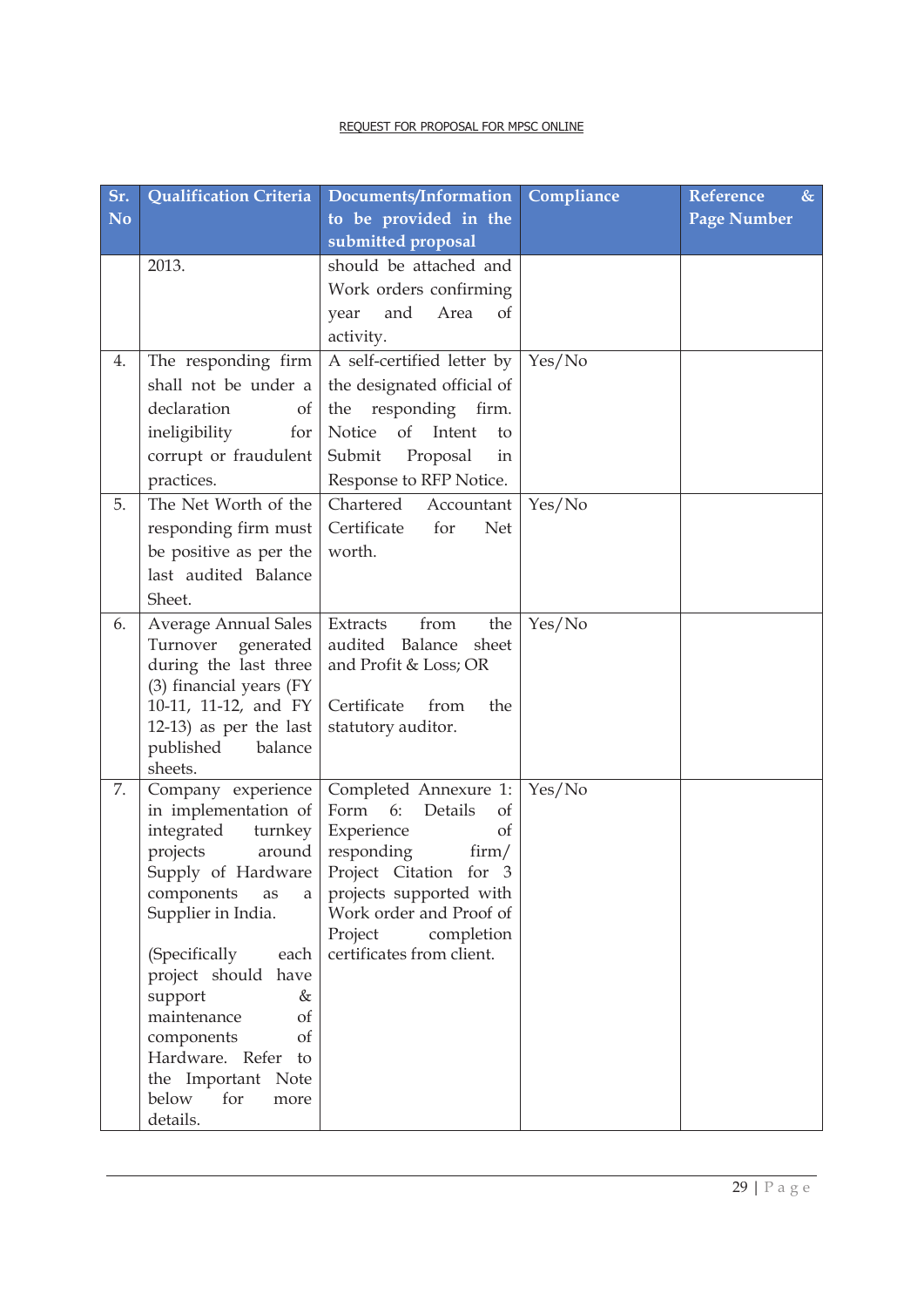| Sr.       | <b>Qualification Criteria</b>                                                                                                                                                                   | Documents/Information                                                                                                              | Compliance | <b>Reference</b><br>$\&$ |
|-----------|-------------------------------------------------------------------------------------------------------------------------------------------------------------------------------------------------|------------------------------------------------------------------------------------------------------------------------------------|------------|--------------------------|
| <b>No</b> |                                                                                                                                                                                                 | to be provided in the<br>submitted proposal                                                                                        |            | <b>Page Number</b>       |
|           | Number of<br>such<br>Assignments of value<br>(as specified for tiers)<br>which have gone live<br>in the past 3 years (FY)<br>10-11, 11-12, FY 12-<br>13).                                       |                                                                                                                                    |            |                          |
| 8.        | The responding firm<br>have<br>must<br>a<br>minimum number of<br>IT Staff of technically<br>qualified personnel in<br>the similar domain, as<br>on 31 <sup>st</sup> March, 2013 on<br>its roll. | Certificate<br><b>HR</b><br>from<br>Department for number<br>of technically qualified<br>professionals employed<br>by the company. | Yes/No     |                          |

# **Form 4B: Compliance Sheet for Technical Proposal**

(The Technical proposal should comprise of the following basic requirements. The documents mentioned in this compliance sheet along with this form, needs to be a part of the Technical proposal)

#### **For Technical Evaluation**

| $\overline{\mathbf{S}}$ . | <b>Specific Requirements</b>    | <b>Documents Required</b> | Compliance | Reference &        |
|---------------------------|---------------------------------|---------------------------|------------|--------------------|
| No.                       |                                 |                           |            | <b>Page Number</b> |
| $\mathbf{1}$              | <b>System Functionality:</b>    |                           | Yes / No   |                    |
|                           | Meeting the requirements of     |                           |            |                    |
|                           | the departments as per          |                           |            |                    |
|                           | mentioned in RFP in terms of    |                           |            |                    |
|                           | how close the proposal is to    |                           |            |                    |
|                           | the functional requirements for |                           |            |                    |
|                           | the solution as have been       |                           |            |                    |
|                           | proposed for the aforesaid      |                           |            |                    |
|                           | departments.                    |                           |            |                    |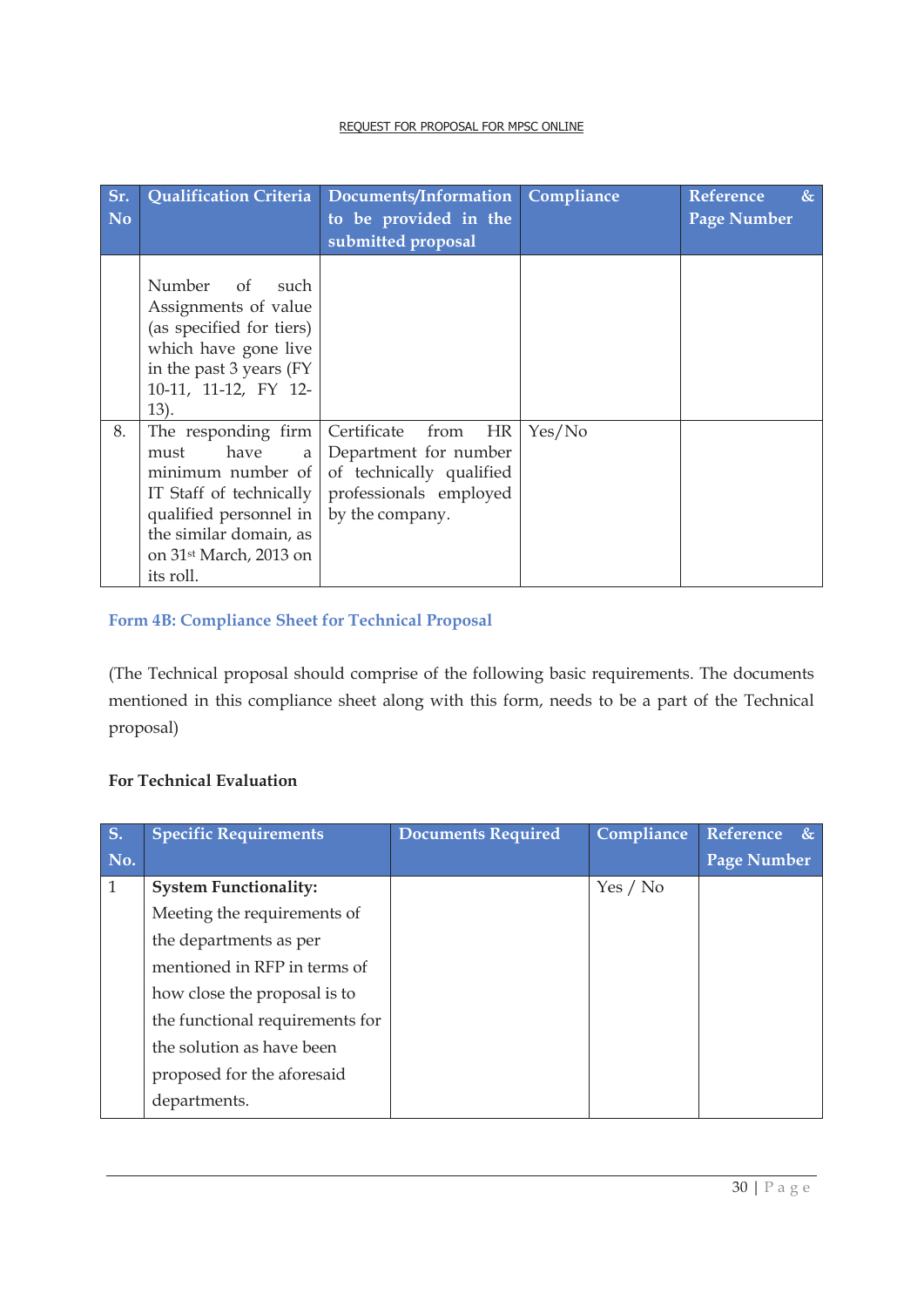| $S_{\cdot}$    | <b>Specific Requirements</b>  | <b>Documents Required</b>      | Compliance | Reference<br>$\&$  |
|----------------|-------------------------------|--------------------------------|------------|--------------------|
| No.            |                               |                                |            | <b>Page Number</b> |
| $\overline{2}$ | India Specific Capabilities:  | Notarized Completion           | Yes / No   |                    |
|                | Number of Projects of similar | Certificates from the          |            |                    |
|                | nature in India and size of   | client; OR                     |            |                    |
|                | those projects in the past 3  |                                |            |                    |
|                | years.                        | Work Order + Self              |            |                    |
|                |                               | Certificate of                 |            |                    |
|                |                               | Completion (Certified          |            |                    |
|                |                               | by the Statutory               |            |                    |
|                |                               | Auditor); OR                   |            |                    |
|                |                               |                                |            |                    |
|                |                               | Work Order + Phase             |            |                    |
|                |                               | <b>Completion Certificate</b>  |            |                    |
|                |                               | (for ongoing projects)         |            |                    |
|                |                               | from the client.               |            |                    |
|                |                               |                                |            |                    |
|                |                               | Project citation (Form 6)      |            |                    |
| $\overline{4}$ | <b>Industry Specific</b>      | <b>Completion Certificates</b> | Yes / No   |                    |
|                | Capabilities:                 | from the client; OR            |            |                    |
|                | Past experience of the bidder |                                |            |                    |
|                | in executing similar          | Work Order + Self              |            |                    |
|                | assignments, size of those    | Certificate of                 |            |                    |
|                | assignments in the past three | Completion (Certified          |            |                    |
|                | years.                        | by the Statutory               |            |                    |
|                |                               | Auditor); OR                   |            |                    |
|                |                               |                                |            |                    |
|                |                               | Work Order + Phase             |            |                    |
|                |                               | <b>Completion Certificate</b>  |            |                    |
|                |                               | (for ongoing projects)         |            |                    |
|                |                               | from the client.               |            |                    |
| 5              | Profile of proposed team      | Form 8 and 9                   | Yes / No   |                    |
|                | members:                      |                                |            |                    |
|                | Relevant assignment           |                                |            |                    |
|                | experience / Years of         |                                |            |                    |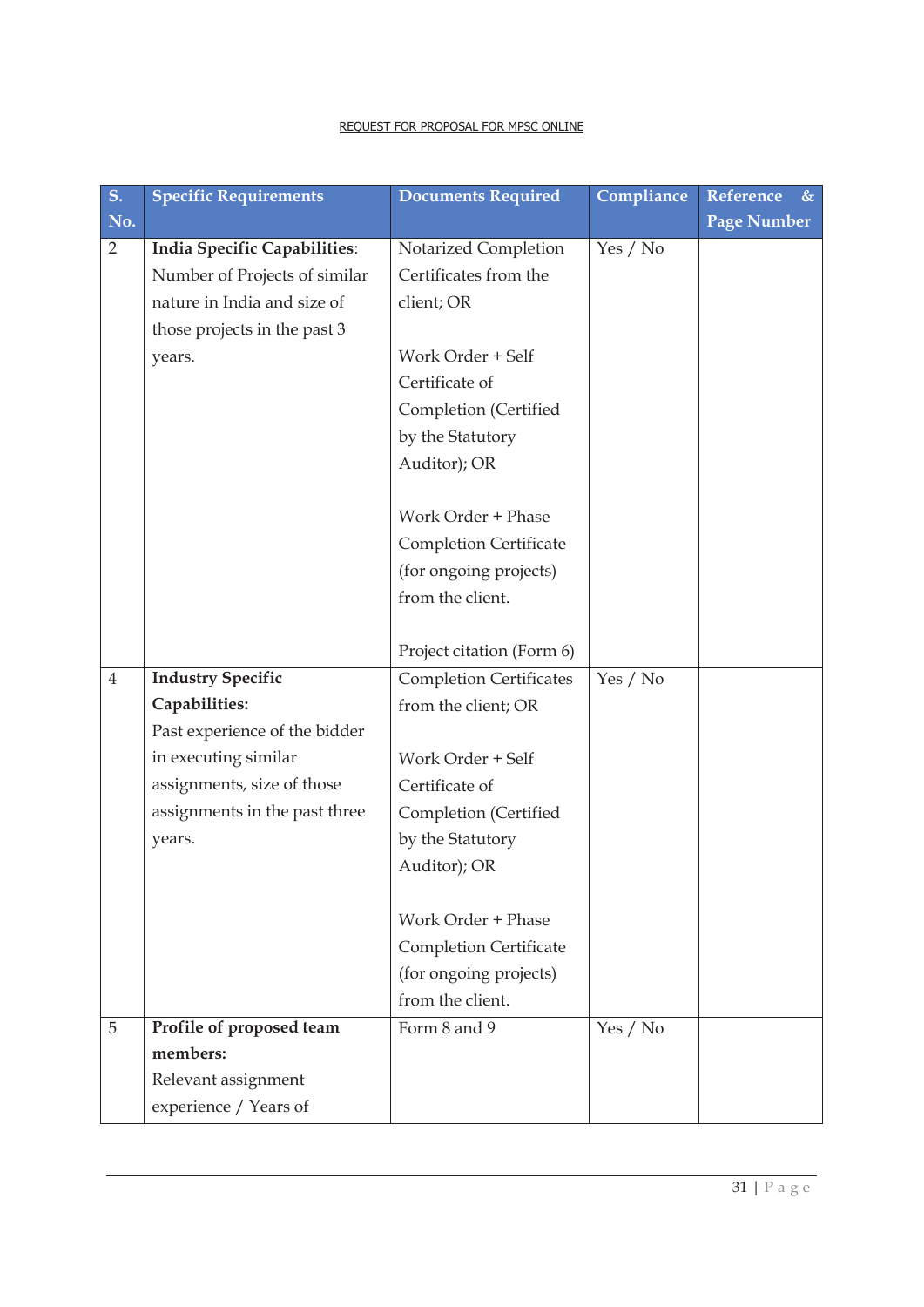| S <sub>1</sub> | <b>Specific Requirements</b>   | <b>Documents Required</b> | Compliance | <b>Reference</b><br>& |
|----------------|--------------------------------|---------------------------|------------|-----------------------|
| No.            |                                |                           |            | <b>Page Number</b>    |
|                | experience /                   |                           |            |                       |
|                | Number of Certifications in    |                           |            |                       |
|                | specific to Solution proposed. |                           |            |                       |
| 6              | Methodology, Support and       | Form 7 & additional       | Yes / No   |                       |
|                | Documentation.                 | notes/document for        |            |                       |
|                |                                | support &                 |            |                       |
|                |                                | documentation.            |            |                       |
| $\overline{7}$ | Tools and Assets As per        | Tools and Assets which    | Yes / No   |                       |
|                | requirement specified in       | could be leveraged for    |            |                       |
|                | Technical evaluation.          | the assignment [for e.g.  |            |                       |
|                |                                | Effort Estimators, PMU    |            |                       |
|                |                                | Tool, Load testing etc.,] |            |                       |
|                |                                | depending on the          |            |                       |
|                |                                | relevance to the Scope of |            |                       |
|                |                                | work.                     |            |                       |
|                |                                | A note and                |            |                       |
|                |                                | demonstration of the      |            |                       |
|                |                                | Tool/Assets.              |            |                       |
| 8              | Deviations (if any)            | Form 10                   | Yes / No   |                       |

# **Form 5: Letter of Proposal**

To: <Location, Date> <Name> <Designation> <Address> <Phone Nos.> <Fax Nos.> <Email id>

Subject: Submission of the Technical bid for <Name of the Bidder>.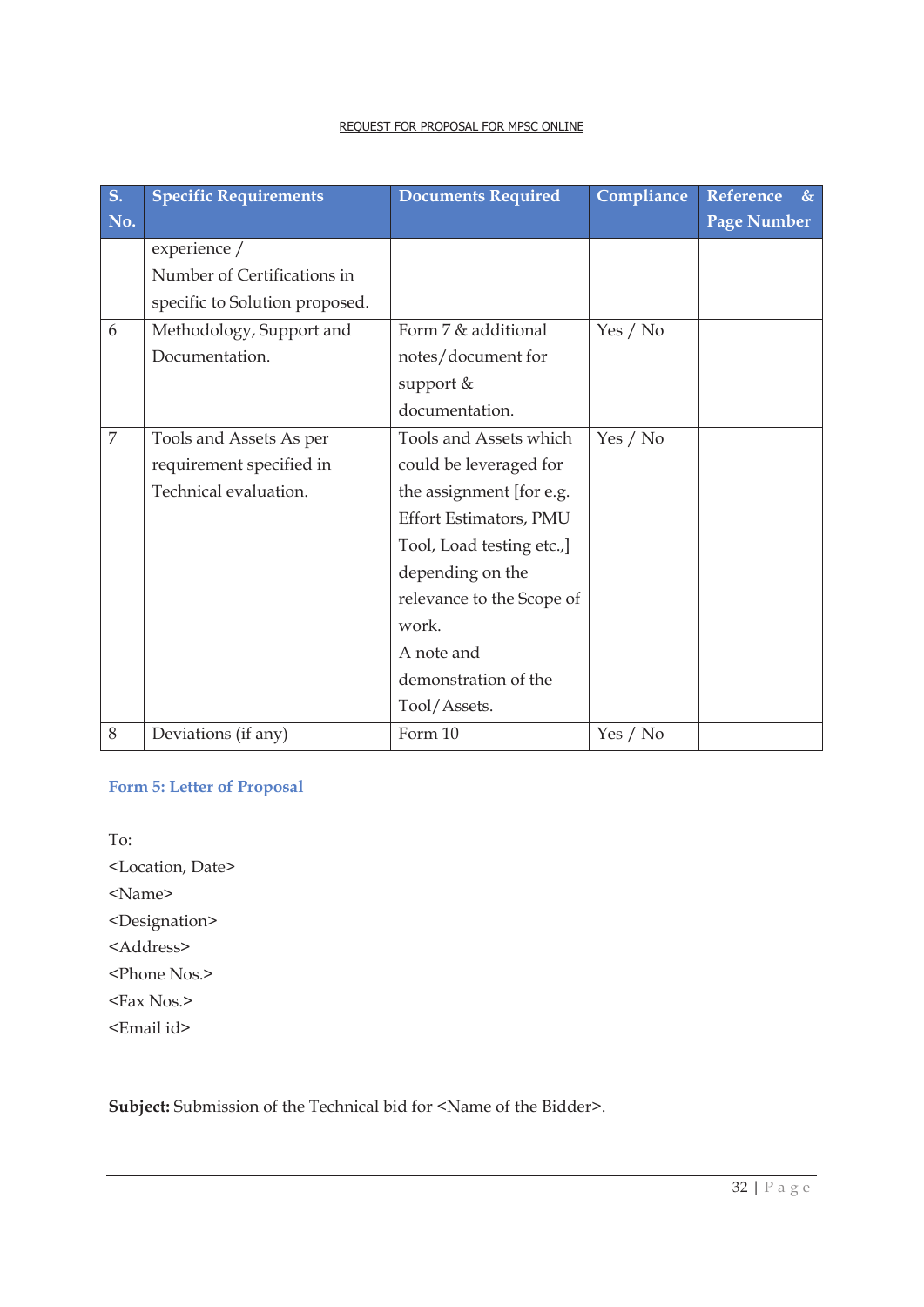Dear Sir/Madam,

We, the undersigned, offer to render our services for MPSC Online website development to the MANIPUR STATE INFORMATION TECHNOLOGY SOCIETY (MSITS), on <Name of the Bidder> with your Request for Proposal dated 4<sup>th</sup> March, 2014 and our Proposal for the same as detailed in this RFP. We are hereby upload our Proposal, which includes this Technical bid and the Financial Bid.

We hereby declare that all the information and statements made in this Technical bid are true and accept that any misinterpretation contained in it may lead to our disqualification.

We undertake, if our Proposal is accepted, to initiate the detailed services related to the assignment not later than the date indicated in Fact Sheet.

We agree to abide by all the terms and conditions of the RFP document. We would hold the terms of our bid valid for 100 days as stipulated in the RFP document.

We hereby declare that we are not insolvent, in receivership, bankrupt or being wound up, our affairs are not being administered by a court or a judicial officer, our business activities have not been suspended and we are not the subject of legal proceedings for any of the foregoing.

We understand you are not bound to accept any Proposal you receive.

| Yours sincerely,                                                                 |                                                                                                                                                                                                                                                                                                                                                                                                               |
|----------------------------------------------------------------------------------|---------------------------------------------------------------------------------------------------------------------------------------------------------------------------------------------------------------------------------------------------------------------------------------------------------------------------------------------------------------------------------------------------------------|
| Authorized Signature [In full and initials]: ___________________________________ |                                                                                                                                                                                                                                                                                                                                                                                                               |
|                                                                                  |                                                                                                                                                                                                                                                                                                                                                                                                               |
|                                                                                  |                                                                                                                                                                                                                                                                                                                                                                                                               |
|                                                                                  |                                                                                                                                                                                                                                                                                                                                                                                                               |
|                                                                                  | Date: $\frac{1}{\sqrt{1-\frac{1}{2}}\sqrt{1-\frac{1}{2}}\sqrt{1-\frac{1}{2}}\sqrt{1-\frac{1}{2}}\sqrt{1-\frac{1}{2}}\sqrt{1-\frac{1}{2}}\sqrt{1-\frac{1}{2}}\sqrt{1-\frac{1}{2}}\sqrt{1-\frac{1}{2}}\sqrt{1-\frac{1}{2}}\sqrt{1-\frac{1}{2}}\sqrt{1-\frac{1}{2}}\sqrt{1-\frac{1}{2}}\sqrt{1-\frac{1}{2}}\sqrt{1-\frac{1}{2}}\sqrt{1-\frac{1}{2}}\sqrt{1-\frac{1}{2}}\sqrt{1-\frac{1}{2}}\sqrt{1-\frac{1}{2}}$ |
|                                                                                  |                                                                                                                                                                                                                                                                                                                                                                                                               |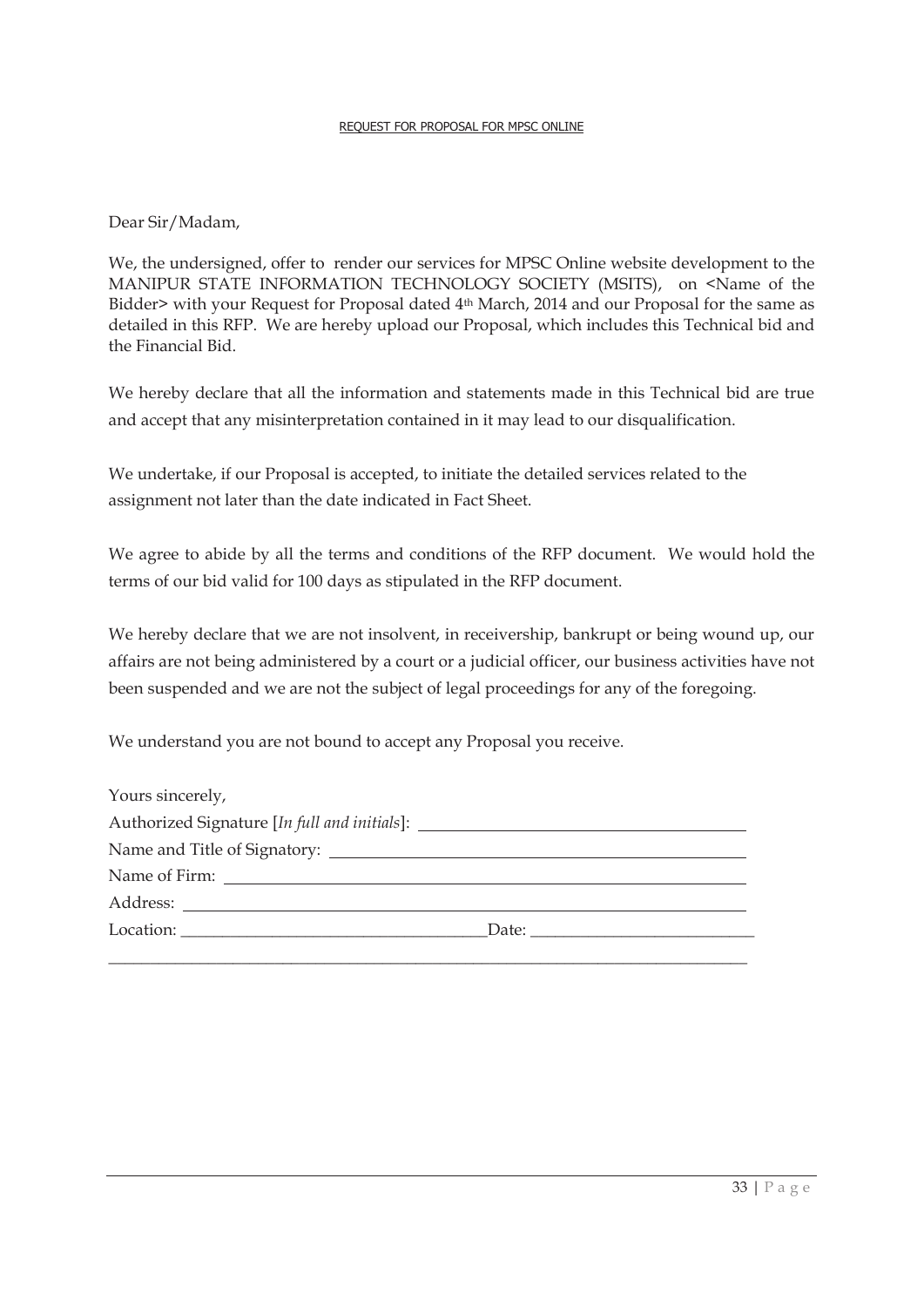#### **Form 6: Project Citation Format**

| Relevant website development experience (provide no more than 3 projects in the last 5 |  |
|----------------------------------------------------------------------------------------|--|
| years)                                                                                 |  |
| <b>General Information</b>                                                             |  |
| Name of the project                                                                    |  |
| Client for which the project was executed                                              |  |
| Name and contact details of the client                                                 |  |
| <b>Project Details</b>                                                                 |  |
| Description of the project                                                             |  |
| Scope of services                                                                      |  |
| Service levels being offered/Quality of                                                |  |
| service (QOS)                                                                          |  |
| Outcomes of the project                                                                |  |
| <b>Other Details</b>                                                                   |  |
| Total cost of the project                                                              |  |
| Total cost of the services provided by the                                             |  |
| respondent                                                                             |  |
| Duration of the project (no. of months, start                                          |  |
| date, completion date, current status)                                                 |  |
| <b>Other Relevant Information</b>                                                      |  |
| Letter from the client to indicate the successful completion of the projects.          |  |
| Copy of Work Order                                                                     |  |
|                                                                                        |  |

#### **Form 7: Proposed Solution**

Technical approach, methodology and work plan are key components of the Technical Proposal. You are suggested to present Approach and Methodology divided into the following sections:

- a) Solution Proposed.
- b) Understanding of the supply Installation & maintenance of hardware.
- c) Technical Approach and Methodology.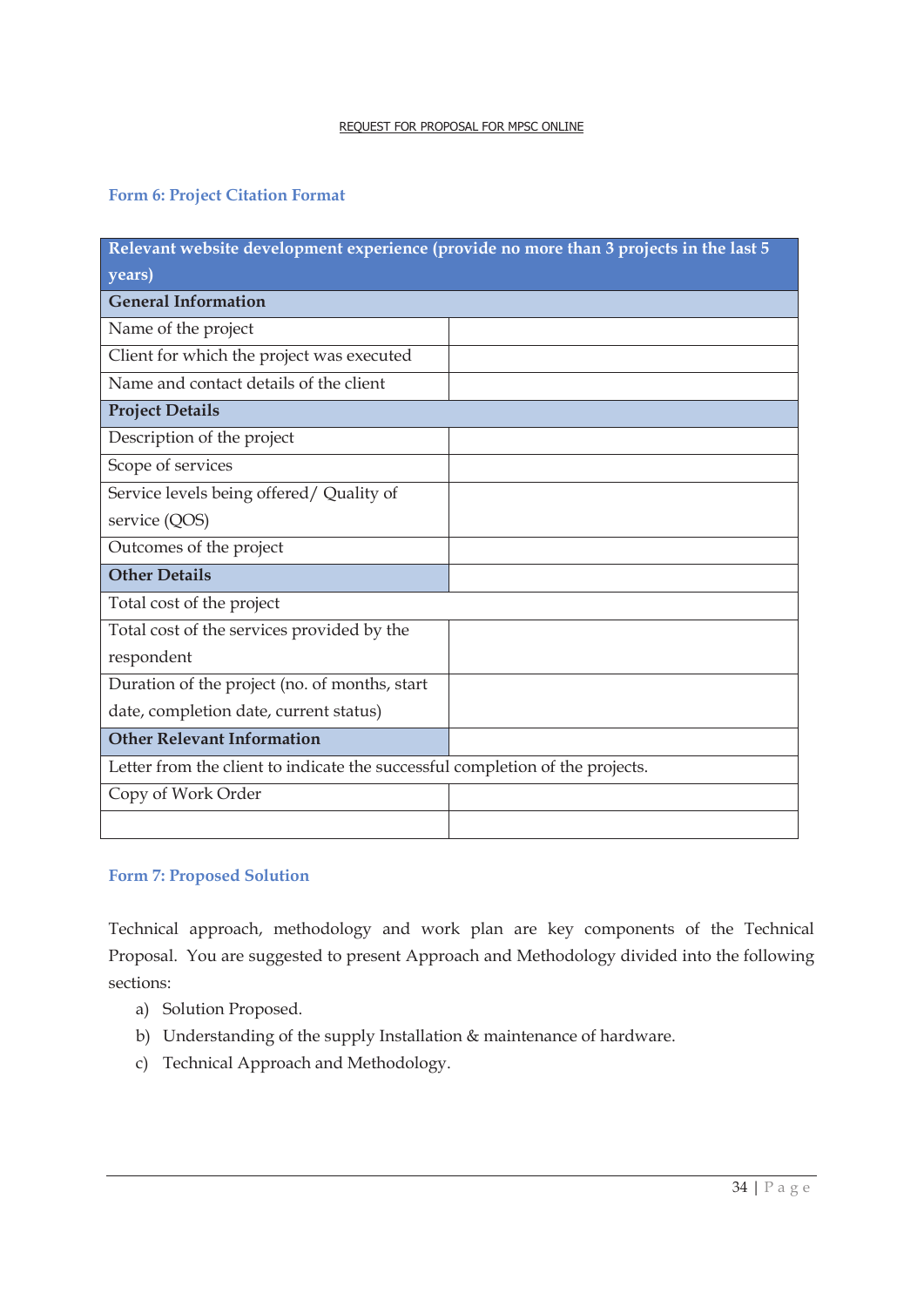| S.             | Proposed Solution | Version & | <b>OEM</b> | Feature             | Reference in the Submitted             |
|----------------|-------------------|-----------|------------|---------------------|----------------------------------------|
| $\mathbf N$    |                   | Year of   |            | s &                 | Proposal (Please provide               |
| $\Omega$       |                   | Release   |            | Functio<br>nalities | page number/section<br>number/ volume) |
|                |                   |           |            |                     |                                        |
|                |                   |           |            |                     |                                        |
| $\overline{2}$ |                   |           |            |                     |                                        |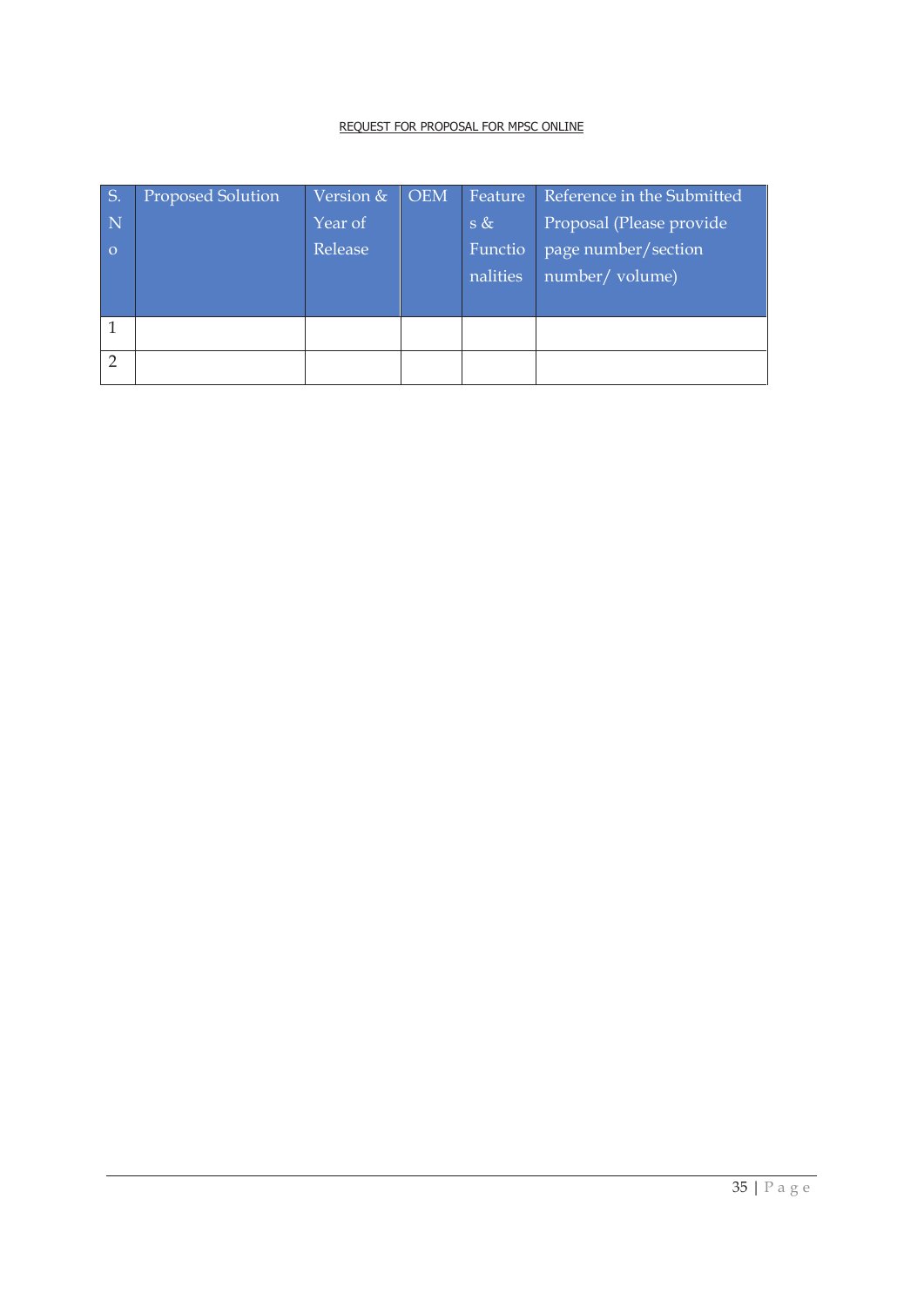# **Form 8: Team Composition**

| Name of Staff with<br>qualification and<br>experience | Area of<br>Expertise | Position<br>Assigned | <b>Task</b><br>Assigned | <b>Time</b><br>committed<br>for the<br>engagement |
|-------------------------------------------------------|----------------------|----------------------|-------------------------|---------------------------------------------------|
|                                                       |                      |                      |                         |                                                   |
|                                                       |                      |                      |                         |                                                   |
|                                                       |                      |                      |                         |                                                   |
|                                                       |                      |                      |                         |                                                   |

# **Form 9: Deployment of Personnel**

| <b>No</b>      | Name of Staff | Staff input in Months (in the form of a bar chart) <sup>2</sup> |                |                |                |                |   |                |   |   | Total<br>staff<br>man-<br>months<br>proposed |    |    |             |       |
|----------------|---------------|-----------------------------------------------------------------|----------------|----------------|----------------|----------------|---|----------------|---|---|----------------------------------------------|----|----|-------------|-------|
|                |               | $\overline{1}$                                                  | $\overline{2}$ | $\overline{3}$ | $\overline{4}$ | $\overline{5}$ | 6 | $\overline{7}$ | 8 | 9 | 10                                           | 11 | 12 | $\mathbf n$ | Total |
| $\vert$ 1      |               |                                                                 |                |                |                |                |   |                |   |   |                                              |    |    |             |       |
| $\overline{2}$ |               |                                                                 |                |                |                |                |   |                |   |   |                                              |    |    |             |       |
| $\overline{3}$ |               |                                                                 |                |                |                |                |   |                |   |   |                                              |    |    |             |       |
| $\mathbf N$    |               |                                                                 |                |                |                |                |   |                |   |   |                                              |    |    |             |       |
| Total          |               |                                                                 |                |                |                |                |   |                |   |   |                                              |    |    |             |       |

1. For Professional Staff, inputs should be indicated individually; for Support Staff it should be indicated by category.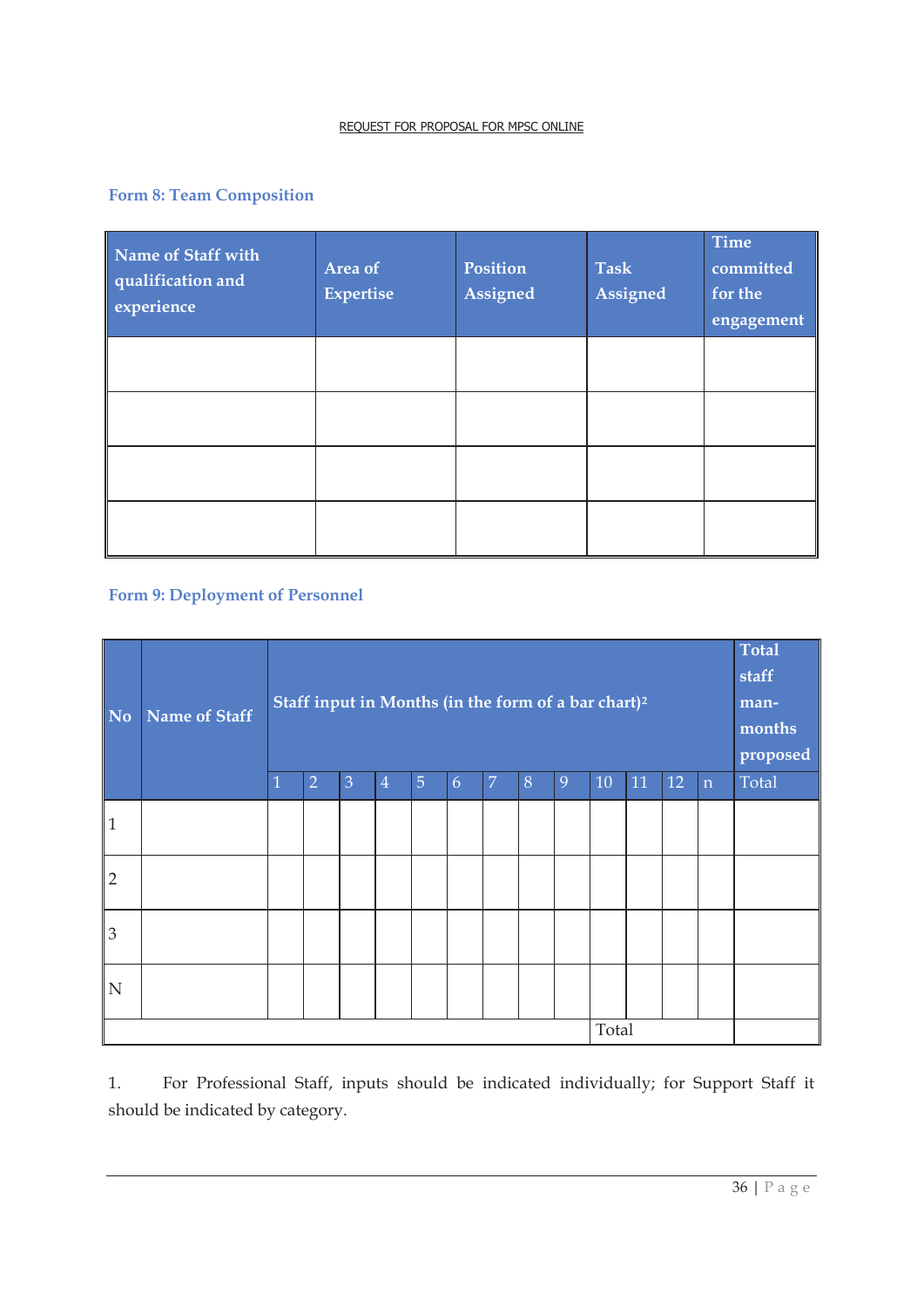2 Months are counted from the start of the assignment.

Full time input **Full time input** Part time input

#### **Form 10: Deviations**

**[This section should contain any assumption on areas which have not been provided in the RFP OR any changes to the existing provisions of the RFP]** 

#### **A - On the Terms of Reference**

[*Suggest and justify here any modifications or improvement to the Scope of Work you are proposing to improve performance in carrying out the assignment (such as deleting some activity you consider unnecessary, or adding another, or proposing a different phasing of the activities). Such suggestions should be concise and to the point, and incorporated in your Proposal.*]

#### **B – Any other areas**

#### **Form 11: Undertaking on Service Level Compliance**

No. Date: To:

Dear Sir,

#### **Sub: Undertaking on Service Level Compliance.**

- 1. I/We as Supplier or do here by undertake that we shall monitor, maintain, and comply with the service levels stated in the RFP to provide quality service to MANIPUR STATE INFORMATION TECHNOLOGY SOCIETY (MSITS).
- 2. However, if the proposed resources and infrastructure are found to be insufficient in meeting the RFP and/or the service level requirements given by Manipur State Information Technology Society (MSITS), then we will augment the same without any additional cost to Manipur State Information Technology Society (MSITS).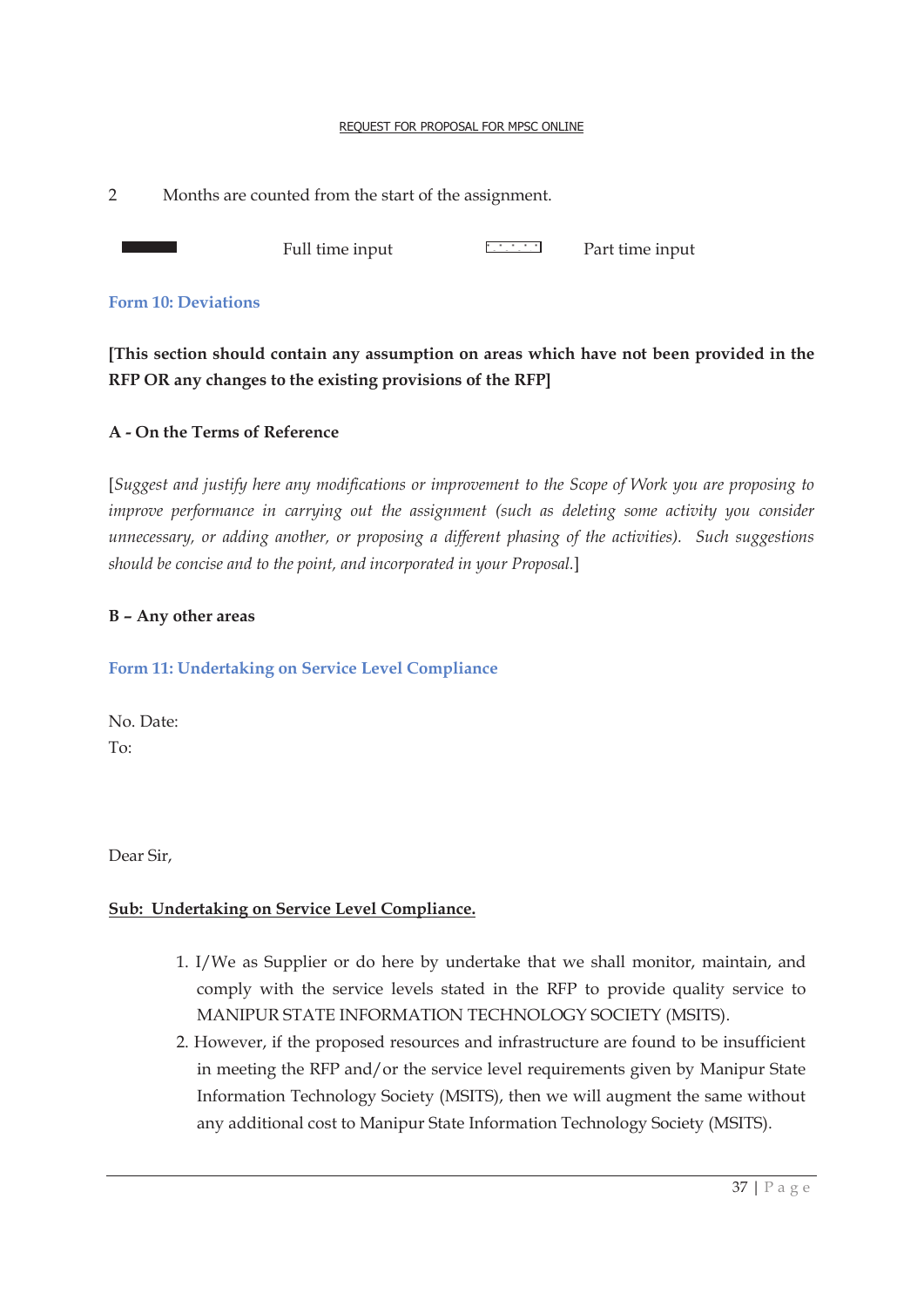Yours faithfully,

(Signature of the Authorized signatory of the Bidding Organisation)

Name : Designation : Date : Time · Seal : Business Address:

**Form 12: Undertaking on Deliverables**

No. Date: To:

Dear Sir,

# **Sub: Undertaking on Deliverables.**

1. I/We as Supplier do hereby undertake that processes, deliverables/artefacts submitted to Manipur State Information Technology Society (MSITS) will adhere to the quality and standards specified in this RFP.

2. We also recognize and undertake that the deliverables/artefacts shall be presented and explained to Manipur State Information Technology Society (MSITS) and other key stakeholders( identified by Manipur State Information Technology Society (MSITS), and also take the responsibility to provide clarifications as requested by Manipur State Information Technology Society (MSITS).

3. We agree to abide by the procedures laid down for acceptance and review of deliverables / artefacts by the Department of Information technology as stated in this RFP or as communicated to us from time-to-time.

4. We also understand that the acceptance, approval and sign-off of the deliverables by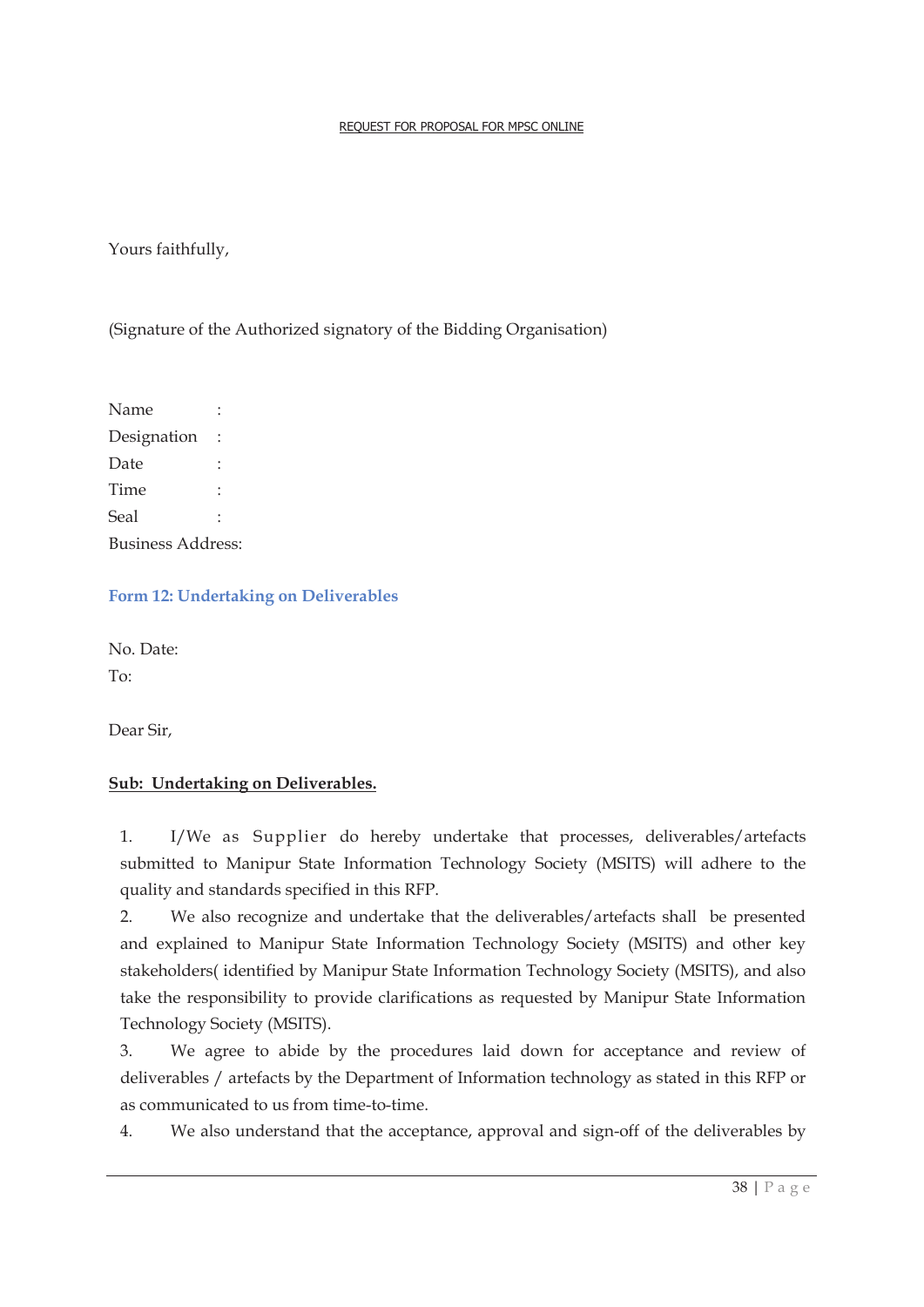Manipur State Information Technology Society (MSITS) will be done on the advice of Department of Information technology and any other agency appointed by the Department of Information technology for the same. We understand that while all efforts shall be made to accept and convey the acceptance of each deliverable in accordance with the Project schedule, no deliverable will be considered accepted until as specific written communication to that effect is made by Manipur State Information Technology Society (MSITS).

Yours faithfully,

(Signature of the Authorized signatory of the Bidding Organisation) Name Designation : Date Time : Seal : Business Address:

**Form 13: Undertaking on Exit Management and Transition** 

No. Date: To:

Dear Sir,

#### **Sub: Undertaking on Exit Management and Transition.**

- 1. I/We hereby under take that at the time of completion of our engagement with the Department, either at the End of Contract or termination of Contract before planned Contract Period for any reason, we shall successfully carry out the exit management and transition of this Project to the Manipur State Information Technology Society (MSITS) or to an agency identified by Manipur State Information Technology Society (MSITS) to the satisfaction of the Department. I/We further undertake to complete the following as part of the Exit management and transition:
	- a. We undertake to complete the updating all Project documents and other artefacts and handover the same to Manipur State Information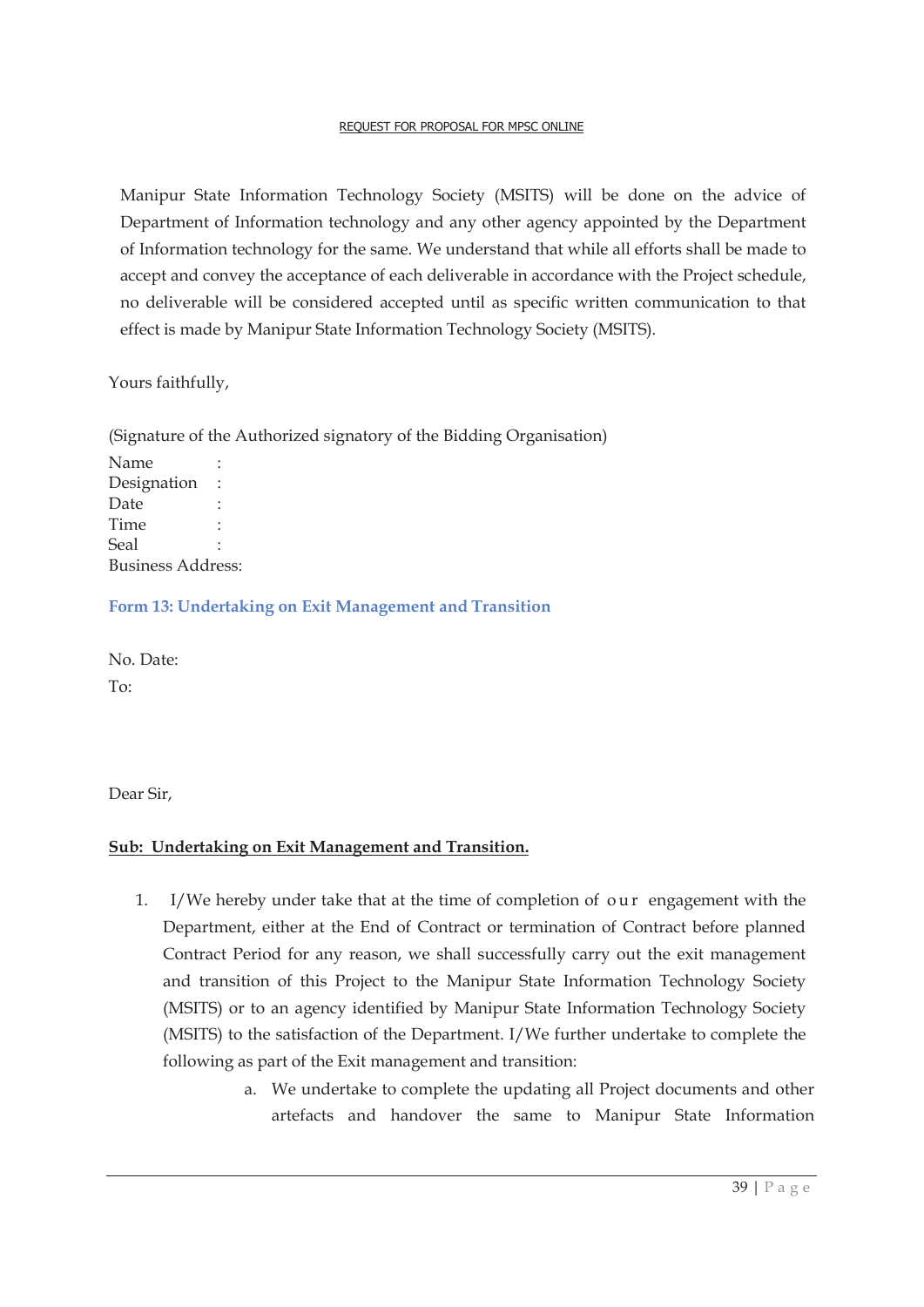Technology Society (MSITS) before transition.

b. If Department decides to take over the operations and maintenance of the Project on its own or identifies or selects any other agency for providing operations & maintenance services on this Project, then we shall provide necessary handholding and transition support, which shall include but not be limited to, conducting detailed walkthrough and demonstrations for the IT Infrastructure, handing over all relevant documentation, addressing the queries/clarifications of the new agency with respect to the working / performance levels of the infrastructure, conducting Training sessions etc.

3. I/We also understand that the Exit management and transition will be considered complete on the basis of approval from Manipur State Information Technology Society (MSITS).

Yours faithfully,

(Signature of the Authorized signatory of the Bidding Organisation)

| Name                     |  |  |  |  |  |
|--------------------------|--|--|--|--|--|
| Designation              |  |  |  |  |  |
| Date                     |  |  |  |  |  |
| Time                     |  |  |  |  |  |
| Seal                     |  |  |  |  |  |
| <b>Business Address:</b> |  |  |  |  |  |

# **Form 14: Declaration that the bidder has not been blacklisted**

*(To be submitted on the Letterhead of the responding agency)*  {Place} {Date} To,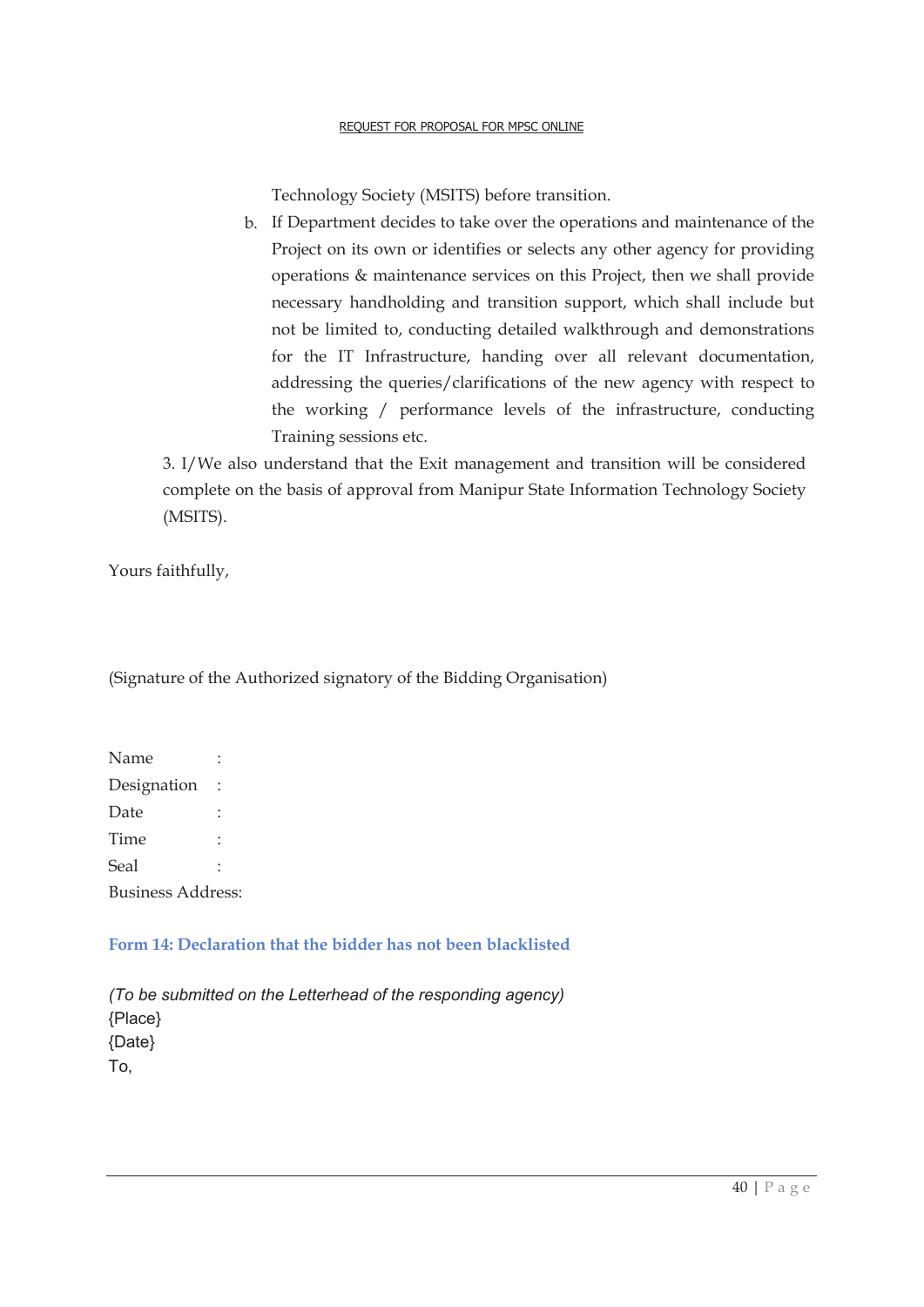Ref: RFP Notification no 6/32/2012-DIT 4<sup>th</sup> March, 2014

Subject**:** Self Declaration of not been blacklisted in response to the **REQUEST FOR PROPOSAL FOR MPSC ONLINE for THE GOVERNMENT OF MANIPUR File No <xxx>>.** 

Dear Sir,

We confirm that our company, \_\_\_\_\_\_\_\_\_\_, is not blacklisted in any manner whatsoever by any of the State/UT and/or central government in India on any ground including but not limited to indulgence in corrupt practice, fraudulent practice, coercive practice, undesirable practice or restrictive practice.

Place:

Date:

Bidder's Company Seal:

Authorized Signatory's Signature:

Authorized Signatory's Name and Designation:

Note: The Bidder shall necessarily provide a copy of 'Power of Attorney' authorizing the signatory for signing the Bid on behalf of the Bidder in its Pre-Qualification Bid.

**ANNEXURE I B:** 

#### **FINANCIAL PROPOSAL TEMPLATE**

**Form 1: Covering Letter** 

To: <Location, Date> <Name> <Designation> <Address> <Phone Nos.> <Fax Nos.> <Email id>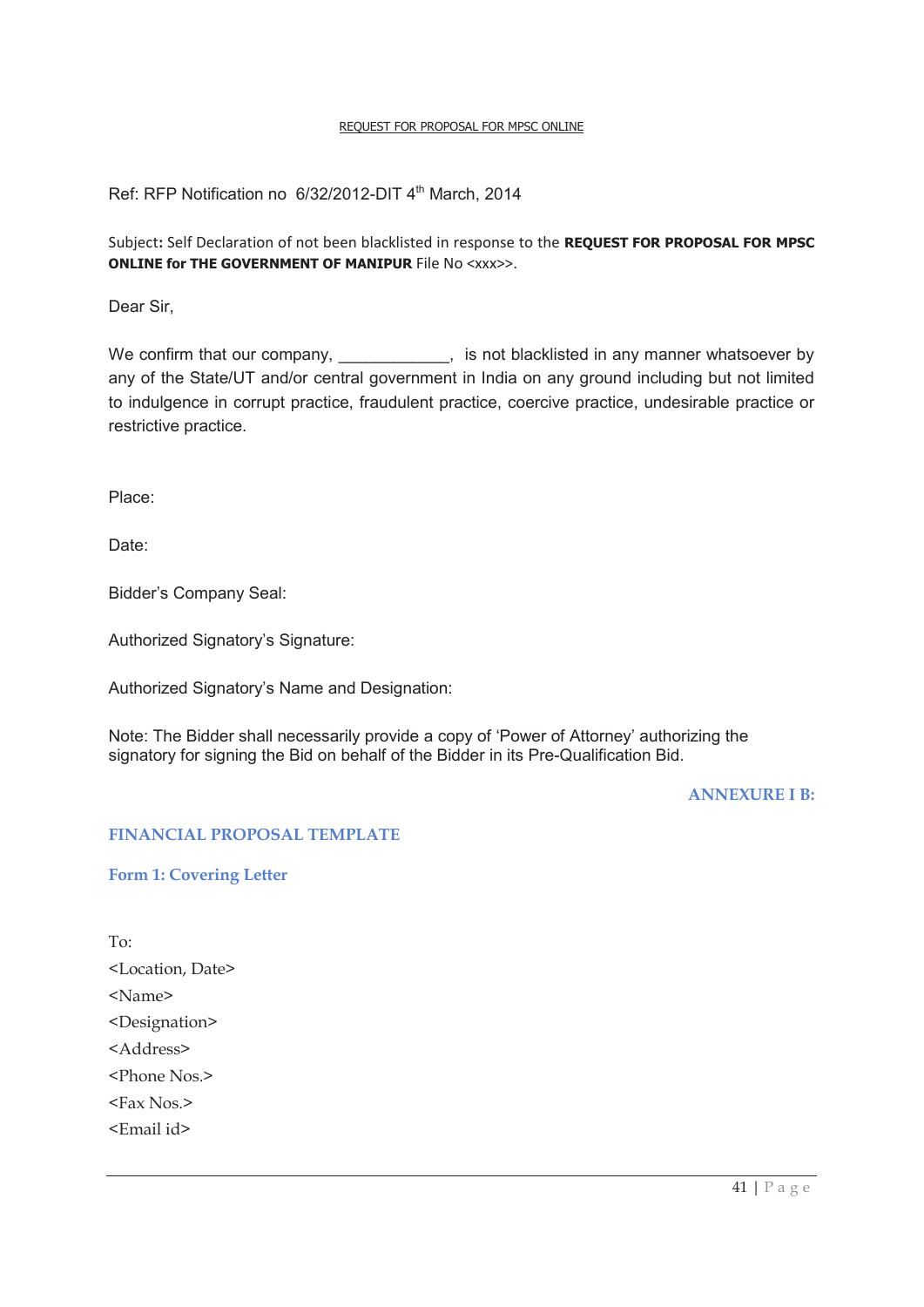Subject: Submission of the Financial bid for <Provide Name of the Bidder>.

# Dear Sir/Madam,

 We, the undersigned, offer to provide "MPSC Online" <*Title of Bidder>* in accordance with your Request for Proposal dated 4th March, 2014 and our Proposal (Technical and Financial Proposals). Our attached Financial Proposal is for the sum of <*Amount in words and figures>*. This amount is inclusive of the local taxes.

# **1. PRICE AND VALIDITY**

- If All the prices mentioned in our Tender are in accordance with the terms as specified in the RFP documents. All the prices and other terms and conditions of this Bid are valid for a period of 100 calendar days from the date of opening of the Bid.
- ß We hereby confirm that our prices include all taxes. However, all the taxes are quoted separately under relevant sections.
- We understand that the actual payment would be made as per the existing indirect tax rates during the time of payment.

# **2. UNIT RATES**

We have indicated in the relevant forms enclosed, the unit rates for the purpose of on account of payment as well as for price adjustment in case of any increase to / decrease from the scope of work under the contract.

# **3. DEVIATIONS**

We declare that all the services shall be performed strictly in accordance with the Tender documents except for the variations and deviations, all of which have been detailed out exhaustively in the following statement, irrespective of whatever has been stated to the contrary anywhere else in our bid.

Further we agree that additional conditions, if any, found in the Tender documents, other than those stated in deviation schedule, shall not be given effect to.

# **4. TENDER PRICING**

We further confirm that the prices stated in our bid are in accordance with your Instruction to Bidders included in Tender documents.

# **5. QUALIFYING DATA**

We confirm having submitted the information as required by you in your Instruction to Bidders. In case you require any other further information in this regard before evaluation of our Tender, we agree to furnish the same in time to your satisfaction.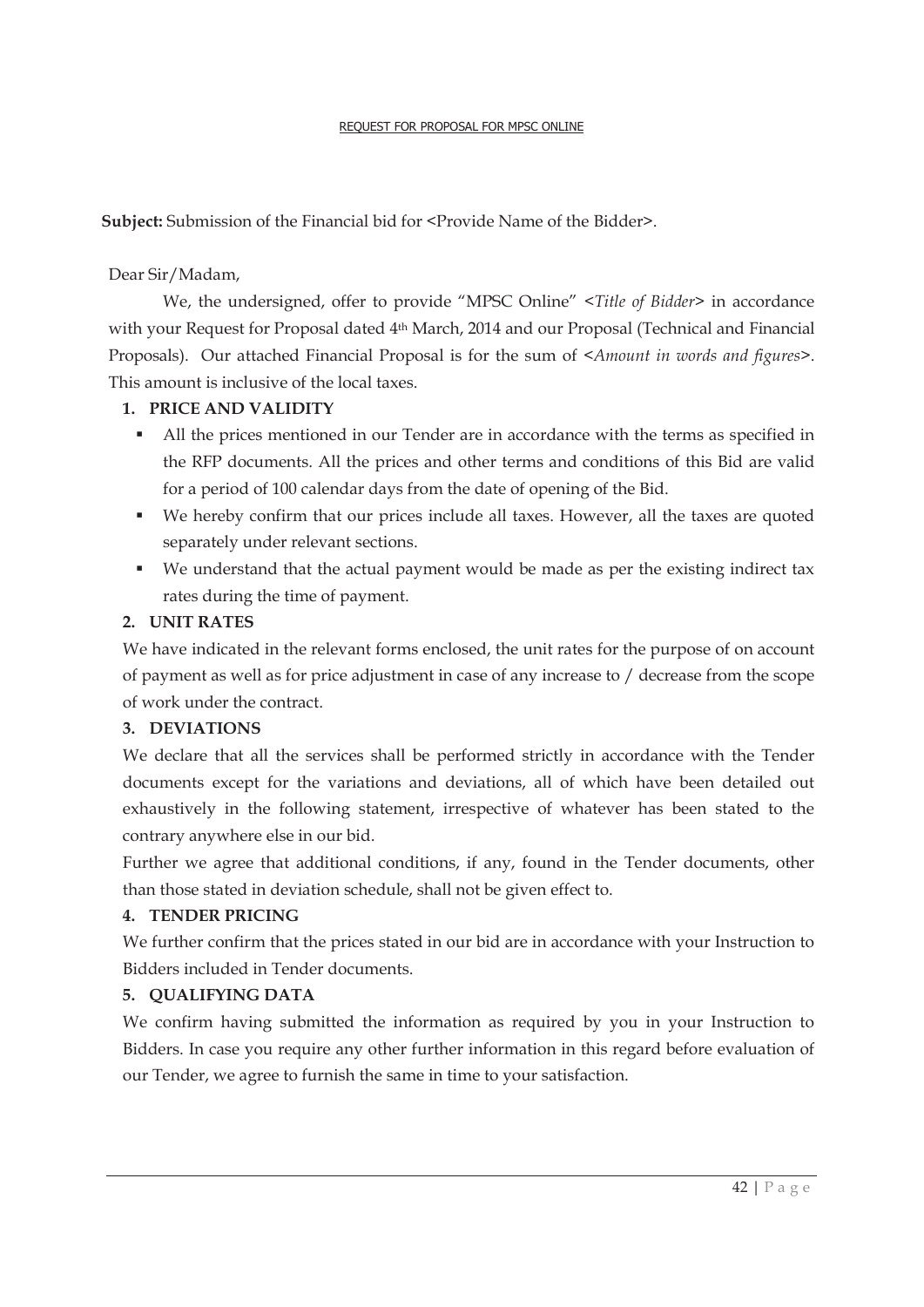# **6. BID PRICE**

We declare that our Bid Price is for the entire scope of the work as specified in the <Refer Section >. These prices are indicated Commercial Bid attached with our Tender as part of the Tender.

# **7. PERFORMANCE BANK GUARANTEE**

We hereby declare that in case the contract is awarded to us, we shall submit the Performance Bank Guarantee as specified in the Annexure III of this RFP document.

Our Financial Proposal shall be binding upon us subject to the modifications resulting from Contract negotiations, up to expiration of the validity period of the Proposal, i.e., [*Date*].

We understand you are not bound to accept any Proposal you receive.

We hereby declare that our Tender is made in good faith, without collusion or fraud and the information contained in the Tender is true and correct to the best of our knowledge and belief.

We understand that our Tender is binding on us and that you are not bound to accept a Tender you receive.

Thanking you,

We remain,

Yours sincerely,

Authorized Signature: Name and Title of Signatory: Name of Firm: Address:

**Form 2: Financial Proposal** 

| S.<br>No. | <b>Item</b>                            | <b>Total Price</b> | <b>Taxes</b><br><i>(wherever)</i><br>applicable) | <b>Total cost</b><br>(total price +<br>taxes) |
|-----------|----------------------------------------|--------------------|--------------------------------------------------|-----------------------------------------------|
| a)        | Details                                |                    |                                                  |                                               |
| b)        |                                        |                    |                                                  |                                               |
|           | c) Others (please provide details) (J) |                    |                                                  |                                               |
|           |                                        |                    |                                                  |                                               |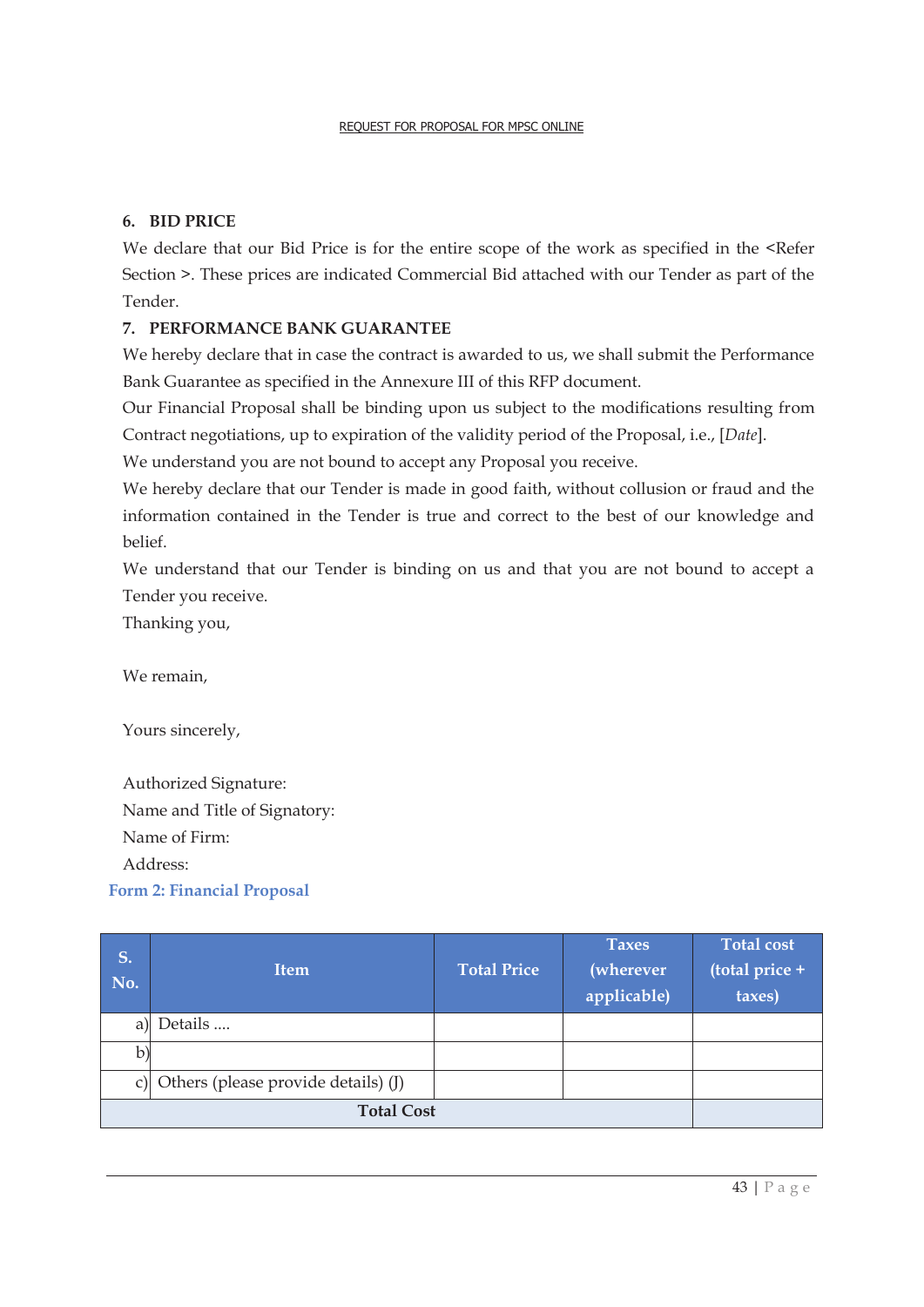# **Form 2A: Details of Financial Bid**

| <b>S.</b><br>No. | <b>Category</b>                                          | Component No             | <sub>ot</sub><br>Components /<br><b>Units</b><br>of<br>Service $(X)$ | Rate<br>(per<br>unit) $(Y)$ | <b>Total</b><br>Cost<br>$\epsilon =$<br>$X^*Y$ |  |  |  |  |  |
|------------------|----------------------------------------------------------|--------------------------|----------------------------------------------------------------------|-----------------------------|------------------------------------------------|--|--|--|--|--|
|                  | A. Related Costs with the AMC for the period of 3 years. |                          |                                                                      |                             |                                                |  |  |  |  |  |
| 1.               | Development & Enhancement                                | As<br>per<br>requirement |                                                                      |                             |                                                |  |  |  |  |  |
|                  | charges                                                  |                          |                                                                      |                             |                                                |  |  |  |  |  |
|                  |                                                          | Others                   |                                                                      |                             |                                                |  |  |  |  |  |
| Total A:         |                                                          |                          |                                                                      |                             |                                                |  |  |  |  |  |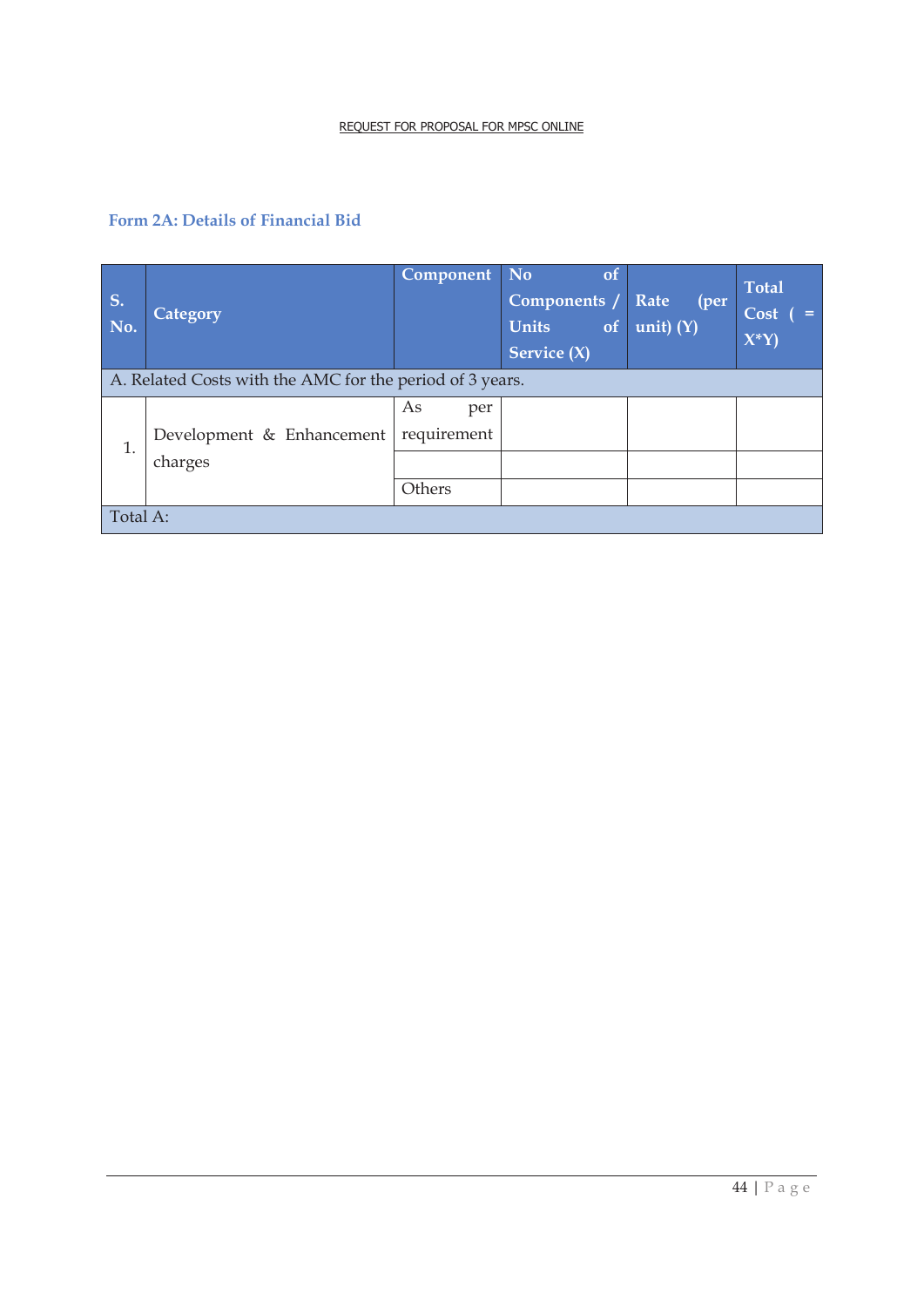#### **Annexure - II**

# **Contract / Master Service Agreement**

**THIS AGREEMENT** is made on this the <<'*Day*'>> day of <<'*Month*'>> 2014---- at Imphal, Manipur, India.

#### **BETWEEN**

Manipur State Information Technology Society (MSITS) under the section 7(1) under Manipur Societies Registration Act 1989 (Manipur Act of 1990) having its office at *4th Floor, Western Block, New Secretariat, Imphal West – 795001* India hereinafter referred to as **'***Manipur State Information Technology Society (MSITS)***',** which expression shall, unless the context otherwise requires, include its permitted successors and assigns);

#### **AND**

<<'*Bidder Full Name*'>>**,** a Company incorporated under the *Companies Act, 1956*, having its registered office at <<'Location'>> (hereinafter referred to as '*the <<'*Bidder *FOR MPSC WEBSITE DEVELOPMENT)'>>'* which expression shall, unless the context otherwise requires, include its permitted successors and assigns).

Each of the parties mentioned above are collectively referred to as the '*Parties*' and individually as a '*Party*'.

#### **WHEREAS:**

1. *Manipur State Information Technology Society (MSITS)* is desirous to implement the project in Manipur.

2. The  $\langle \langle$ 'Bidder'>> have entered into a Master Services Agreement dated  $\langle \langle \rangle'$ Date'>> (the "MSA") for execution of MPSC website development. Now these presents witnesses and the parties hereby agree as follows:

#### **GENERAL CONDITIONS OF AGREEMENT**

1. General Provisions:

 Unless the context otherwise requires, the following terms whenever used in this Agreement have the following meanings:

- 1.1 "**Services"** means the work to be performed by the Firm pursuant to this Agreement;
- 1.2 **"Effective Date"** means the date on which this Agreement comes into force;
- 1.3 "**Contract**" shall mean the agreement to be entered into between MSITS,
	- A Government of undertaking Manipur and the Firm/Bidder;

1.4 **MSITS:** MSITS means Manipur State Information Technology Society (MSITS),

A Government of undertaking Manipur;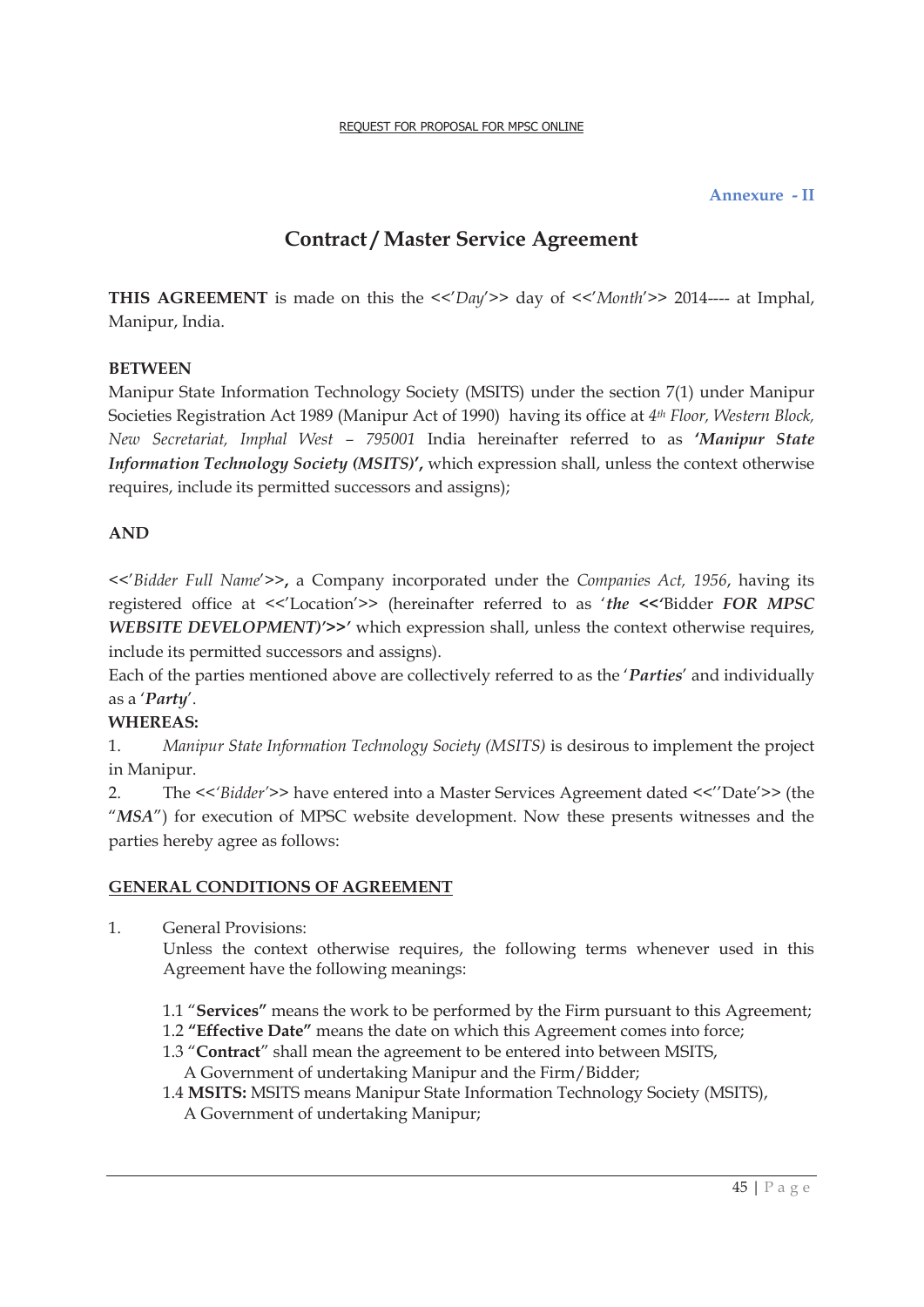# 2. TECHNICAL TERMS & CONDITIONS

- **i. To provide a facility for submission of applications to MPSC in an online mode.**
- **ii. To create a certified repository of all documents required by applicants to facilitate the submission of applications to MPSC online.**
- **iii. Automated acknowledgement and response.**
- **iv. Intra and Inter departmental work-flow middle tier for document authentication.**
- **v. e-Payment for application fees.**
- **vi. Online generation & issue of Admit Card.**
- vii. **Online issue of mark sheets.**
- viii. **Online Publication of results.**
- 3. Penalty Provision are as under:
	- a. Penalty to be imposed will be subject to a maximum of 10 % of total value of the contract. In case of the gross negligence, security deposited by the Bidder can be forfeited besides immediate cancellation of the contract.

#### 4. **SERVICE LEVEL AGREEMENT (SLA)**

The Service Levels defines the terms of Bidder's responsibility in ensuring the performance of maintenance based on the agreed performance indicators as defined in the document.

The bidder shall ensure the execution of the entire said requirement as detailed in this RFP in 4 (Four) months from the date of signing of this contract, the same stands forfeit if the milestone are not achieved in the agreed period as submitted by the bidder during the bidding process, MSITS shall impose penalty deemed fit to it.

#### 5. TERMS OF PAYMENT

- a. No Advance payment shall be made.
- b. The payment to the Bidder shall be made on successful completion and submission of the completion certificate and completion of the security audit conducted by a third party and submission of its clearance certificate.
- c. Amount towards all the kinds of penalties shall be deducted from the amount